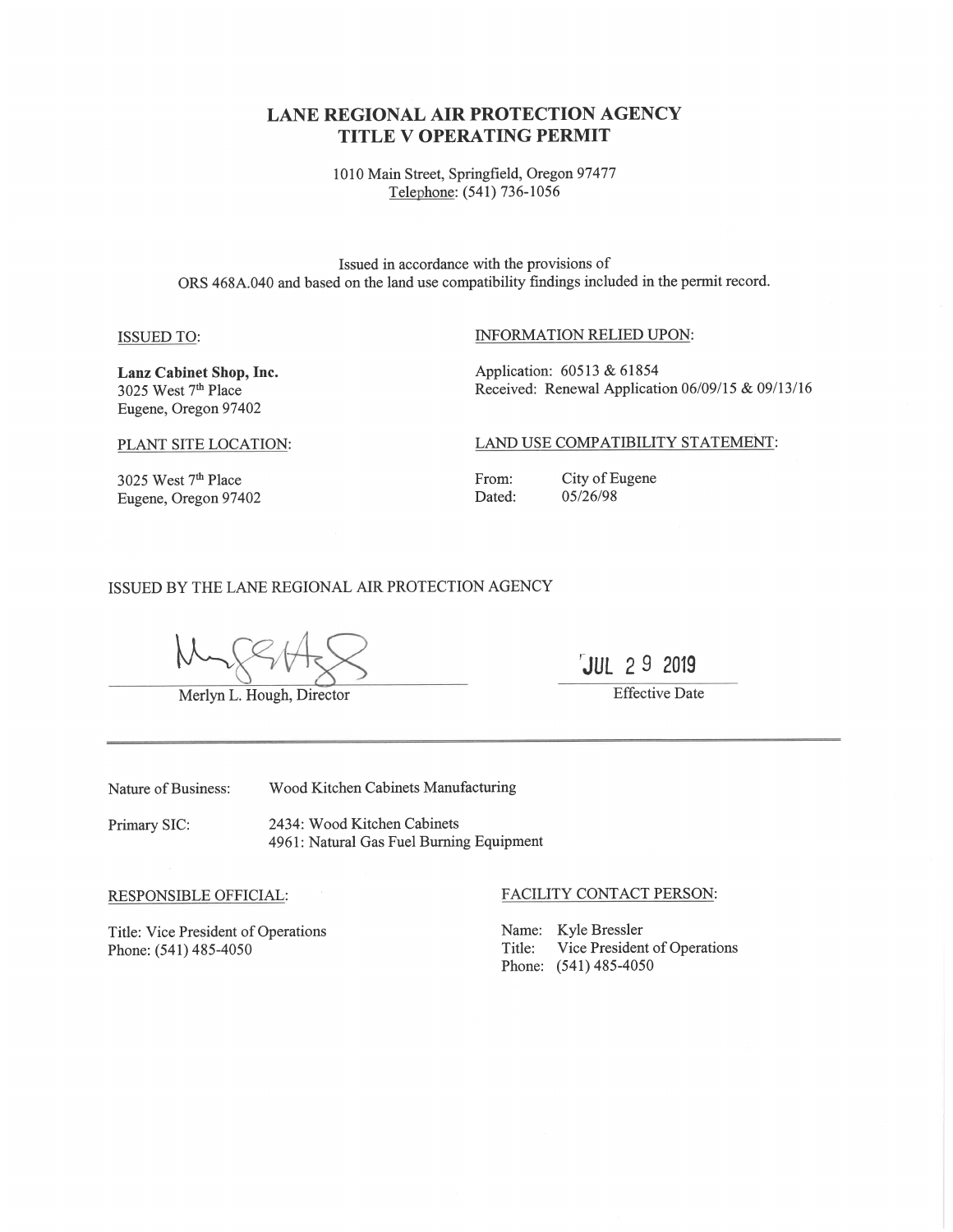# **TABLE OF CONTENTS**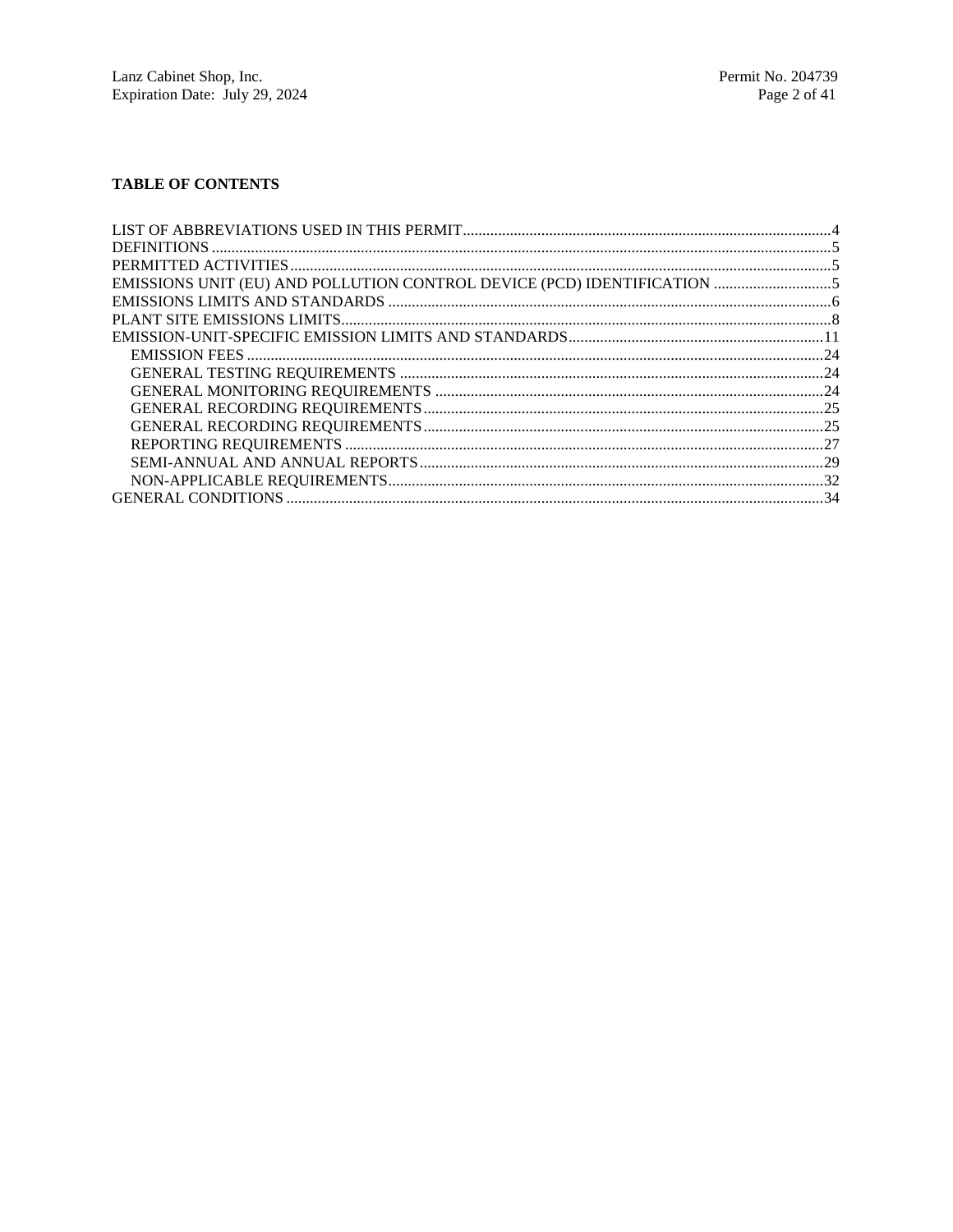# **TABLE OF TABLES**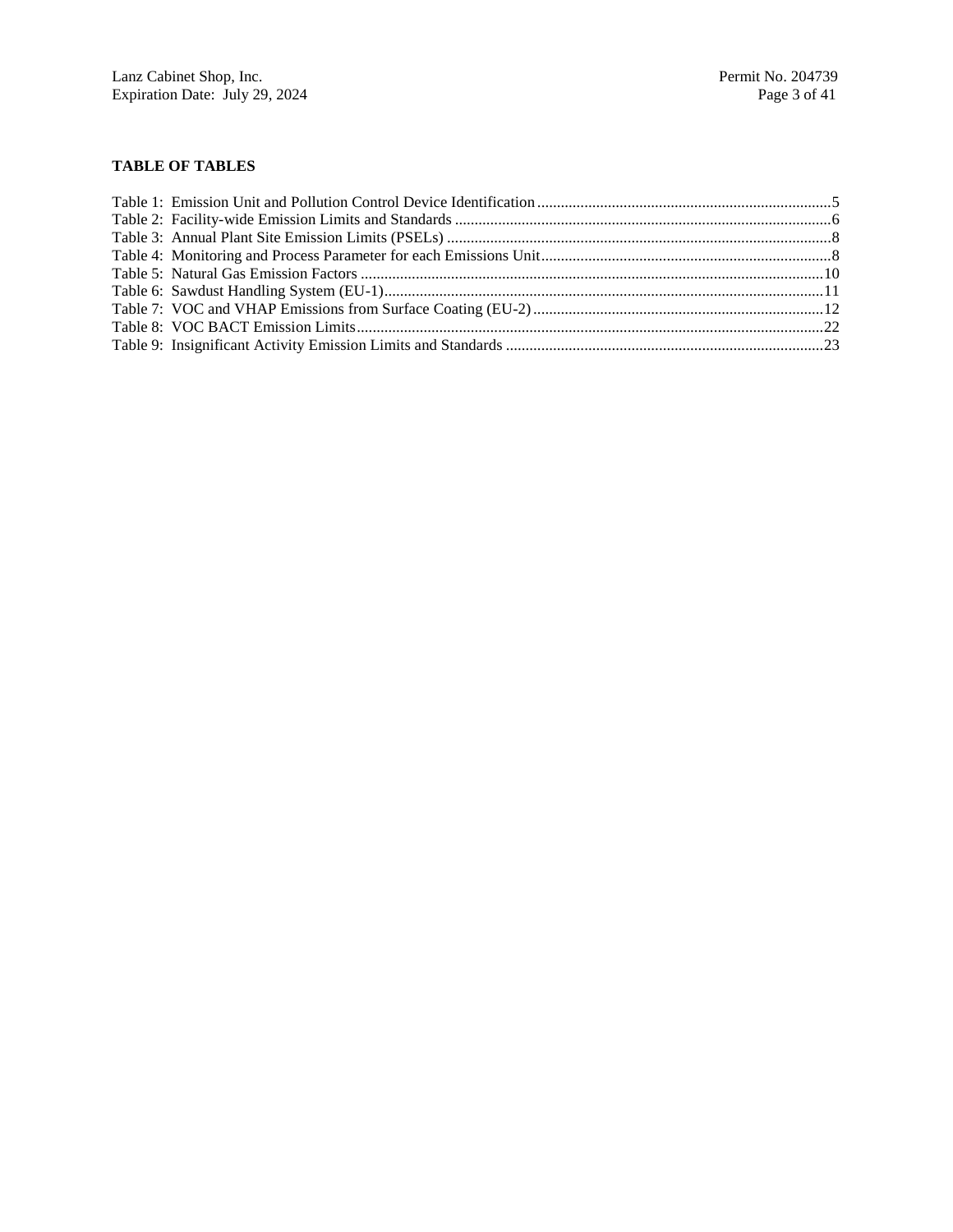### **LIST OF ABBREVIATIONS THAT MAY BE USED IN THIS PERMIT**

| Annual                         | Any 12 consecutive 12 calendar month                           | <b>OSHA</b>       | Occupational Safety and Health           |
|--------------------------------|----------------------------------------------------------------|-------------------|------------------------------------------|
|                                | period                                                         |                   | Administration                           |
| <b>ASTM</b>                    | American Society of Testing and                                | Pb                | Lead                                     |
|                                | Materials                                                      | PCD               | Pollution control device                 |
| <b>BACT</b>                    | <b>Best Available Control Technology</b>                       | PM                | Particulate matter                       |
| <b>BDT</b>                     | Bone dry ton                                                   | $PM_{10}$         | Particulate matter less than 10 microns  |
| BF                             | Board feet                                                     |                   | in size                                  |
| BH                             | <b>Baghouse</b>                                                | PM <sub>2.5</sub> | Particulate matter less than 2.5 microns |
| <b>Btu</b>                     | British thermal unit                                           |                   | in size                                  |
| <b>CFR</b>                     | Code of Federal Regulations                                    | ppm               | Parts per million                        |
| $\rm CO$                       | Carbon monoxide                                                | ppmy              | Parts per million by volume              |
| CO <sub>2</sub>                | Carbon dioxide                                                 | <b>PSEL</b>       | Plant Site Emission Limit                |
| CO <sub>2</sub> e              | Carbon dioxide equivalent                                      | psia              | Pounds per square inch absolute          |
| <b>COMS</b>                    | <b>Continuous Opacity Monitoring</b>                           | <b>RMP</b>        | Risk management plans                    |
| <b>CPDS</b>                    | Certified Product Data Sheet                                   | <b>SERP</b>       | Source emission reduction plan           |
| <b>CPMS</b>                    | <b>Continuous Parameter Monitoring</b>                         | scf               | Standard cubic foot                      |
|                                | System                                                         | <b>SDS</b>        | <b>Safety Data Sheet</b>                 |
| <b>DEQ</b>                     | Oregon Department of Environmental                             | <b>SIP</b>        | <b>State Implementation Plan</b>         |
|                                | Quality                                                        | SO <sub>2</sub>   | Sulfur dioxide                           |
| dscf                           | Dry standard cubic foot of gas volume                          | <b>SSM</b>        | Startup, shutdown, malfunction           |
|                                | at 29.92" Hg and $68^{\circ}F$                                 | <b>ST</b>         | Source test                              |
| EF                             | Emission factor                                                | <b>UV</b>         | Ultra-violet                             |
| <b>EPA</b>                     | <b>US Environmental Protection Agency</b>                      | <b>VE</b>         | Visible emissions                        |
| EU                             | Emissions unit                                                 | <b>VHAP</b>       | Volatile Hazardous Air Pollutant         |
| <b>FCAA</b>                    | Federal Clean Air Act                                          | <b>VMT</b>        | Vehicle mile traveled                    |
| Gal                            | Gallon                                                         | <b>VOC</b>        | Volatile organic compound                |
| <b>GHG</b>                     | Greenhouse gas                                                 |                   |                                          |
| gr                             | grain                                                          |                   |                                          |
| <b>HAP</b>                     | Hazardous Air Pollutant as defined by<br><b>LRAPA Title 12</b> |                   |                                          |
|                                |                                                                |                   |                                          |
| ID<br>I&M                      | Identification number                                          |                   |                                          |
| 1 <sub>b</sub>                 | <b>Inspection and Maintenance</b>                              |                   |                                          |
| <b>LRAPA</b>                   | pounds                                                         |                   |                                          |
|                                | Lane Regional Air Protection Agency                            |                   |                                          |
| <b>MACT</b>                    | Maximum Achievable Control                                     |                   |                                          |
|                                | Technology<br>Material balance                                 |                   |                                          |
| MB                             |                                                                |                   |                                          |
| <b>MBF</b>                     | 1,000 Board feet                                               |                   |                                          |
| Mlb                            | $1,000$ pounds                                                 |                   |                                          |
| MM                             | Million                                                        |                   |                                          |
| <b>MMBtu</b><br>MMcf           | <b>Million British Thermal Units</b><br>Million cubic feet     |                   |                                          |
| <b>MSDS</b>                    |                                                                |                   |                                          |
| <b>MSF</b>                     | Material safety data sheet                                     |                   |                                          |
| <b>NA</b>                      | 1,000 square feet                                              |                   |                                          |
| <b>NESHAP</b>                  | Not applicable                                                 |                   |                                          |
|                                | National Emission Standards for<br>Hazardous Air Pollutants    |                   |                                          |
|                                | Nitrogen oxides                                                |                   |                                          |
| NO <sub>X</sub><br><b>NSPS</b> | New Source Performance Standards                               |                   |                                          |
| O <sub>2</sub>                 |                                                                |                   |                                          |
| OAR                            | Oxygen<br>Oregon Administrative Rules                          |                   |                                          |
| <b>ORS</b>                     | <b>Oregon Revised Statutes</b>                                 |                   |                                          |
|                                |                                                                |                   |                                          |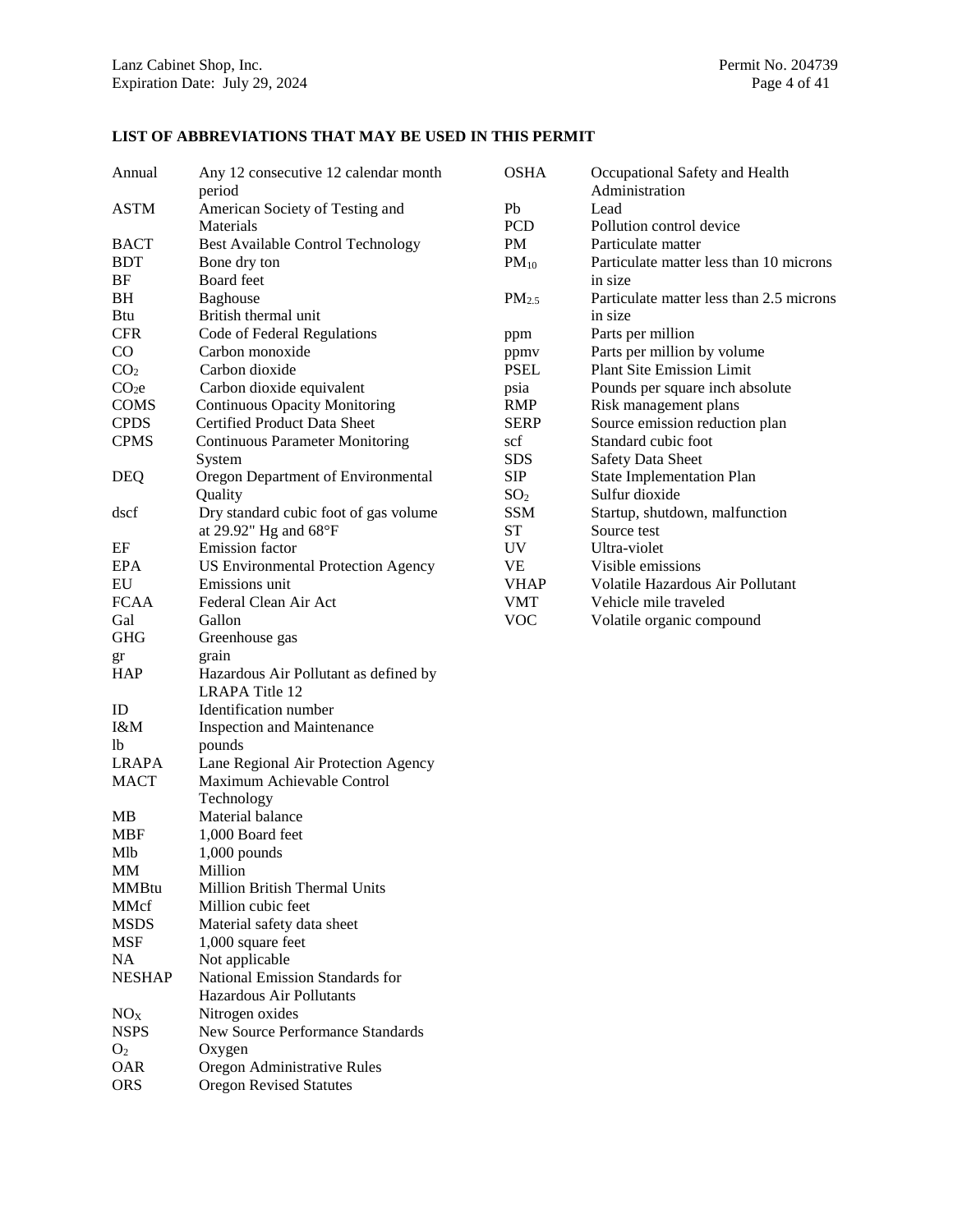# **DEFINITIONS**

**Modified EPA Method 9:** As used in this permit "Modified EPA Method 9" is defined as follows: Opacity must be measured in accordance with EPA Method 9 using the data reduction procedures in EPA Method 203B. For all standards, the minimum observation period must be six (6) minutes, though longer periods may be required by a specific rule or permit condition. Aggregate times (e.g., three  $(3)$  minutes in any one  $(1)$  hour) consist of the total duration of all readings during the observation period that are equal to or greater than the opacity percentage in the standard, whether or not the readings are consecutive. Each EPA Method 9 reading represents 15 seconds of time. See also the definition of "Opacity" in LRAPA Title 12.

# **PERMITTED ACTIVITIES**

- 1. Until such time as this permit expires or is modified or revoked, the permittee is allowed to discharge air contaminants from those processes and activities directly related to or associated with air contaminant source(s) in accordance with the requirements, limitations, and conditions of this permit. [OAR 340-218-0010 and 340-218-0120 and LRAPA 34-180]
- 2. All conditions in this permit are federally enforceable and LRAPA enforceable except as noted below:
	- 2.a. Conditions [6,](#page-6-0) [7,](#page-6-1) [G5,](#page-33-0) and [G9](#page-34-0) (LRAPA Title 43) are only enforceable by LRAPA. [OAR 340-218- 0060]

## **EMISSIONS UNIT (EU) AND POLLUTION CONTROL DEVICE (PCD) IDENTIFICATION**

3. The emissions units regulated by this permit are the following [OAR 340-218-0040(3)]:

### **Table 1: Emission Unit and Pollution Control Device Identification**

|                                       | <b>Emission Unit Description</b>                                                            | EU ID  | <b>Pollution Control Device</b><br>Description | <b>PCP ID</b>      |
|---------------------------------------|---------------------------------------------------------------------------------------------|--------|------------------------------------------------|--------------------|
|                                       | Sawdust Handling System: Including – Baghouses Truck<br>Dump Hoppers and Waste Wood Chipper | $EU-1$ | <b>Baghouses</b>                               | $DV-1a$<br>$DV-1b$ |
|                                       |                                                                                             |        | <b>UV</b> Coater                               | $*244-2$           |
| <b>Surface Coaters: VOC Emissions</b> |                                                                                             | $EU-2$ | Spray Booth                                    | $DV-4$             |
|                                       |                                                                                             |        | <b>Automatic Spray Booth</b>                   | $*325-2$           |
|                                       | $PM/PM_{10}/PM_{2.5}$ : EU-2 Surface Coaters                                                | IEU    | <b>Paint Filters</b>                           | $DV-10$            |
|                                       | <b>Natural Gas Combustion Units</b>                                                         |        |                                                | <b>NA</b>          |
|                                       | $\cdot$ Phase 1 Boiler: 0.76 MMBtu/hr                                                       |        |                                                |                    |
| Insignificant                         | $\cdot$ Phase 2 Boiler: 2.16 MMBtu/hr                                                       |        |                                                |                    |
| <b>Emission Units</b>                 | $\cdot$ Heater: 0.26 MMBtu/hr                                                               |        | <b>NA</b>                                      |                    |
| (IEU)                                 | $\cdot$ Heater: 0.26 MMBtu/hr                                                               |        |                                                |                    |
|                                       | $\cdot$ Heater: 0.26 MMBtu/hr                                                               |        |                                                |                    |
|                                       | · Small natural gas combustion<br>units $= 1.15$ MMBtu/hr                                   |        |                                                |                    |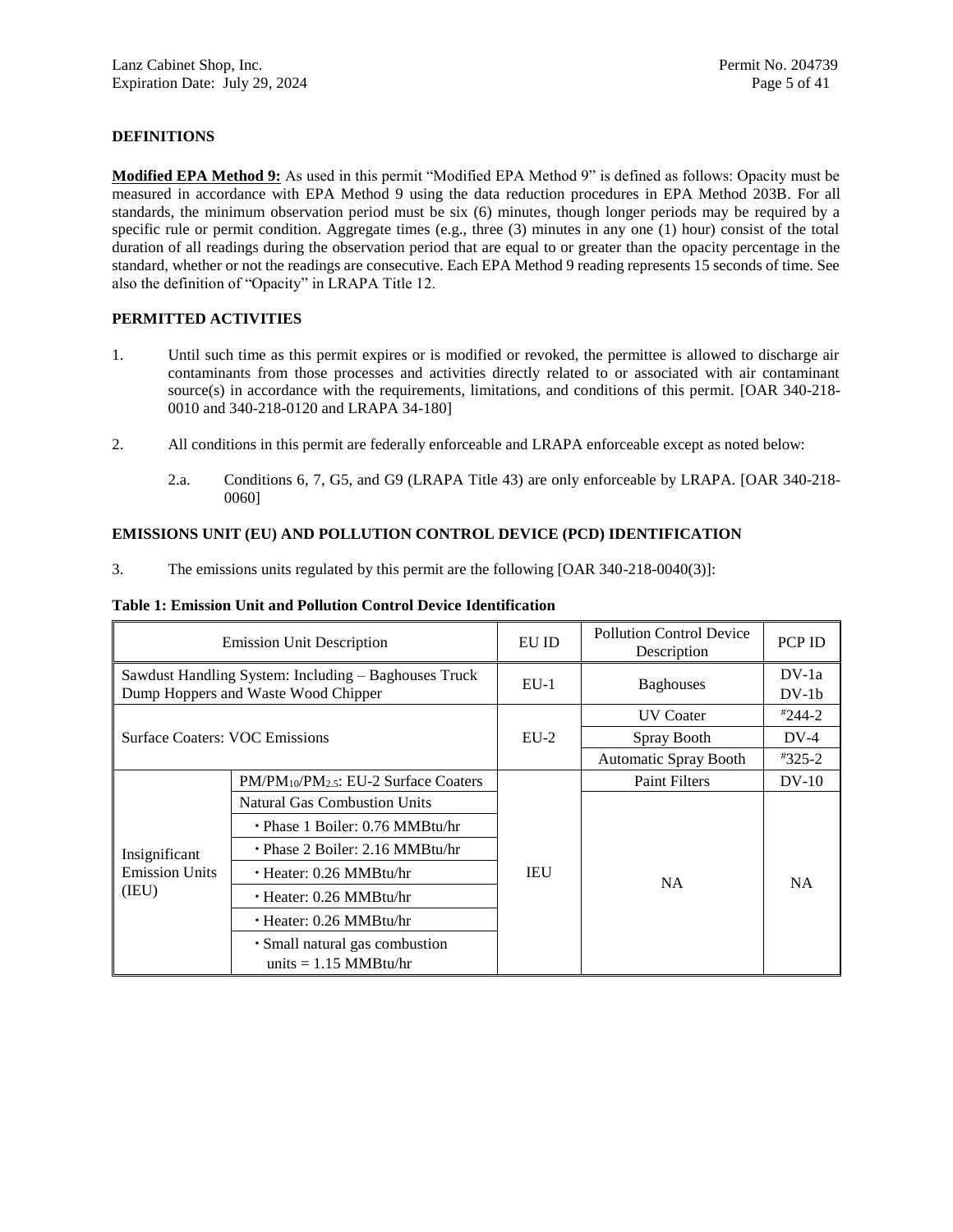### **EMISSION LIMITS AND STANDARDS**

The following tables contain summaries of applicable requirements other than the Plant Site Emission Limits (PSEL), along with the monitoring methods for the emissions units to which those requirements apply.

| Applicable                                               | Condition | Pollutant/                |                                     | <b>Monitoring Requirements</b> |                     |
|----------------------------------------------------------|-----------|---------------------------|-------------------------------------|--------------------------------|---------------------|
| Requirement                                              | Number    | Parameter                 | Limit/Standard                      | Method                         | Condition<br>Number |
| LRAPA $48-015(1)(a)$ -<br>$(1)(g)$ & LRAPA 48-<br>015(3) | 4         | Fugitive<br>Emissions     | Minimize                            | Recordkeeping                  | 5                   |
| LRAPA 49-010                                             | 6         | Nuisance                  | Prohibited                          | Recordkeeping                  | 6.a                 |
| <b>LRAPA 32-055</b>                                      | 7         | $PM > 250$ micron         | No observable<br>deposition offsite | Recordkeeping                  | 7.a                 |
| <b>LRAPA 32-007</b>                                      | 8         | I&M Plan                  | Implement I&M<br>Plan               | Recordkeeping                  | 8                   |
| 40 CFR Part 68                                           | 9         | <b>Risk</b><br>Management | <b>Risk</b><br>Management<br>Plan   | <b>NA</b>                      | 9                   |

**Table 2: Facility-wide Emission Limits and Standards**

### Fugitive Emissions

- <span id="page-5-2"></span><span id="page-5-1"></span><span id="page-5-0"></span>4. Applicable Requirement: No permittee must cause, suffer, allow, or permit any materials to be handled, transported, or stored; or a building, its appurtenances, or a road to be used, constructed, altered, repaired or demolished; or any equipment to be operated, without taking reasonable precautions to prevent particulate matter form becoming airborne. Such reasonable precautions must include, but are limited to, the following: [LRAPA 48-015(1)(a) through (g) and LRAPA 48-015(3)]
	- 4.a. Use, where possible, of water or chemicals for control of dust in the demolition of existing buildings or structures, construction operations, the grading of roads or the clearing of land;
	- 4.b. Application of water or other suitable chemicals on unpaved roads, materials stockpiles, and other surfaces which can create airborne dusts;
	- 4.c. Full or partial enclosure of materials stockpiles in cases where applicable of oil, water, or chemicals are not sufficient to prevent particulate matter from becoming airborne;
	- 4.d. Installation and use of hoods, fans, and fabrics filters to enclose and vent the handling of dusty materials;
	- 4.e. Adequate containment during sandblasting or other similar operations;
	- 4.f. Covering, at all times when in motion, open bodied trucks transporting materials likely to become airborne; and
	- 4.g. The prompt removal from paved streets of earth or other material which does or may become airborne.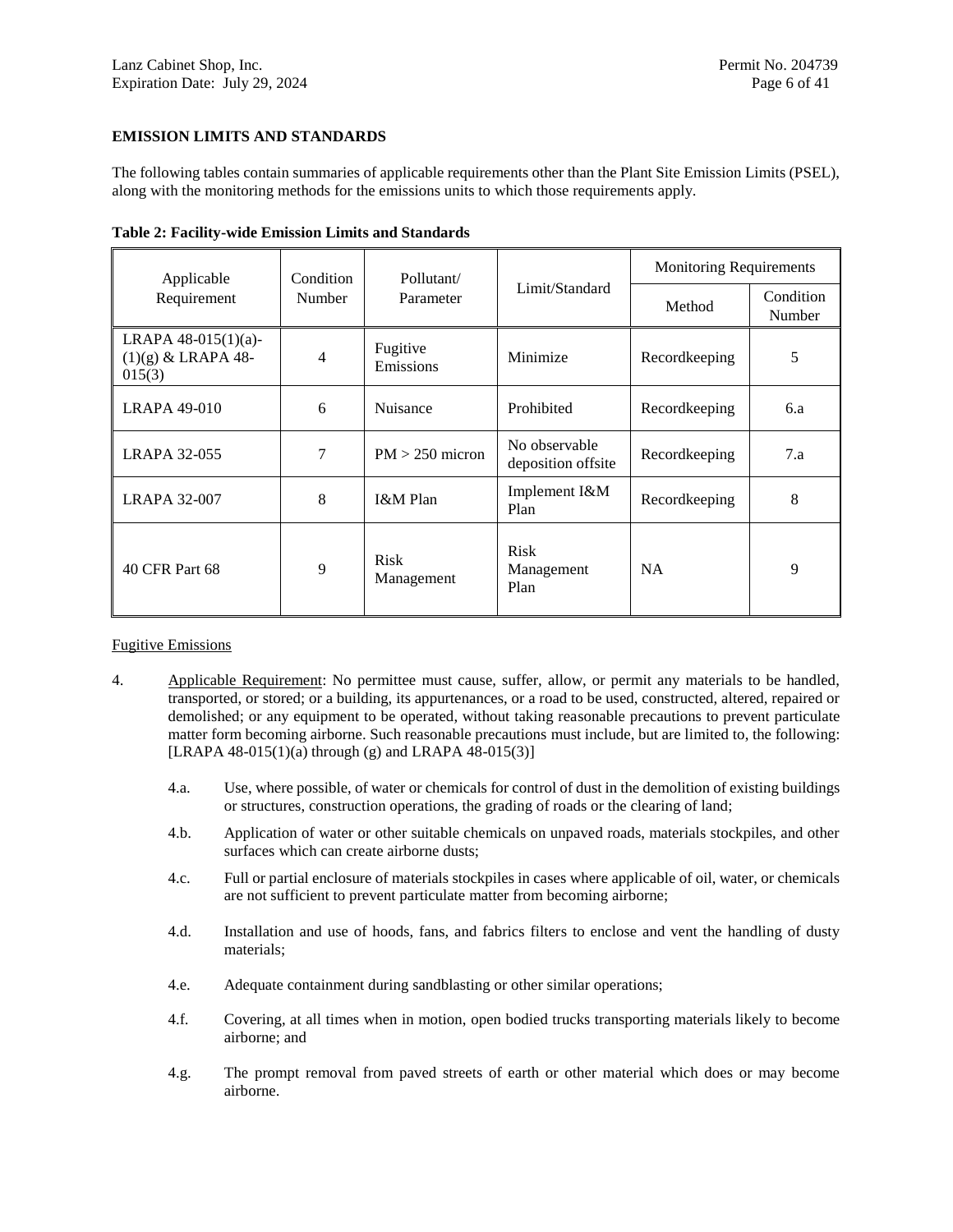- 4.h. If requested by LRAPA, the permittee must develop a fugitive emission control plan, including but not limited to the work practices in Conditions [4.a](#page-5-1) through [4.g,](#page-5-2) that will prevent any visible emissions from leaving the property of a source for more than 18 seconds in six-minute (6-minutes) periods following the procedure of EPA Method 22.
- <span id="page-6-7"></span><span id="page-6-2"></span>5. Monitoring Requirement: At least once each quarter, for a minimum period of 30 minutes, the permittee must visually survey the plant for any sources of excess fugitive emissions. For the purpose of this survey, excess fugitive emissions are considered to be any visible emissions that leave the plant site boundaries for more than 18 seconds in a six-minute period. The person conducting the observation must follow the procedures of EPA Method 22. If sources of visible emissions are identified, the permittee must: [LRAPA 48-015(2)(a) and (b) and 340-218-0050(3)(a)]
	- 5.a. Immediately take corrective action to minimize the fugitive emissions, including but not limited to those actions identified in Condition [4;](#page-5-0) and
	- 5.b. Develop a LRAPA approved fugitive emission control plan upon request by LRAPA if the above precautions are not adequate and implement the plan whenever fugitive emissions leave the property for more than 18 seconds in a six-minute (6-minutes) period.
	- 5.c. Recordkeeping Requirement: The permittee must maintain records of the fugitive emissions surveys, corrective actions (if necessary), and/or the results of any EPA Method 22 test.
- <span id="page-6-8"></span><span id="page-6-3"></span><span id="page-6-0"></span>6. Applicable Requirement: The permittee must not cause or allow air contaminants from any source subject to regulation by LRAPA to cause a nuisance. [LRAPA 49-010(1)] This condition is only enforceable by LRAPA.
	- 6.a. Monitoring and Recordkeeping Requirement: The permittee must maintain a record (a log) of all air contaminant complaints received by the responsible official or designated employees (written, received via telephone or facsimile, or verbally communicated). Said log must also record the permittee's actions to investigate, make a determination as to the validity of the complaint, and if valid, resolve the problem within two (2) working days of receiving the complaint or within such longer time (not to exceed five (5) working days) as is reasonably necessary. If more than five (5) days are needed to resolve the problem, the permittee must notify LRAPA immediately upon making that determination. [LRAPA 34-016 and OAR 340-218-0050(3)(a)]
- <span id="page-6-4"></span><span id="page-6-1"></span>7. Applicable Requirement: The permittee must not cause or permit emission of any particulate matter larger than 250 microns in size at sufficient duration or quantity as to create an observable deposition upon the real property of another person. [LRAPA 32-055] This condition is only enforceable by LRAPA.
	- 7.a. Monitoring and Recordkeeping Requirement: The permittee must monitor and record compliance with this applicable requirement using facility inspections required in in accordance with Condition [6.a.](#page-6-3) [LRAPA 34-016 and OAR 340-218-0050(3)(a)]
- <span id="page-6-5"></span>8. Applicable Requirement: The permittee must review and update, as needed, the facility-wide inspection and maintenance Plan (I&M Plan). If the plan is updated, the permittee must submit the updated copy to LRAPA for approval. At minimum, the I&M Plan should address inspection schedules for control devices including coating booths and baghouse, leak inspections for all equipment used to transfer or apply materials containing organic compounds, and any proposed facility-specific precautions for avoiding fugitive dust not contained in Condition 4. The I&M Plan must include proposed frequencies of inspections (at least monthly visual inspection of organic material transfer or application equipment for leaks). If a leak is identified, the permittee has five (5) days to perform initial repair, and 15 days to complete final repair, unless the permittee unless the equipment leaking requires replacement in which case the permittee is allowed three (3) months to replace the equipment. The I&M Plan must identify procedures for recording the date and time of any inspections, the condition of the equipment inspected, the identification of equipment inspected, and the actions taken if repairs or maintenance is necessary. The I&M Plan must also identify the frequency of reporting the information to LRAPA. [LRAPA 32-007]
- <span id="page-6-6"></span>9. Applicable Requirement: Should this facility become subject to the accidental release prevention regulations in 40 CFR Part 68, the permittee must submit a risk management plan (RMP) by the date specified in 40 CFR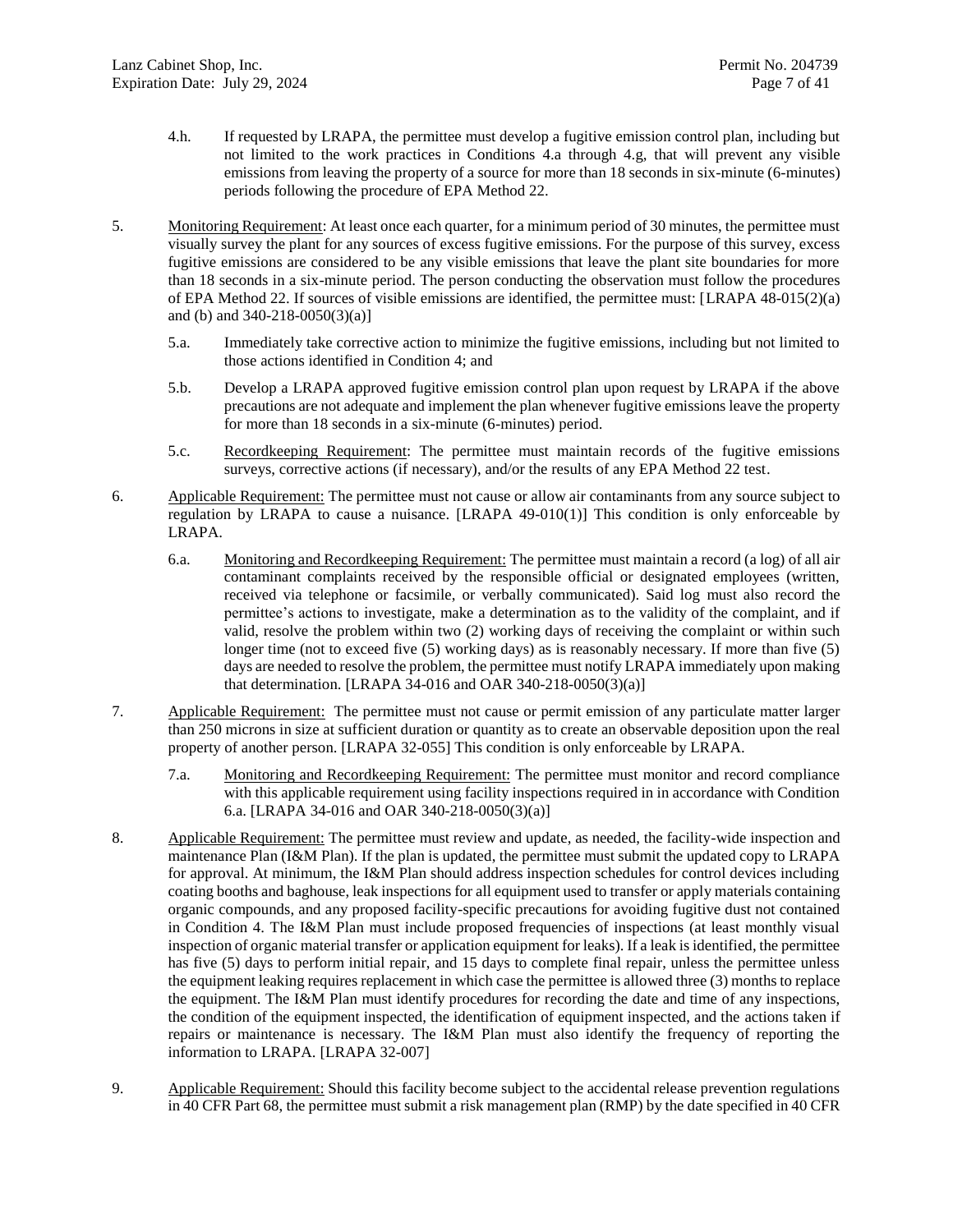68.10, and comply with the plan and all other applicable Part 68 requirements. [40 CFR Part 68]

### **PLANT SITE EMISSIONS LIMITS**

<span id="page-7-0"></span>10. Applicable Requirement: The plant site emissions must not exceed the following limits for any 12 consecutive calendar month period: [LRAPA 42-0040 and 42-0041]

| Pollutant                | <b>Plant Site</b><br><b>Emissions Limit</b> |          | Units     |
|--------------------------|---------------------------------------------|----------|-----------|
| <b>PM</b>                | 24                                          | $\theta$ | tons/year |
| $PM_{10}$                | 14                                          | $\theta$ | tons/year |
| PM <sub>2.5</sub>        | 9                                           | $\theta$ | tons/year |
| <b>VOC</b>               | 70                                          | $\theta$ | tons/year |
| GHG as CO <sub>2</sub> e | 74,000                                      | $\theta$ | tons/year |

**Table 3. Annual Plant Site Emission Limits (PSELs)**

- <span id="page-7-2"></span>11. Applicable Requirement: The permittee must not combust more than 200,000 therms of natural gas in the boilers and heaters (EU-IEU) per 12-month rolling period. [LRAPA 42-0080]
- <span id="page-7-3"></span><span id="page-7-1"></span>12. Monitoring Requirement: *By the 15<sup>th</sup> of each month* the permittee must determine compliance with the PSELs, except GHGs, established in Condition [10](#page-7-0) by conducting monitoring and calculations for each 12 month rolling period in accordance with the following procedures, test methods, and frequencies: [LRAPA 34-016 and OAR 340-218-0050(3)(a)]
	- 12.a. The permittee must collect and maintain records of the following process parameters for each month and annual period for demonstrating compliance with Condition [10.](#page-7-0) The permittee must keep the following specific records. [LRAPA 34-016]

| <b>Emission Unit</b>              | Pollutants                                                        | <b>Process Parameters</b>                                                         | Units             |
|-----------------------------------|-------------------------------------------------------------------|-----------------------------------------------------------------------------------|-------------------|
| Sawdust Handling System: EU-1     | PM, $PM_{10}$ , $PM_{2.5}$                                        | Baghouse(s) material<br>throughput                                                | <b>Tons</b>       |
| Surface Coaters: EU-2             | <b>VOC</b>                                                        | Coatings, solvents,<br>adhesives, etc. and offsite<br>sludge                      |                   |
|                                   |                                                                   | Quantity                                                                          | Gallons           |
|                                   |                                                                   | Density                                                                           | lb/gallon         |
|                                   |                                                                   | VOC content                                                                       | Percent by weight |
| Insignificant Emission Units: IEU | PM, $PM_{10}$ , $PM_{25}$                                         | Coatings, solvents,<br>adhesives, etc. sprayed in<br><b>EU-2: Surface Coaters</b> | <b>Tons</b>       |
|                                   | PM, $PM_{10}$ , $PM_{2.5}$<br>VOC, $NOX$ , CO,<br>SO <sub>2</sub> | <b>Combustion: Natural Gas</b><br>Usage                                           | <b>Therms</b>     |

**Table 4: PSEL Monitoring and Process Parameter for each Emission Unit**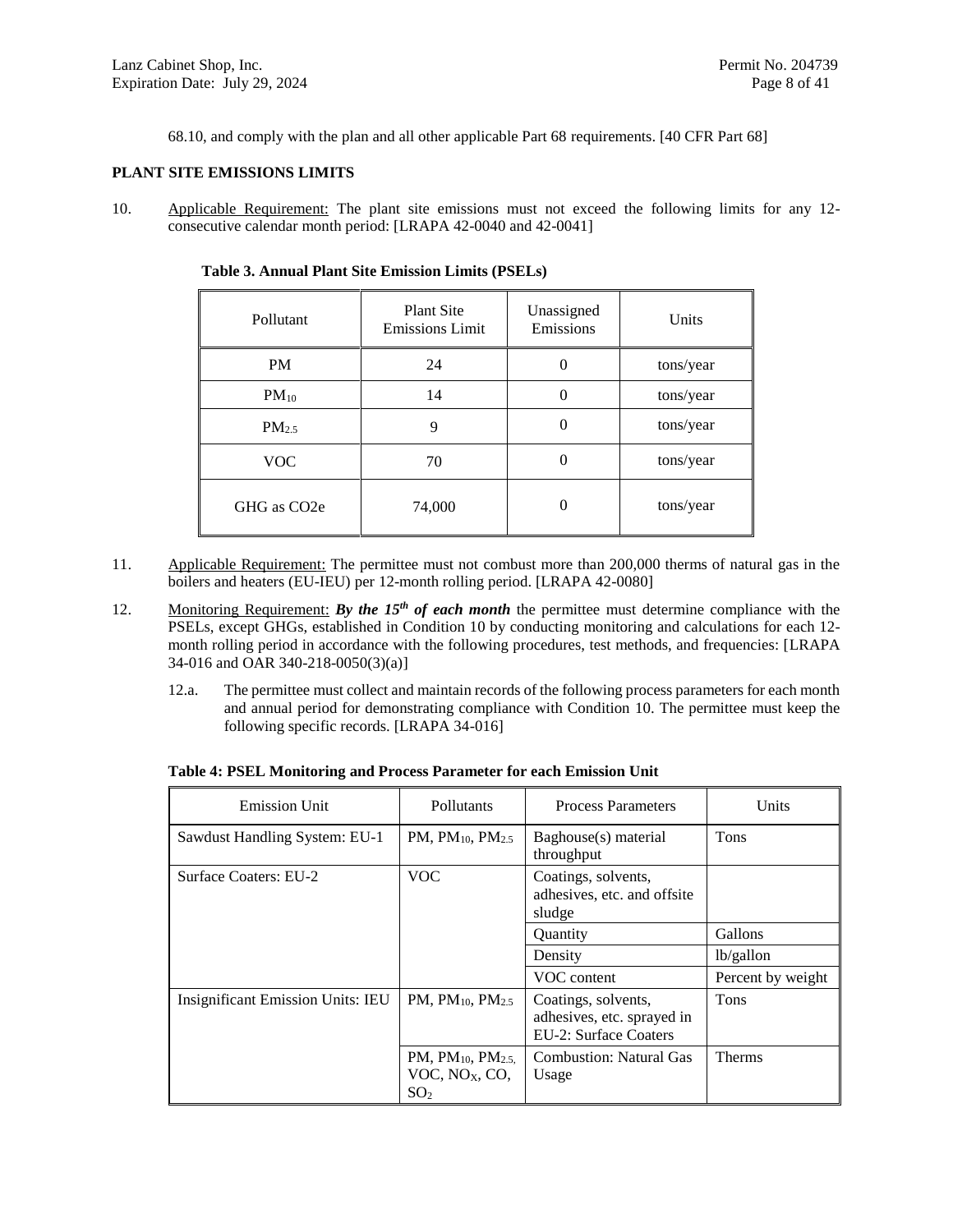12.b. The permittee must calculate PM, PM<sub>10</sub> and PM<sub>2.5</sub> emissions for the Sawdust Handling System (EU-1) monthly and 12-month rolling emission using the following formula, and the emission factor given below. Annual entries must be determined by calculating a total for the month and adding the total for the previous 11 months:

#### **Equation 1:**

### $\mathbf{E}_1 = \sum (\mathbf{P}_{\text{eu}} \times \mathbf{E} \mathbf{F}_{\text{eu}} \times \mathbf{K})^*$

Where:

- $E_1$  = Pollutant emission in pounds per month and tons per year;
- $\Sigma$  = Symbol representing "summation of";
- $P_{eu}$  = Baghouse(s) throughput (in bone dry tons);
- $EF_{\text{eu}}$  = Emission Factor of 0.5 pounds per bone dry ton of throughput (assumes 99.97%) baghouse efficiency); and
- K = Conversion Constant = 1 ton/2000 lb.

\* Monthly total combination of PM,  $PM_{10}$  and  $PM_{2.5}$  emissions must be calculated using the following method:

Total PM, PM<sub>10</sub> or PM<sub>2.5</sub> emissions = PM<sub>1</sub> + PM<sub>2</sub> + PM<sub>3</sub> + etc. =  $\Sigma$  Individual PM, PM<sub>10</sub> or PM<sub>2.5</sub> Emissions; where subscript 1, 2, through 12 represents months in a rolling-12 months period.

12.c. The permittee must calculate VOC emissions for the Surface Coaters (EU-2) according to the frequency of monthly and 12-month rolling emissions, using the following formula (mass balance formula). Annual entries must be determined by calculating a total for the month and adding the total for the previous 11 months.

### **Equation 2:**

# $E_{2\text{-}vac} = \sum (\textbf{RM} \times \textbf{D} \times \textbf{VOC} \times \textbf{K})^*$

Where:

 $E_{2\text{-}voc}$  = VOC emission in pounds per month and tons per year;

- $\Sigma$  = Symbol representing "summation of";
- $RM$  = Raw material usage in gallons per month;
- $D =$  Density of each raw material used in pounds per gallon as obtained from CPDS,

SDS, or MSDS; and

VOC = VOC content of each raw material by weight fraction as obtained from CPDS,

SDS, or MSDS; and

K = Conversion Constant = 1 ton/2000 lb.

\* Monthly total combination of VOC emissions must be calculated using the following method:

Total VOC emissions =  $VOC_1 + VOC_2 + VOC_3 +$  etc. =  $\Sigma$  Individual VOC Emissions; where subscript 1, 2, through 12 represents months in a rolling-12 months period.

12.d. The permittee must calculate the PM,  $PM_{10}$  and  $PM_{2.5}$  emissions for the Surface Coaters (EU-2) according to the frequency of monthly and 12-month rolling emissions, using the following formula. Annual entries must be determined by calculating a total for the month and adding the total for the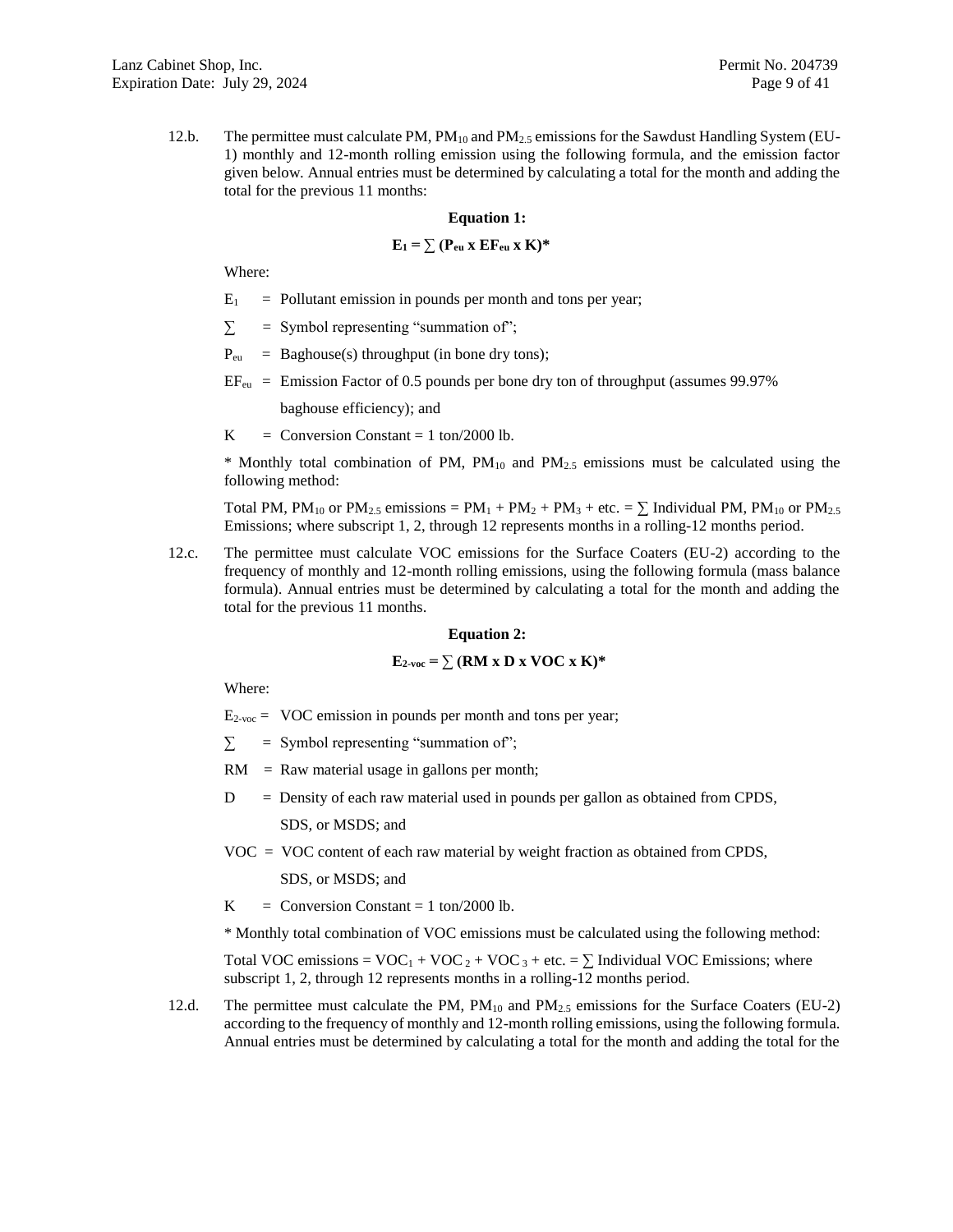previous 11 months.

#### **Equation 3:**

$$
E_{2\text{-PM}} = \sum (P_{eu} x \ E F_{eu} x \ K)^*
$$

Where:

 $E_{2-PM}$  = VOC emission in pounds per month and tons per year;

 $\Sigma$  = Symbol representing "summation of";

- $P_{eu}$  = Total weight of coating applied calculated from the process parameters identified in Table 4;
- $EF_{\text{eu}}$  = Emission Factor of 0.0004 lb/lb of coating applied (assuming 99.8% filter efficiency and

20% overspray); and

K = Conversion Constant = 1 ton/2000 lb.

 $*$  Monthly total combination of PM, PM<sub>10</sub> and PM<sub>2.5</sub> emissions must be calculated using the following method:

Total PM,  $PM_{10}$  or  $PM_{2.5}$  emissions =  $PM_1 + PM_2 + PM_3 +$  etc. =  $\Sigma$  Individual PM,  $PM_{10}$  or  $PM_{2.5}$ Emissions; where subscript 1, 2, through 12 represents months in a rolling-12 months period.

12.e. The permittee must calculate PM,  $PM_{10}$ ,  $PM_{2.5}$ , CO,  $NO_X$ , SO<sub>2</sub> and VOC emission for the Combustion Units (IEU) according to the frequency of monthly and 12-month rolling emissions, using the following formula. Annual entries must be determined by calculating a total for the month and adding the total for the previous 11 months. As long as the total natural gas usage in EU-IEU remains below 200,000 therms per year, no calculations are required.

| <b>Emission Unit</b>   | Pollutant         | <b>Emission Factor</b> | Unit                  |
|------------------------|-------------------|------------------------|-----------------------|
| <b>IEU:</b> Combustion | <b>PM</b>         | 0.00025                | 1 <sub>b</sub> /therm |
|                        | $PM_{10}$         | 0.00025                | lb/therm              |
|                        | PM <sub>2.5</sub> | 0.00025                | 1 <sub>b</sub> /therm |
|                        | CO                | 0.0084                 | 1 <sub>b</sub> /therm |
|                        | NO <sub>X</sub>   | 0.01                   | lb/therm              |
|                        | SO <sub>2</sub>   | 0.00017                | lb/therm              |
|                        | VOC               | 0.00055                | lb/therm              |

**Table 5: Natural Gas Emission Factors**

### **Equation 4:**

$$
E_{IEU} = \sum (P_{eu} x EF_{eu} x K)
$$

Where:

 $E_{IEU}$  = Pollutant missions in pounds per month and tons per year;

 $\Sigma$  = Symbol representing "summation of";

Peu = Process parameters identified in Table 4;

 $EF_{\text{eu}}$  = Emission Factors identified in Table 5 for natural gas

 $K =$  Conversion Constant = 1 ton/2000 lb.

12.f. The permittee must calculate the plant-wide emission for each pollutant and compare the sum with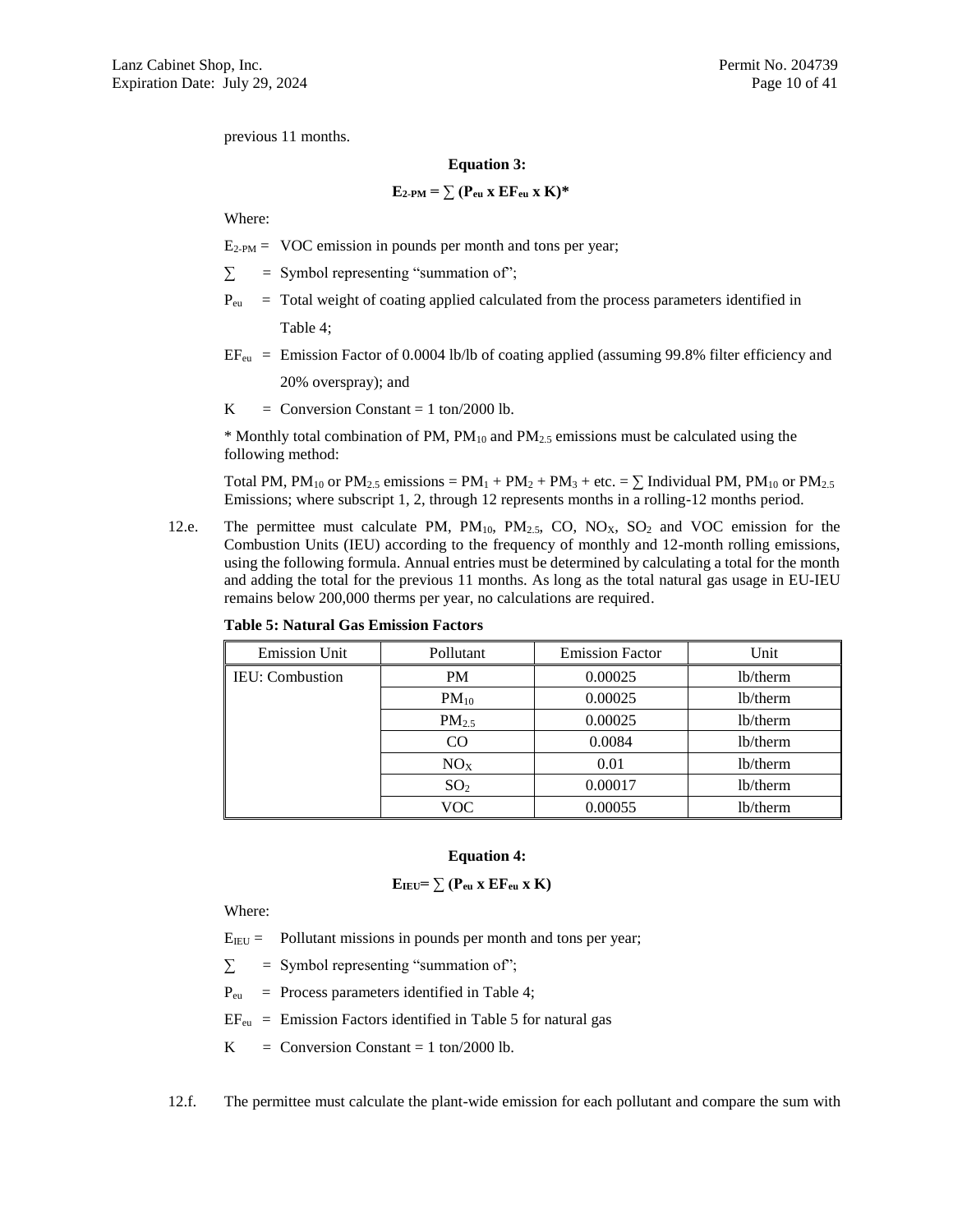the PSELs for that specific pollutant in Conditio[n 9](#page-6-6) in accordance to the following formula:

#### **Equation 5:**

 $\textbf{E}_{\text{TOTAL}} = \sum (\textbf{E}_1 + \textbf{E}_2 + \textbf{E}_{\text{IEU}})$ 

Where:

| ETOTAL            | $=$ | Pollutant emissions totals plant-wide; |
|-------------------|-----|----------------------------------------|
| $\sum$            | $=$ | Symbol representing "summation of";    |
| $E_1$             | $=$ | Pollutant emissions from EU-1;         |
| E <sub>2</sub>    | $=$ | Pollutant emissions from EU-2;         |
| E <sub>IEII</sub> |     | Pollutants emissions from EU-IEU.      |

### **EMISSION-UNIT-SPECIFIC EMISSION LIMITS AND STANDARDS**

#### **Sawdust Handling System (EU-1): Particulate Matter**

| Applicable<br>Requirement | Condition<br><b>Number</b> | Pollutant/<br>Parameter | Limit/Standard                                 | Monitoring<br>Requirements                                        | Condition<br>Number |
|---------------------------|----------------------------|-------------------------|------------------------------------------------|-------------------------------------------------------------------|---------------------|
| LRAPA 32-010(3)           | 13                         | Visible<br>Emissions    | 20% opacity, 3 min.<br>in 60 min.              | <b>VE Periodic</b><br>Monitoring                                  | 13.a                |
| LRAPA 32-015(2)           | 14                         | <b>PM</b>               | $0.10$ gr/dscf                                 | <b>VE Periodic</b><br>Monitoring                                  | 16 and 17           |
| <b>LRAPA 32-045</b>       | 15                         | <b>PM</b>               | Process Weight<br>Limits in Section<br>32-8010 | <b>VE Periodic</b><br>Monitoring and<br>Baghouse(s)<br>Inspection | 16 and 17           |

|  |  | Table 6: Sawdust Handling System (EU-1) |  |  |
|--|--|-----------------------------------------|--|--|
|--|--|-----------------------------------------|--|--|

- <span id="page-10-0"></span>13. Applicable Requirement: The permittee must not allow visible emissions to equal or exceed 20 percent opacity for a period or periods aggregating more than three (3) minutes in any one (1) hour. [LRAPA 32- 010(3)]
	- 13.a. Monitoring Requirement: The permittee must monitor visible emissions from sawdust handling system (EU-1) in accordance with Condition [17.](#page-11-0) [LRAPA 35-0120 and OAR 340-218-0050(3)(a)]
- <span id="page-10-2"></span><span id="page-10-1"></span>14. Applicable Requirement: The permittee must not cause, allow, or permit particulate matter emissions from any air contaminant source in excess of 0.14 grains per dry standard cubic foot for sources installed, constructed, or modified after June 1, 1970 but prior to April 16, 2015. Monitoring must be done in accordance with Condition [17.](#page-11-0) If testing is required, testing must be done in accordance with Condition [56.](#page-23-0) [LRAPA 32-015(2)(b) and OAR 340-218-0050(3)(a)(A) and (B)]
- <span id="page-10-4"></span>15. Applicable Requirement: The permittee must not cause, suffer, allow, or permit the emissions of particulate matter in any one (1) hour from the Sawdust Handling System (EU-1) in excess of the amount shown in Section 32-8010, of LRAPA Title 32, for the process weight rate allocated to EU-1. Monitoring must be done in accordance with Conditions [16](#page-10-3) and [17.](#page-11-0) If testing is required, testing must be done in accordance with Condition [56.](#page-23-0) [LRAPA 32-045 and OAR 340-218-0050(3)(a)(A) and (B)]
- <span id="page-10-3"></span>16. Monitoring Requirement: The permittee must maintain monthly records of inspection and maintenance of the Sawdust Handling System's (EU-1) baghouses. The requirements of Condition [13](#page-10-0) are considered to be fulfilled providing the permittee complies with the following: [OAR 340-218-0050(3)(a)(A) and (B)]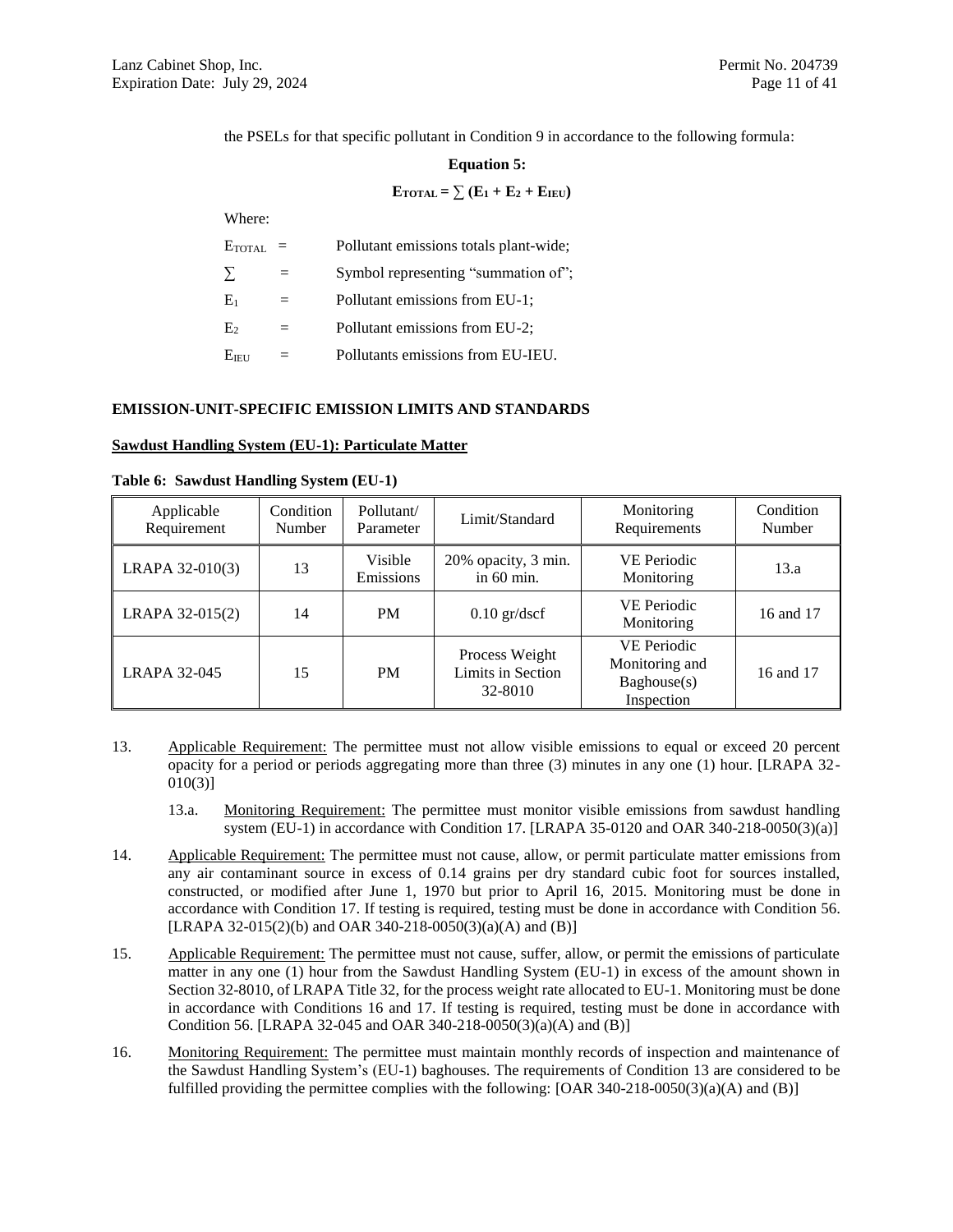- 16.a. At least quarterly, the permittee must conduct a six (6) minute visible emissions survey of the baghouse(s), while in operation, using EPA Method 22. If visible emissions are detected at the baghouse(s) stack for more than 5% (18 seconds) of the survey time, the permittee must take corrective actions to minimize the emissions. If visible emissions are identified after corrective actions have been made, the permittee must perform a visible emissions survey using EPA Method 203B (Modified EPA Method 9) as required in Condition [17](#page-11-0) within 24 hours of the original visible emissions survey. If the visible emissions exceed the limitation set in Condition [13,](#page-10-0) the permittee must report the excess emissions to LRAPA per Condition [66.](#page-26-0) [LRAPA Title 32-010(2)(c) and OAR 340-218-0050(3)(a)(A) and (B)]
- <span id="page-11-2"></span>16.b. The permittee must record all visible emission monitoring (date, time and type of observation – whether using Method 22 or Method 203B (Modified EPA Method 9), visible emission exceedances, and corrective actions taken in a monitoring log.
- 16.c. The permittee must inspect and replace bags (when broken or routinely) and the inspection and maintenance must be recorded in a maintenance log.
- 16.d. If the observer is unable to conduct the survey and/or EPA Method 203B (Modified EPA Method 9) tests due to visual interferences caused by other visible emissions sources (e.g., fugitive emissions during high wind conditions) or due to weather condition such as fog, heavy rain, or snow which impair visibility, or darkness, the observer must not such conditions on the data observation sheet and make at least three (3) attempts to conduct the surveys and/or tests at approximately 2-hour intervals throughout the day during daylight hours. If the visible emissions survey and/or test could not be conducted on the regularly scheduled day due to interferences, the observer must conduct the test on the following day.
- 16.e. Prior notification and a pre-test plan are not required to be submitted to LRAPA for each visible emissions survey or EPA Method 203B (Modified EPA Method 9) test.
- <span id="page-11-0"></span>17. Monitoring Requirement: For the visible emissions standard in Condition [13,](#page-10-0) the permittee must observe at minimum observation period of six (6) minutes, though longer periods may be required by a specific rule or permit condition. Aggregate times of three (3) minutes in any one hour consist of the total duration of all readings during the observation period that are equal to or greater than the opacity of 20% in Condition [13,](#page-10-0) whether or not the readings are consecutive. Each EPA Method 203B (Modified EPA Method 9) reading represents 15 seconds of time. Three-minute aggregate periods are measured by any of the following: [LRAPA 32-010(2)(a) through  $(c)$ ]
	- 17.a. EPA Method 203B (Modified EPA Method 9); or
	- 17.b. A continuous opacity monitoring system (COMS) installed and operated in accordance with the DEQ Continuous Monitoring Manual or 40 CFR part 60; or
	- 17.c. An alternative monitoring method approved by LRAPA that is equivalent to EPA Method 203B (Modified EPA Method 9).
- <span id="page-11-1"></span>18. Recordkeeping Requirement: The permittee must maintain a log of all surveys and corrective actions taken. [LRAPA 35-0120(1)(a) and 340-218-0050(3)(b)]

### **Surface Coaters (EU-2): VOC and HAP Emissions**

| Applicable<br>Requirement | Condition<br>Number | Pollutant/<br>Parameter | Limit/Standard                     | Monitoring<br>Requirements | Condition<br>Number |
|---------------------------|---------------------|-------------------------|------------------------------------|----------------------------|---------------------|
| 40 CFR 63.800<br>(h)      | 19                  | <b>VHAP</b>             | Applicability to the<br>regulation | <b>NA</b>                  | NA                  |

#### **Table 7: VOC and VHAP Emissions from Surface Coating (EU-2)**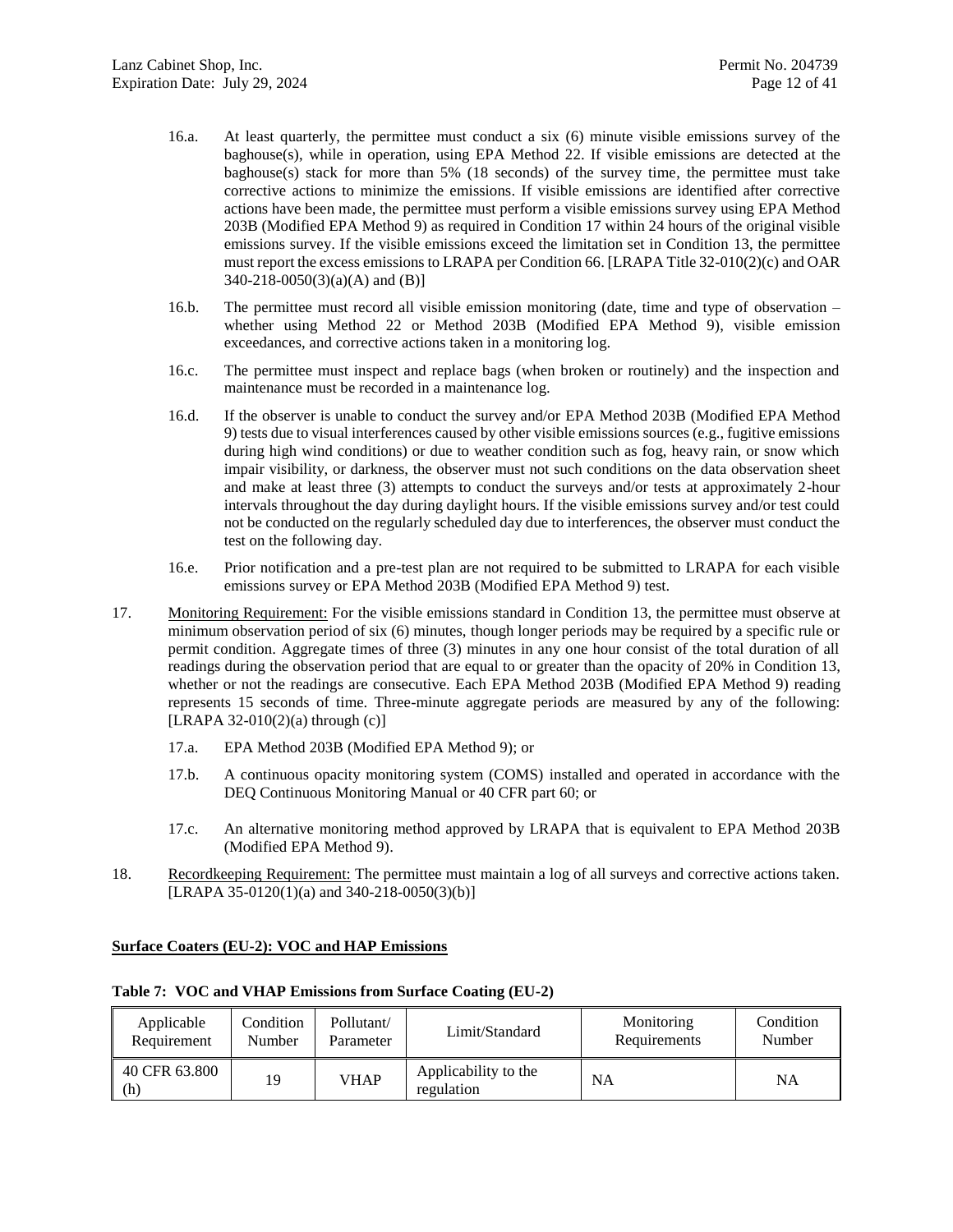| Applicable<br>Requirement                                              | Condition<br>Number | Pollutant/<br>Parameter                | Limit/Standard                                                                                        | Monitoring<br>Requirements                                                  | Condition<br>Number   |
|------------------------------------------------------------------------|---------------------|----------------------------------------|-------------------------------------------------------------------------------------------------------|-----------------------------------------------------------------------------|-----------------------|
| 40 CFR 63.800<br>(e)                                                   | 21                  | <b>VHAP</b>                            | Applicability to 40 CFR<br>63, Subpart A<br>requirements                                              | NA                                                                          | <b>NA</b>             |
| <b>40 CFR</b><br>63.802(b)(1)<br>through $(b)(4)$                      | 21                  | VHAP,<br>HAP, and<br>Formal-<br>dehyde | Limit VHAP and<br>formaldehyde in<br>accordance with<br>Condition 21 and the<br>table in Attachment 1 | Monitoring, Testing,<br>Recordkeeping, and<br>Reporting                     | 34.b, 35, &<br>36     |
| <b>40 CFR</b><br>63.802(c)                                             | 22                  | <b>VHAP</b>                            | Operation and<br>maintenance practices to<br>minimize emissions                                       | Monitoring,<br>Recordkeeping, and<br>Reporting                              | 48                    |
| 40 CFR<br>63.803(a)<br>through (l)                                     | $23 - 34$           | <b>VHAP</b>                            | Work practice standards                                                                               | Monitoring,<br>Recordkeeping, and<br>Reporting                              | 37.f, 43, 44,<br>& 48 |
| <b>40 CFR</b><br>$63.804(d)$ , (e),<br>$(g)$ , and $(h)$               | 35-38               | <b>VHAP</b>                            | Compliance procedures<br>and monitoring<br>requirements                                               | Monitoring,<br>Recordkeeping, and<br>Reporting                              | 40-42, 46, $&$<br>48  |
| <b>40 CFR</b><br>63.805(a)                                             | 39                  | <b>VHAP</b>                            | Performance testing<br>methods                                                                        | Monitoring,<br>Emissions<br>Estimations,<br>Recordkeeping, and<br>Reporting | 48                    |
| 40 CFR<br>$63.806(b)$ , (c),<br>(d), (e), (h), (i),<br>$(j)$ and $(k)$ | $40 - 47$           | <b>VHAP</b>                            | Recordkeeping<br>requirements                                                                         | Reporting                                                                   | 48                    |
| <b>40 CFR</b><br>$63.807(c)$ , and<br>(e)                              | 48 & 49             | <b>VHAP</b>                            | Reporting requirements                                                                                | Reporting                                                                   | 48                    |
| LRAPA 38-<br>$0070 - 2$                                                | 50                  | <b>VOC</b>                             | <b>Emission standards</b>                                                                             | Monitoring,<br>Recordkeeping, and<br>Reporting                              | 51 & 52               |

- <span id="page-12-0"></span>19. Applicable Requirement: The permittee must be in compliance with the VHAP emission limits requirements of 40 CFR 63.802 upon startup or by December 7, 1995, whichever is later. [40 CFR 63.800(h)]
- 20. Applicable Requirement: The permittee must comply with the applicable requirements of 40 CFR 63, Subpart A. [40 CFR 63.800(e)]
- <span id="page-12-3"></span><span id="page-12-2"></span><span id="page-12-1"></span>21. Applicable Requirement: The permittee must comply with the provisions of Condition [21.a](#page-12-2) through [21.d:](#page-13-2) [40 CFR 63.802(b)]
	- 21.a. Limit VHAP emissions from finishing operations by meeting the emission limitations for new sources presented in 40 CFR 63, Subpart  $JJ - Table 3$  [Attachment 1], using any of the compliance methods in Condition [35.](#page-15-1) To determine VHAP emissions from a finishing material containing formaldehyde or styrene, the permittee of the affected source must use the methods presented in Condition [34.b](#page-15-0) for determining styrene and formaldehyde usage. [40 CFR 63.802(b)(1)]
	- 21.b. Limit VHAP emission from contact adhesives by achieving a VHAP limit for contact adhesives, excluding aerosol adhesives and excluding contact adhesives applied to nonporous substrates, of no greater than 0.2 lb VHAP/lb solids (0.2 kg VHAP/kg solids), as applied, using either of the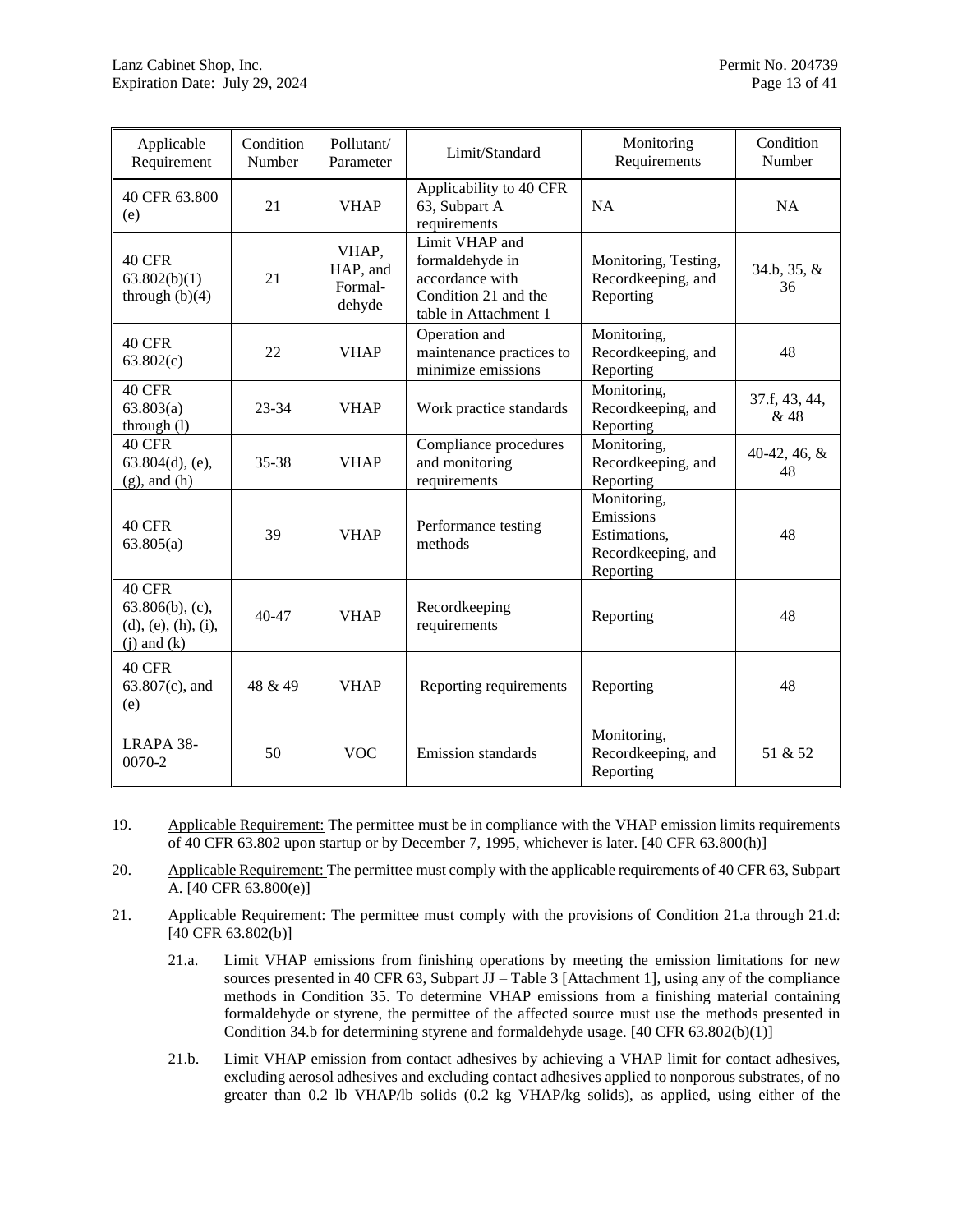compliance methods in Condition [36.](#page-16-0) [40 CFR 63.802(b)(2)]

- <span id="page-13-8"></span>21.c. Limit HAP emission from strippable spray booth coatings by using coatings that contain no more than 0.8 lb VOC/lb solids  $(0.8 \text{ kg } \text{VOC/Kg}$  solids), as applied. [40 CFR 63.802(b)(3)]
- <span id="page-13-3"></span><span id="page-13-2"></span>21.d. Limit formaldehyde emission by complying with the provisions specified in either Condition [21.d.i](#page-13-3) or [21.d.ii;](#page-13-4) [40 CFR 63.802(b)(4)]
	- 21.d.i. Limit total formaldehyde (Ftotal) use in coatings and contact adhesives to not more than 400 pounds per rolling 12-month period, or  $[40 \text{ CFR } 63.802(b)(4)(i)]$
	- 21.d.ii. Use coatings and contact adhesives only if they are low-formaldehyde coatings and adhesives, in any wood furniture manufacturing operations. [40 CFR 63.802(b)(4)(ii)]
- <span id="page-13-4"></span><span id="page-13-0"></span>22. Applicable Requirement: At all times, the permittee must operate and maintain any affected source, including associated air pollution control equipment and monitoring equipment, in a manner consistent with safety and good air pollution control practices for minimizing emissions. Determination of whether such operation and maintenance procedures are being used will be based on information available to the LRAPA which may include, but is not limited to, monitoring results, review of operation and maintenance procedures, review of operation and maintenance records, and inspection of the source. [40 CFR 63.802(c)]
- <span id="page-13-5"></span><span id="page-13-1"></span>23. Applicable Requirement: *Work practice standards*. The permittee must comply with the work practices of Condition [23.a](#page-13-5) through [23.c.](#page-13-6) [40 CFR 63.803(a)]
	- 23.a. The permittee subject to 40 CFR 63, Subpart JJ must prepare and maintain a written work practice implementation plan that defines environmentally desirable work practices for each wood furniture operation manufacturing operation and addresses each of the work practice standards presented in Condition [24](#page-13-7) through [34.](#page-15-2) The plan must be developed no more than 60 days after the compliance date. [40 CFR 63.803(a)(1)]
	- 23.b. The written work practice implementation plan must be available for inspection by LRAPA upon request. If LRAPA determines that the work practice implementation plan does not include sufficient mechanisms for ensuring that the work practice standards are being implemented, LRAPA may require the affected source to modify the plan. Revisions or modification to the plan do not require a revision of this Title V permit. [40 CFR 63.803(a)(2)]
	- 23.c. The inspection and maintenance plan required by Condition [25](#page-14-0) and the formulation assessment plan for finishing operations required by Condition [34](#page-15-2) are also reviewable by LRAPA. [40 CFR 63.803(a)(3)]
- <span id="page-13-7"></span><span id="page-13-6"></span>24. Applicable Requirement: *Operator training course*. The permittee must train all new and existing personnel, including contract personnel, who are involved in finishing, gluing, cleaning, and washoff operations, use of manufacturing equipment, or implementation of the requirements of 40 CFR 63, Subpart JJ. All new personnel, those hired after the compliance date of the standard, must be trained upon hiring. All existing personnel, those hired before the compliance date of the standard, must be trained within six (6) months of the compliance date of the standard. All personnel must be given refresher training annually. The affected source must maintain a copy of the training program with the work practice implementation plan. The training program must include, at a minimum, the following: [40 CFR 63.803(b)]
	- 24.a. A list of all current personnel by name and job description that are required to be trained; [40 CFR 63.803(b)(1)]
	- 24.b. An outline of the subjects to be covered in the initial and refresher training for each position or group of personnel; [40 CFR 63.803(b)(2)]
	- 24.c. Lesson plans for courses to be given at the initial and the annual refresher training that include, at a minimum, appropriate application techniques, appropriate cleaning and washoff procedures, appropriate equipment setup and adjustment to minimize finishing material usage and overspray and appropriate management of cleanup wastes; and [40 CFR 63.803(b)(3)]
	- 24.d. A description of the methods to be used at the completion of initial or refresher training to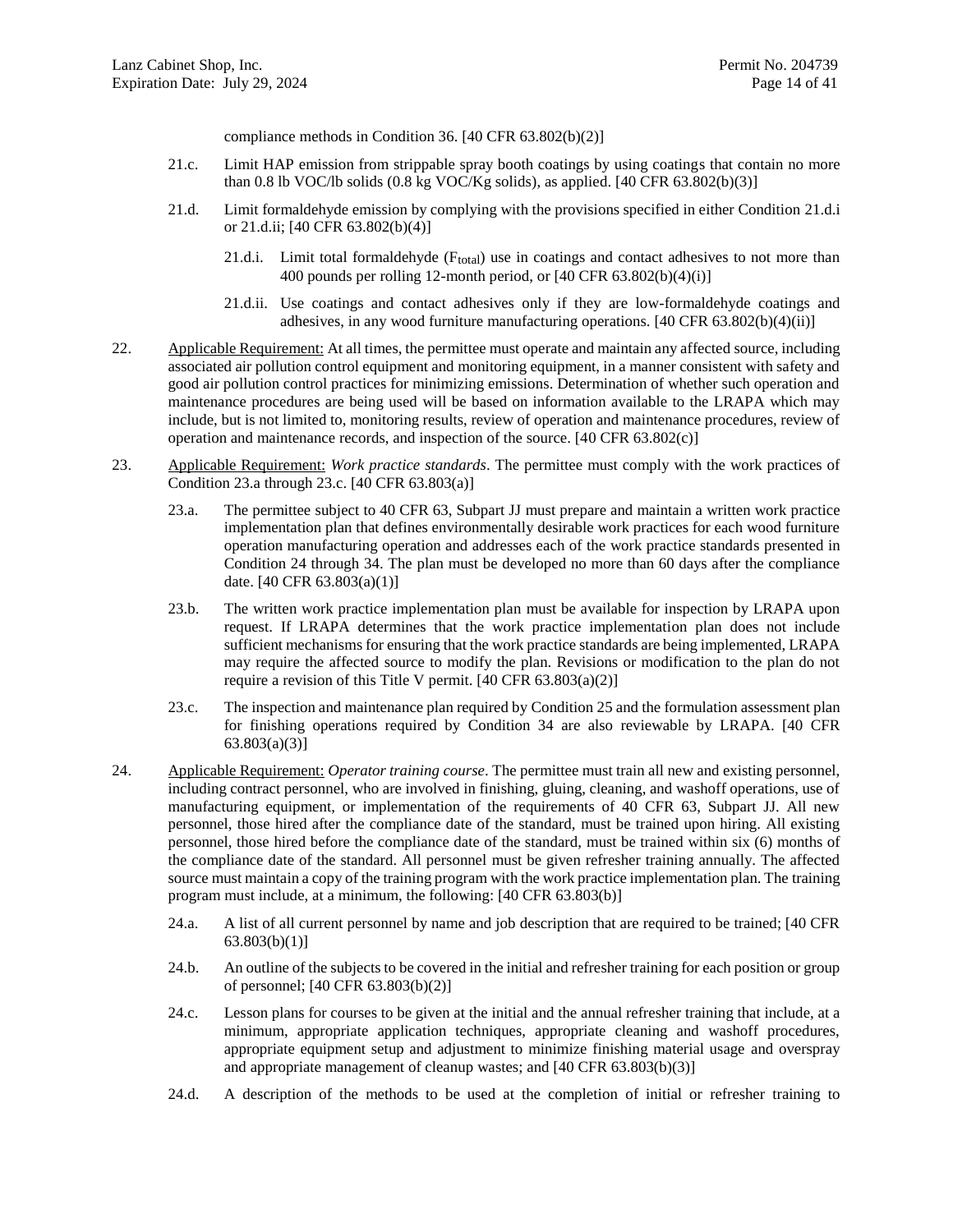demonstrate and document successful completion. [40 CFR 63.803(b)(4)]

- <span id="page-14-0"></span>25. Applicable Requirement: *Inspection and maintenance plan*. The permittee must prepare and maintain with the work practice implementation plan a written leak inspection and maintenance plan that specifies: [40 CFR 63.803(c)]
	- 25.a. A minimum visual inspection frequency of once per month for all equipment used to transfer or apply coatings, adhesives, or organic HAP solvents;  $[40 \text{ CFR } 63.803(c)(1)]$
	- 25.b. An inspection schedule;  $[40 \text{ CFR } 63.803(c)(2)]$
	- 25.c. Methods for documenting the date and results of each inspection and any repairs that were made; [40 CFR 63.803(c)(3)]
	- 25.d. The timeframe between identifying the leak and making the repair, which adheres, at a minimum, to the following schedule:  $[40 \text{ CFR } 63.803(c)(4)]$ 
		- 25.d.i. A first attempt at repair (e.g., tightening of packing glands) must be made no later than five (5) calendar days after the leak is detected; and  $[40 \text{ CFR } 63.803(c)(4)(i)]$
		- 25.d.ii. Final repairs must be made within 15 calendar days after the leak is detected, unless the leaking equipment is to be replaced by a new purchase, in which case repairs must be completed within three  $(3)$  months. [40 CFR 63.803 $(c)(4)(ii)$ ]
- <span id="page-14-1"></span>26. Applicable Requirement: *Cleaning and washoff solvent accounting system*. The permittee must develop an organic HAP solvent accounting form to record: [40 CFR 63.803(d)]
	- 26.a. The quantity and type of organic HAP solvent used each month for washoff and cleaning, as defined in 40 CFR 63.801; [40 CFR 63.803(d)(1)]
	- 26.b. The number of pieces washed off, and the reason for the washoff; and [40 CFR 63.803(d)(2)]
	- 26.c. The quantity of spent organic HAP solvent generated from each washoff and cleaning operation each month, and whether it is recycled onsite or disposed offsite. [40 CFR 63.803(d)(3)]
- <span id="page-14-2"></span>27. Applicable Requirement: *Chemical composition of cleaning and washoff solvents*. The permittee must not use cleaning or washoff solvents that contain any of the pollutants listed in 40 CFR 63, Subpart JJ – Table 4, in concentrations subject to MSDS reporting as required by OSHA. [40 CFR 63.803(e)]
- <span id="page-14-3"></span>28. Applicable Requirement: *Spray booth cleaning*. The permittee must not use compounds containing more than 8.0 percent by weight of VOC for cleaning spray booth components other than conveyors, continuous coaters and their enclosures, or metal filters, or plastic filters unless the spray booth is being refurbished. If the spray booth is being refurbished, that is the spray booth coating or other protective material used to cover the booth is being replaced, the affected source must use no more than 1.0 gallon of organic HAP solvent per booth to prepare the surface of the booth prior to applying the booth coating. [40 CFR 63.803(f)]
- <span id="page-14-4"></span>29. Applicable Requirement: *Storage requirements*. The permittee must use normally closed containers for storing finishing, gluing, cleaning, and washoff materials. [40 CFR 63.803(g)]
- <span id="page-14-5"></span>30. Applicable Requirement: *Application equipment requirements*. The permittee must not use conventional air spray guns except when all emissions from the finishing application station are routed to a functioning control device. [40 CFR 63.803(h)]
- <span id="page-14-6"></span>31. Applicable Requirement: *Line cleaning.* The permittee must pump or drain all organic HAP solvent used for line cleaning into a normally closed container. [40 CFR 63.803(i)]
- <span id="page-14-7"></span>32. Applicable Requirement: *Gun cleaning.* The permittee must collect all organic HAP solvent used to clean spray guns into a normally closed container. [40 CFR 63.803(j)]
- <span id="page-14-8"></span>33. Applicable Requirement: *Washoff operations.* The permittee must control emissions from washoff operations by: [40 CFR 63.803(k)]
	- 33.a. Using normally closed tanks for washoff; and  $[40 \text{ CFR } 63.803 \text{(k)}(1)]$
	- 33.b. Minimizing dripping by tilting or rotating the part to drain as much solvent as possible. [40 CFR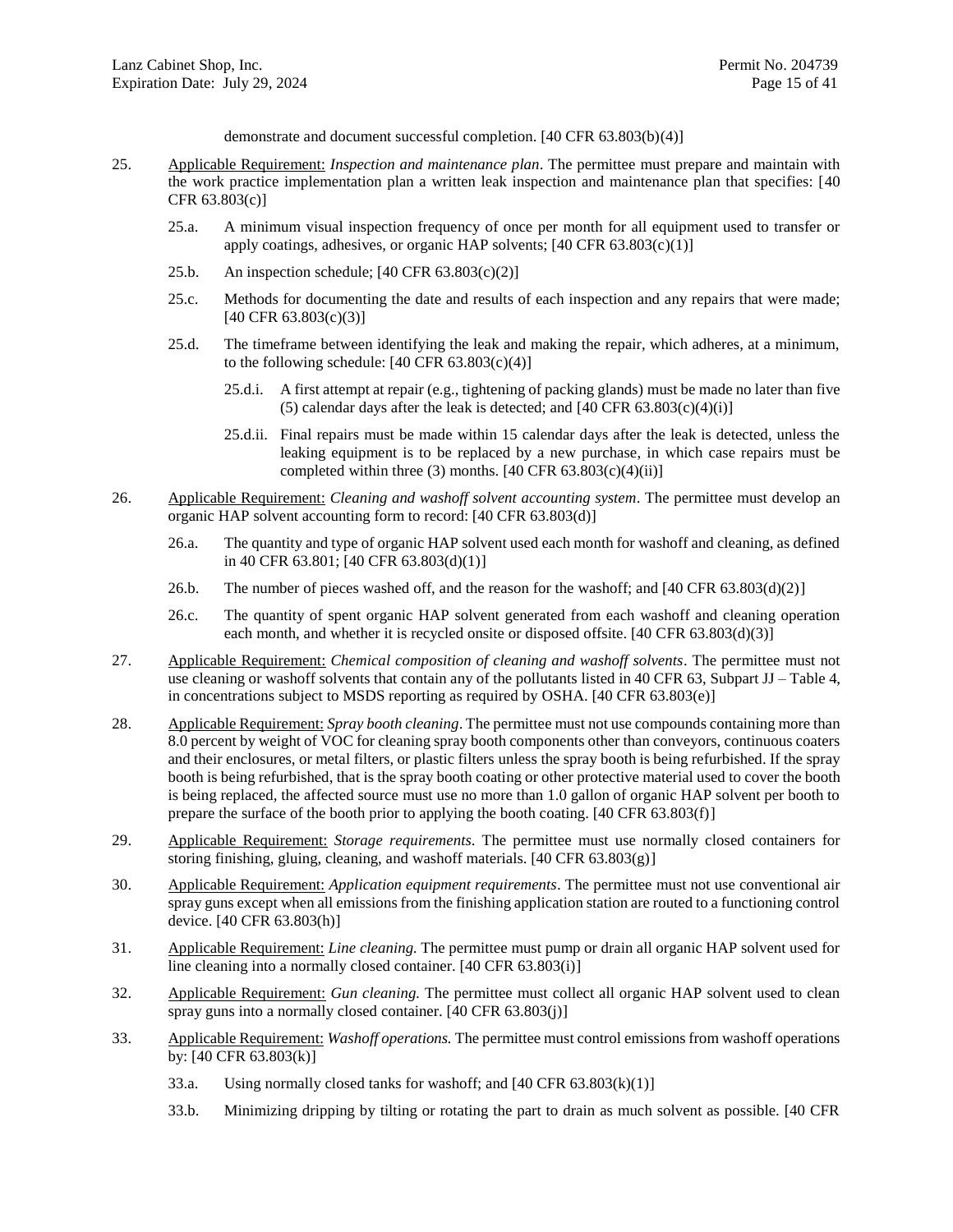63.803(k)(2)]

- <span id="page-15-7"></span><span id="page-15-6"></span><span id="page-15-5"></span><span id="page-15-4"></span><span id="page-15-3"></span><span id="page-15-2"></span><span id="page-15-1"></span><span id="page-15-0"></span>34. Applicable Requirement: *Formulation assessment plan for finishing operations.* The permittee must prepare and maintain with the work practice implementation plan, a formulation assessment plan that: [40 CFR 63.803(l)]
	- 34.a. Identifies VHAP from the list presented in 40 CFR 63, Subpart JJ Table 5, that are being used in finishing operations by the affected source;  $[40 \text{ CFR } 63.803(1)(1)]$
	- 34.b. Establishes a baseline level of usage by the affected source, for each VHAP identified in Condition [34.a.](#page-15-3) The baseline usage level must be the highest annual usage from 1994, 1995, or 1996, for each VHAP identified in Conditio[n 34.a.](#page-15-3) For formaldehyde, the baseline level of usage shall be based on the amount of free formaldehyde present in the finishing material when it is applied. For styrene, the baseline level of usage shall be an estimate of unreacted styrene, which shall be calculated by multiplying the amount of styrene monomer in the finishing materials, when it is applied, by a factor of 0.16. Sources using a control device to reduce emission may adjust their usage based on the overall control efficiency of the control system, which determined using the equation in 40 CFR 63.805 (d) or (e). [40 CFR 63.803(l)(2)]
	- 34.c. Tracks the annual usage of each VHAP identified in Condition [34.a](#page-15-3) by the affected source that is present in amounts subject to MSDS reporting as required by OSHA. [40 CFR 63.803(l)(3)]
	- 34.d. If, after November 1998, the annual usage of the VHAP identified in Condition [34.a](#page-15-3) exceeds its baseline level, then the permittee of the affected source must provide a written notification to LRAPA that describes the amount of the increase and explains the reasons for exceedance of the baseline level. The following explanations would relieve the permittee from further action, unless the affected source is not in compliance with any State or Local regulations or requirements for that VHAP: [40 CFR 63.803(l)(4)]
		- 34.d.i. The exceedance is no more than 15.0 percent above the baseline level; [40 CFR 63.803(l)(4)(i)]
		- 34.d.ii. Usage of the VHAP is below the de minimis level presented in 40 CFR 63, Subpart JJ Table 5, that VHAP (sources using a control device to reduce emissions may adjust their usage based on the overall control efficiency of the control system, which is determined using the procedures in 40 CFR  $63.805(d)$  or (e); [40 CFR  $63.803(l)(4)(ii)$ ]
		- 34.d.iii. The affected source is in compliance with the State's and LRAPA air toxic regulations or guidelines for the VHAP; or  $[40 \text{ CFR } 63.803(1)(4)(iii)]$
		- 34.d.iv. The source of the pollutant is a finishing material with a VOC content of no more than 1.0 kg VOC/kg solids (1.0 lb VOC/lb solids), as applied. [40 CFR 63.803(l)(4)(iv)]
	- 34.e. If none of the above explanations are the reason for the increase, the permittee must confer with LRAPA to discuss the reason for the increase and whether there are practical and reasonable technology-based solutions for reducing the usage. The evaluation of whether a technology is reasonable and practical must be based on cost, quality, and marketability of the product, whether the technology is being used successfully by other wood furniture manufacturing operations, or other criteria mutually agreed upon by the LRAPA and permittee. If there are no practical and reasonable solutions, the facility need take no further action. If there are solutions, the permittee must develop a plan to reduce usage of the pollutant to the extent feasible. The plan must address the approach to be used to reduce emissions, a timetable for implementing the plan, and a schedule for submitting notification of progress. [40 CFR 63.803(l)(5)]
	- 34.f. If, after November 1998, an affected source uses a VHAP of potential concern listed in 40 CFR 63, Subpart JJ – Table 6, of which a baseline level has not been previously established, then the baseline level must be established as the de minimis level provided in the same table for the chemical. The affected source must track the annual usage of each VHAP of potential concern identified in this condition that is present in amounts subject to MSDS reporting as required by OSHA. If usage of the VHAP of potential concern exceeds the de minimis level listed in 40 CFR 63, Subpart JJ – Table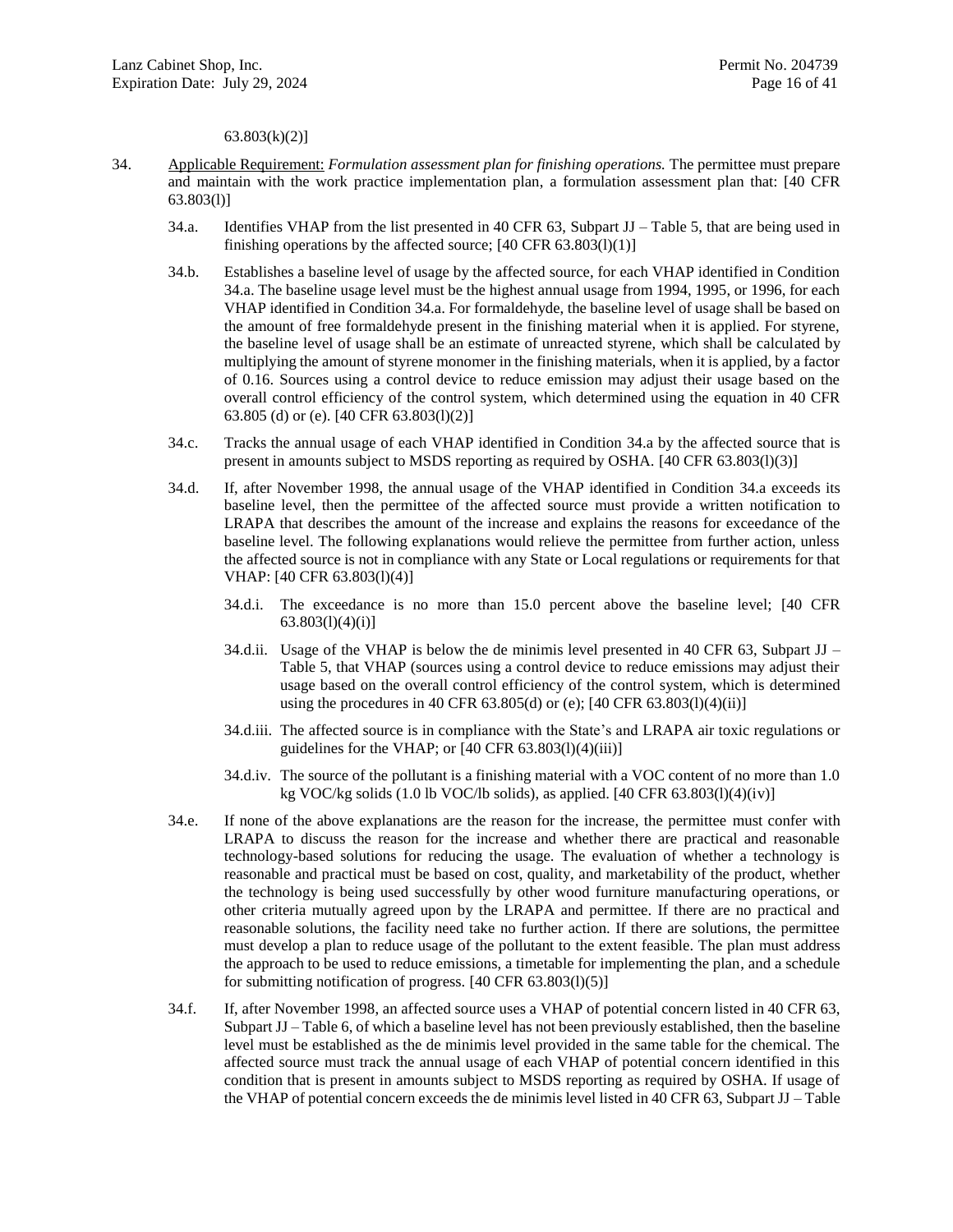6, for that chemical, then the affected source must provide an explanation to LRAPA that documents the reason for the exceedance of the de minimis level. If the explanation is not one of those listed in Conditions [34.d.i](#page-15-4) throug[h 34.d.iv,](#page-15-5) the affected source must follow the procedures in Conditio[n 34.e.](#page-15-6) [40 CFR 63.803(1)(6)]

- <span id="page-16-1"></span>35. Monitoring Requirement: The permittee of a new affected source subject to Conditio[n 21.a,](#page-12-2) may comply with those provisions by using Condition [35.a](#page-16-1) and [35.b:](#page-16-2) [40 CFR 63.804(d)]
	- 35.a. Calculate the average VHAP content across all finishing materials used at the facility using the Equation 6, and maintain a value of E no greater than 0.08;  $[40 \text{ CFR } 63.804(d)(1)]$

#### **Equation 6:**

 $E = (Mc_1C_1 + Mc_2C_2 + *** + McnCcn + S_1W_1 + S_2W_2 + *** * S_nW_n)/(Mc_1 + Mc_2 + *** + Mcn)$ 

Where:

 $E$  = Average emission limit of all finishing materials (lb VHAP/lb solids);

 $M_{cn}$  = The mass of solids in finishing material (c) used monthly (lb solid/month);

 $C_{cn}$  = The VHAP content of finishing material (c) (lb VHAP/lb solids);

- $S_n$  = The VHAP content, expressed as a weight fraction, of any solvents/thinners, added to the finishing materials participating in the averaging equation; and
- $W_n$  = The amount of solvent  $(S_n)$ , in pounds, added to the finishing materials during the monthly averaging period.
- <span id="page-16-2"></span>35.b. Use compliant finishing materials according to the following criteria: [40 CFR 63.804(d)(2)]
	- 35.b.i. Demonstrate that each sealer and topcoat has a VHAP content of no more than 0.8 kg VHAP/kg solids (0.8 lb VHAP/lb solids), as applied, each stain has a VHAP content of no more than 1.0 kg VHAP/kg solids (1.0 lb VHAP/lb solids), as applied, and each thinner contains no more than 10.0 percent VHAP by weight;  $[40 \text{ CFR } 63.804(d)(2)(i)]$
	- 35.b.ii. Demonstrate that each washcoat, basecoat, and enamel that is purchased pre-made, that is, it is not formulated onsite by thinning another finishing material, has a VHAP content of no more than 0.8 kg VHAP/kg solids (0.8 lb VHAP/lb solids), as applied, and each thinner contains no more than 10.0 percent VHAP by weight; and  $[40 \text{ CFR } 63.804(d)(2)(ii)]$
	- 35.b.iii. Demonstrate that each washcoat, basecoat, and enamel that is formulated onsite is formulated using a finishing material containing no more than 0.8 kg VHAP/kg solids (0.8 lb VHAP/lb solid) and a thinner containing no more than 3.0 percent HAP by weight. [40 CFR 63.804(d)(2)(iii)]
- <span id="page-16-3"></span><span id="page-16-0"></span>36. Monitoring Requirement: The permittee of a new affected source subject to Condition [21.b](#page-12-3) must comply with the provisions using Condition [36.a;](#page-16-3) [40 CFR 63.804(e)]
	- 36.a. Use compliant contact adhesives with a VHAP content no greater than 0.2 kg VHAP/kg solids (0.2 lb VHAP/lb solids), as applied; [40 CFR 63.804(e)(1)]
- <span id="page-16-5"></span><span id="page-16-4"></span>37. Monitoring Requirement: *Continuous compliance demonstration*. The permittee must comply with continuous compliance demonstration by complying through the procedures established in of Condition [37.a](#page-16-4) throug[h 37.f.](#page-18-0) [40 CFR 63.804(g)]
	- 37.a. The permittee of an affected source subject to the provisions of Condition [21.a](#page-12-2) that comply through the procedures established in Condition [35.a](#page-16-1) must demonstrate continuous compliance by submitting the results of the averaging calculation (Equation 6) for each month within that semiannual period and submitting a compliance certification with the semiannual report required by Condition [48.](#page-20-0) [40 CFR 63.804(g)(1)]
		- 37.a.i. The compliance certification must state that the value of (E), as calculated by Equation 6,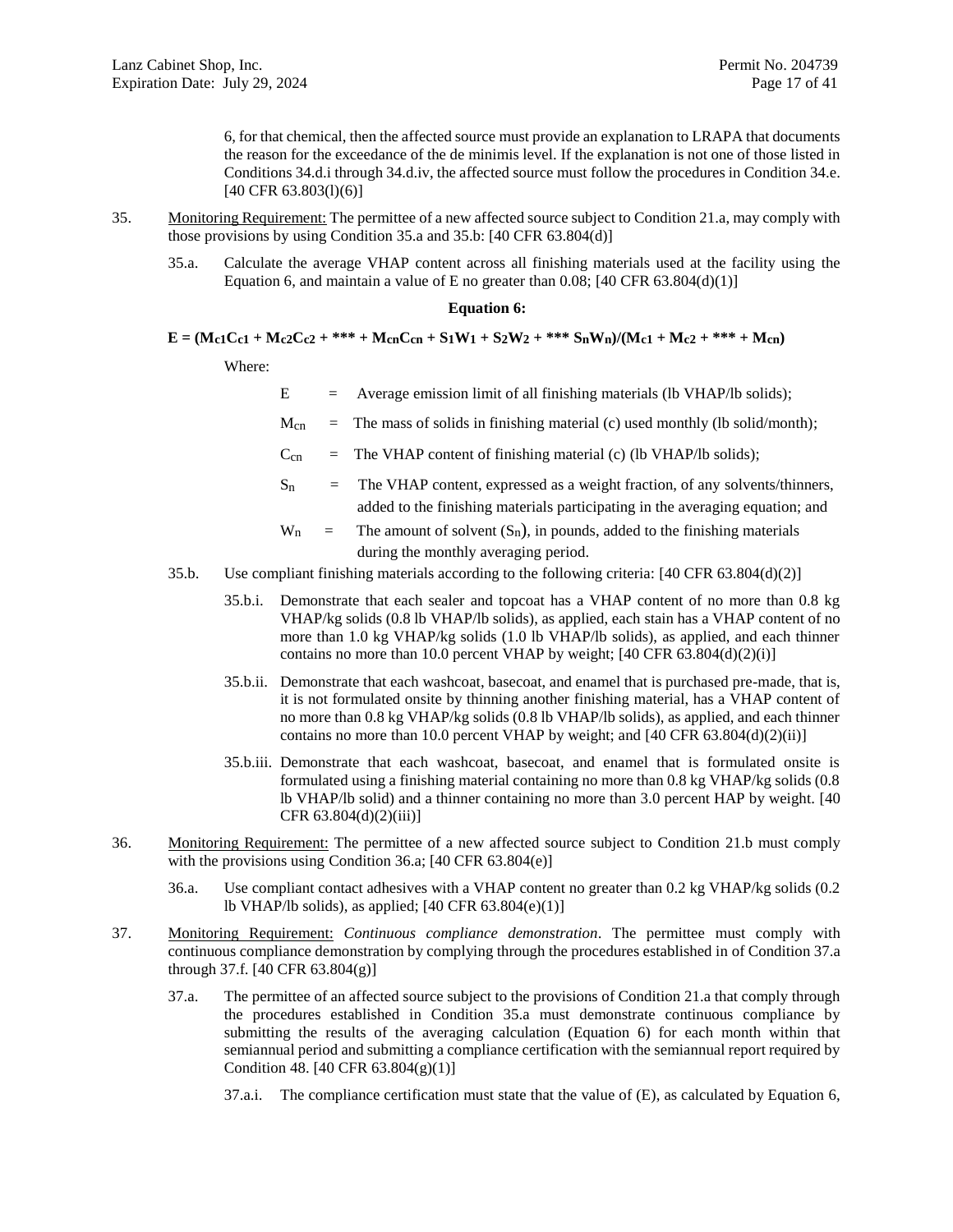is no greater than 0.8 kg VHAP/kg solids (0.8 lb VHAP/lb solids) for new sources for any month. A violation of the monthly average is a separate violation of the standard for each day of operation during the month, unless the affected source can demonstrate through records that the violation of the monthly average can be attributed to a particular day or days during the period. [40 CFR  $63.804(g)(1)(i)$ ]

- 37.a.ii. The compliance certification must be signed by a responsible official of the company the permittee of the affected source.  $[40 \text{ CFR } 63.804(g)(1)(ii)]$
- 37.b. The permittee of an affected source subject to the provisions of Condition [21.a](#page-12-2) that comply through the procedures established in Condition [35.b](#page-16-2) must demonstrate continuous compliance by using complaint coatings and thinners, maintaining records that demonstrate the coatings and thinners are compliant, and submitting a compliance certification with the semiannual report required by Condition [48.](#page-20-0) [40 CFR 63.804(g)(2)]
	- 37.b.i. The compliance certification must state that compliant stains, washcoats, sealers, topcoats, basecoats, enamels, and thinners, as applicable, have been used each day in the semiannual reporting period or should otherwise identify the periods of noncompliance and the reasons for noncompliance. An affected source is in violation of the standard whenever a noncompliant coating, as demonstrated by records or by a sample of the coating, is used.  $[40 \text{ CFR } 63.804(g)(2)(i)]$
	- 37.b.ii. The compliance certification must be signed by a responsible official of the company that is permitted. [40 CFR 63.804(g)(2)(ii)]
- <span id="page-17-2"></span><span id="page-17-1"></span><span id="page-17-0"></span>37.c. The permittee subject to the provisions of [21.a](#page-12-2) that are complying through the procedures established in Condition [35.b](#page-16-2) and are applying coatings using continuous coaters must demonstrate continuous compliance by following the procedures in Conditions [37.c.i](#page-17-0) through [37.c.ii.](#page-17-1) [40 CFR 63.804(g)(3)]
	- 37.c.i. Using compliant coatings, as determined by the VHAP content of the coating in the reservoir and the VHAP content as calculated from records, using compliant thinners, and submitting a compliance certification with the semiannual report required in Conditio[n 48.](#page-20-0)  $[40 \text{ CFR } 63.804(g)(3)(i)]$ 
		- 37.c.i.1.A. The compliance certification must state that compliant coatings have been used each day in the semiannual reporting period or should otherwise identify the days of noncompliance and the reasons for noncompliance. An affected source is in violation of the standard whenever a noncompliant coating, as determined by records or by a sample of the coating, is used. Use of a noncompliant coating is a separate violation for each day the noncompliant coating is used.  $[40 \text{ CFR } 63.804(g)(3)(i)(A)]$
		- 37.c.i.1.B. The compliance certification must be signed by a responsible official of the company permitted.  $[40 \text{ CFR } 63.804(g)(3)(i)(B)]$
	- 37.c.ii. Using compliant coatings, as determined by the VHAP content of the coating in the reservoir, using complaint thinners, maintaining a viscosity of the coating in the reservoir that is no less than the viscosity of the initial coating by monitoring the viscosity with a viscosity meter or by testing the viscosity of the initial coating and retesting the coating in the reservoir each time solvent is added, maintaining records of solvents additions, and submitting a compliance certification with the semiannual report required by Conditio[n 48.](#page-20-0)  $[40 \text{ CFR } 63.804(g)(3)(ii)]$ 
		- 37.c.ii.1.A. The compliance certification must state that compliant coatings, as determined by the VHAP content of the coating in the reservoir, have been used each day in the semiannual reporting period. Additionally, the certification must state that the viscosity of the coating in the reservoir has not been less than the viscosity of the initial coating, that is the coating that is initially mixed and placed in the reservoir, for any day in the semiannual reporting period. [40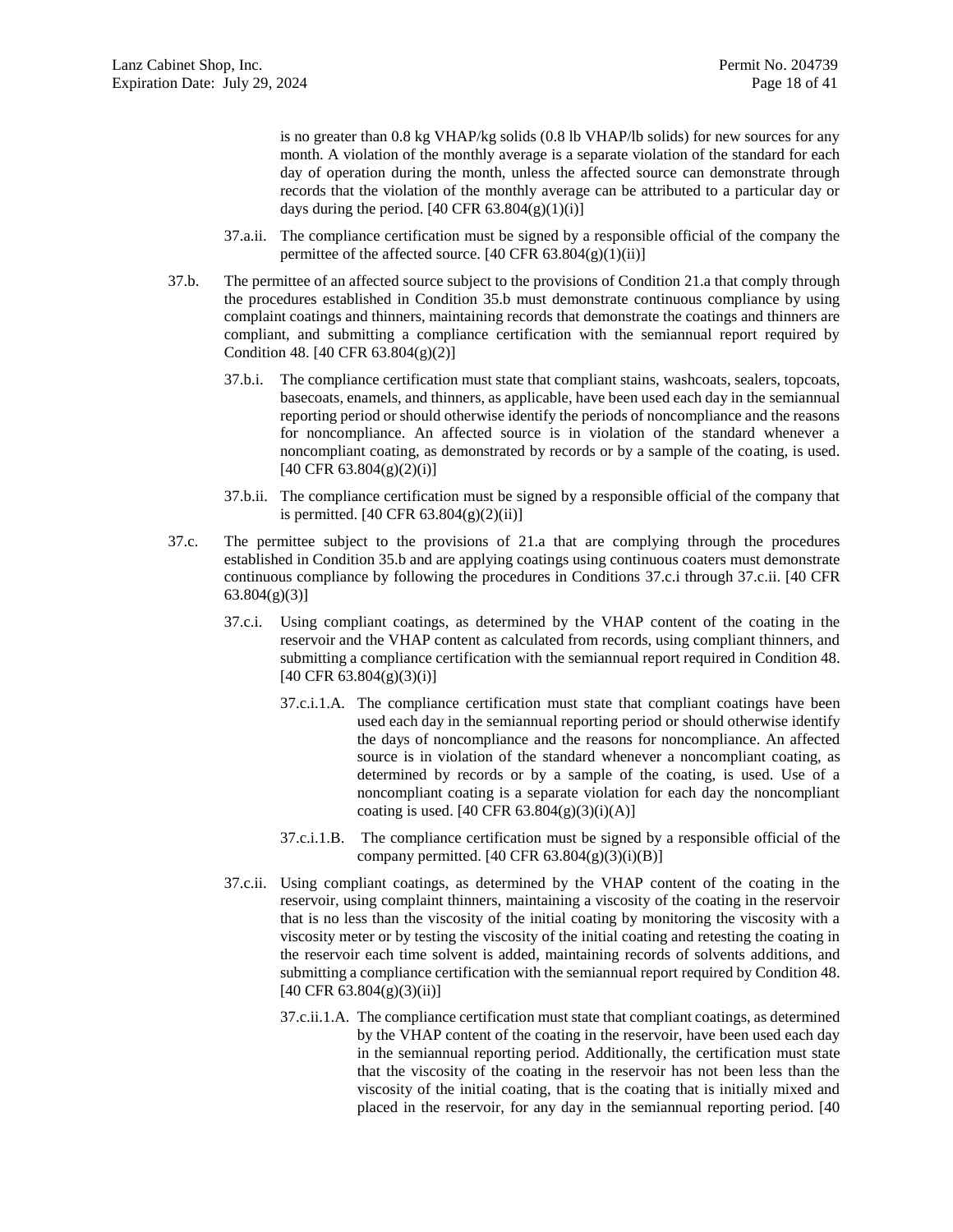#### CFR 63.804(g)(3)(ii)(A)]

- 37.c.ii.1.B. The compliance certification must be signed by a responsible official of the company that is permitted.  $[40 \text{ CFR } 63.804(g)(3)(ii)(B)]$
- 37.c.ii.1.C. An affected source is in violation of the standard when a sample of the asapplied coating exceeds the applicable limit established in Condition [35.b,](#page-16-2) as determined using EPA Method 311, or the viscosity of the coating in the reservoir is less than the viscosity of the initial coating. [40 CFR  $63.804(g)(3)(ii)(C)$ ]
- <span id="page-18-4"></span>37.d. The permittee subject to the provisions of Condition [21.b](#page-12-3) (contact adhesives) that comply through the procedures established in Condition [36.a,](#page-16-3) must submit a compliance certification with the semiannual report required by Condition [48.](#page-20-0) [40 CFR  $63.804(g)(5)$ ]
	- 37.d.i. The compliance certification must state that compliant contact and/or foam adhesives have been used each day in the semiannual reporting period, or should otherwise identify each day noncompliant contact and/or foam adhesives were used. Each day a noncompliant contact or foam adhesive is used is a single violation of the standard. [40 CFR  $63.804(g)(5)(i)$ ]
	- 37.d.ii. The compliance certification must be signed by a responsible official of the company permitted. [40 CFR 63.804(g)(5)(ii)]
- <span id="page-18-5"></span>37.e. The permittee subject to the provisions of Condition [21.c](#page-13-8) (strippable spray booth coatings) must submit a compliance certification with the semiannual report required by Condition [48.](#page-20-0) [40 CFR  $63.804(g)(7)$ ]
	- 37.e.i. The compliance certification must state that the compliant strippable spray booth coatings have been used each day in the semiannual reporting period or should otherwise identify each day noncompliant materials were used. Each day a noncompliant strippable booth coating is used is a single violation of the standard.  $[40 \text{ CFR } 63.804(g)(7)(i)]$
	- 37.e.ii. The compliance certification must be signed by the responsible official of the company permitted. [40 CFR 63.804(g)(7)(ii)]
- <span id="page-18-0"></span>37.f. The permittee subjected to the work practice standards in Conditions [23](#page-13-1) through [34](#page-15-2) must submit a compliance certification with the semiannual report required by Condition [48.](#page-20-0) [40 CFR 63.804(g)(8)]
	- 37.f.i. The compliance certification must state that the work practice implementation plan is being followed or should otherwise identify the provisions of the plan that have not been implemented and each day the provisions were not implemented. During any period of time that the permittee is required to implement the provision of the plan, each failure to implement an obligation under the plan during any particular day is a violation. [40 CFR  $63.804(g)(8)(i)$ ]
	- 37.f.ii. The compliance certification must be signed by the responsible official of the company permitted.  $[40 \text{ CFR } 63.804(g)(8)(ii)]$
- <span id="page-18-3"></span><span id="page-18-1"></span>38. Monitoring Requirement: The permittee of a new affected source subject to Condition [21.d](#page-13-2) must comply with those provisions by using either of the methods presented in Condition [38](#page-18-2) if comply with Condition [21.d.i](#page-13-3) or by using the method presented in Condition [38.b](#page-19-2) if complying with Condition [21.d.ii.](#page-13-4) [40 CFR 63.804(h)]
	- 38.a. Calculate total formaldehyde emissions from all finishing materials and contact adhesives used at the facility using Equation 7 and maintain a value of  $F_{total}$  no more than 400 pounds per rolling 12month period. [40 CFR 63.804(h)(1)]

#### **Equation 7:**

<span id="page-18-2"></span>Ftotal =  $(Cf1 Vc1 + Cf2 Vc2 + *** + Cfn Vc1 + Gf1 Vg1 + Gf2 Vg2 + *** + Gfn Vg1)$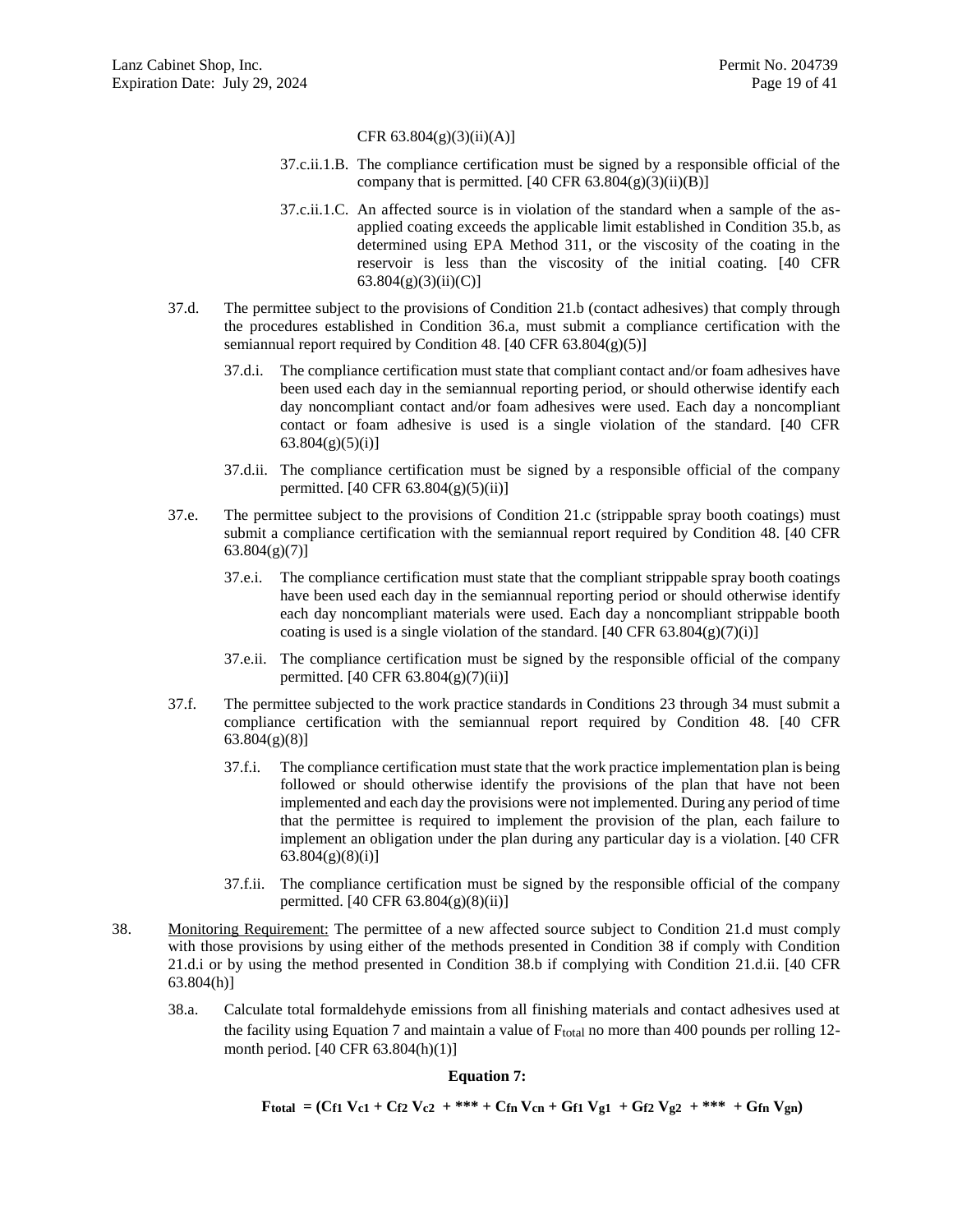Where:

| $\rm F_{total}$ | Average emission limit of all finishing materials (lb VHAP/lb solids); |  |  |
|-----------------|------------------------------------------------------------------------|--|--|
|                 |                                                                        |  |  |

- $C_{cn}$  = The VHAP content of finishing material (c) (lb VHAP/lb solids);
- $V_{cn}$  = The volume of formaldehyde-containing finishing material (c) (gal);
- $G<sub>fn</sub>$  = The VHAP content of a contact adhesive (lb VHAP/lb solids) as applied; and
- $V_{\text{gn}}$  = The volume of formaldehyde-containing contact adhesive (g) (gal).
- <span id="page-19-2"></span>38.b. Demonstrate compliance by use of coatings and contact adhesives only if they are low-formaldehyde coatings and contact adhesives maintaining a certified product data sheet for each coating and contact adhesive used, as required by Conditio[n 40.a,](#page-19-3) and submitting a compliance certification with the semiannual report required by Condition [48.](#page-20-0) [40 CFR 63.804(h)(3)]
	- 38.b.i. The compliance certification must state that low-formaldehyde coatings and contact adhesives, as applicable, have been used each day in the semiannual reporting period or should otherwise identify the periods of noncompliance and the reasons for noncompliance. An affected source is in violation of the standard whenever a coating or contact adhesive that is low-formaldehyde, as demonstrated by records or by a sample of the coating or contact adhesive, is used. Use of a noncompliant coating or contact adhesive is a separate violation for each day the noncompliant coating or contact adhesive is used.  $[40 \text{ CFR } 63.804 \text{ (h)}(3) \text{ (i)}]$
	- 38.b.ii. The compliance certification must be signed by the responsible official of the company permitted. [40 CFR 63.804(h)(3)(ii)]
- <span id="page-19-1"></span>39. Testing Requirement: The permittee must comply with 40 CFR 63.805, as applicable. [40 CFR 63.805(a)]
	- 39.a. The EPA Method 311 of appendix A of 40 CFR 63 must be used in conjunction with formulation data to determine the VHAP content of the liquid coating. Formulation data must be used to identify VHAP present in the coating. The EPA Method 311 must then be used to quantify those VHAP identified through formulation data. The EPA Method 311 must not be used to quantify HAP such as styrene and formaldehyde that are emitted during the cure. The EPA Method 24 (40 CFR 60, appendix A) must be used to determine the solids content by weight and the density of coatings. If it is demonstrated to the satisfaction of LRAPA that a coating is solvent, then batch formulation information must be accepted. The permittee of an affected source may request approval from LRAPA to use an alternative method for determining the VHAP content of the coating. In the event of any inconsistency between the EPA Method 24 or Method 311 test data and a facility's formulation data, that is, if the EPA Method 24/311 value is higher, the EPA Method 24/311 test must govern unless after consultation, a regulated source could demonstrate to the satisfaction of LRAPA that the formulation data were correct. Sampling procedures must follow the guidelines presented in "*Standard Procedures for Collection of Coating and Ink Samples for VOC Content Analysis by Reference Method 24 and Reference Method 24A*," EPA-340/1-91-010 (Docket No. A-93-10, Item No. IV-A-1). [40 CFR 63.805(a)(1)]
	- 39.b. Performance tests must be conducted under such conditions as LRAPA specifies to the permittee based on representative performance of the affected source for the period being tested. Upon request, the permittee must make available to LRAPA such records as may be necessary to determine the conditions of performance tests.  $[40 \text{ CFR } 63.805(a)(2)]$
- <span id="page-19-3"></span><span id="page-19-0"></span>40. Recordkeeping Requirement; The permittee subject to the emission limits in Condition [21](#page-12-1) must maintain records of the following: [40 CFR 63.806(b)]
	- 40.a. A certified product data sheet for each finishing material, thinner, contact adhesive, and strippable spray booth coating subject to the emission limits in Condition [21;](#page-12-1) and  $[40 \text{ CFR } 63.806(b)(1)]$
	- 40.b. The VHAP content, in lb VHAP/lb solids, as applied, of each finishing material and contact adhesive subject to the emission limits of Condition [21;](#page-12-1) and [40 CFR 63.806(b)(2)]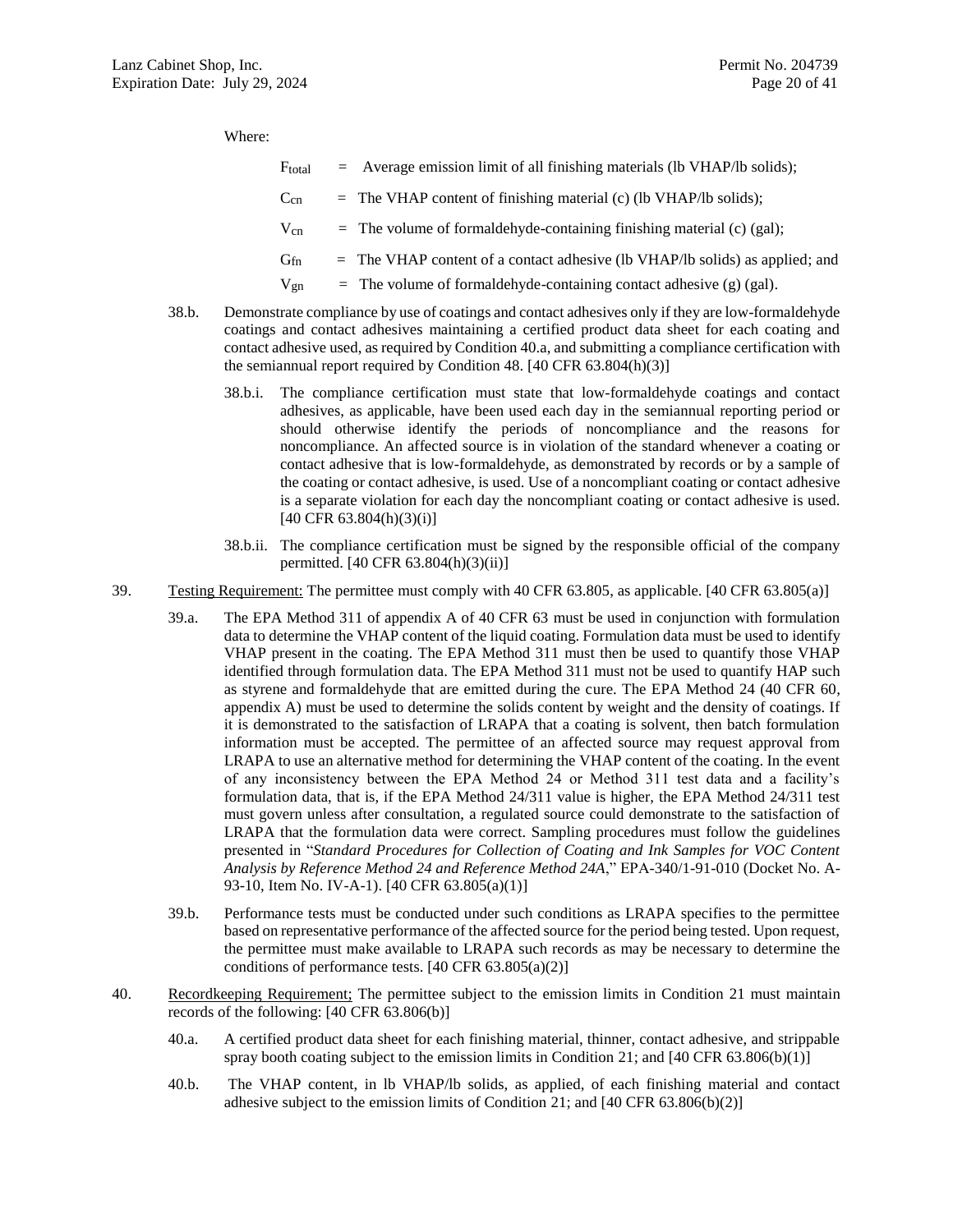- 40.c. The VOC content, in lb VOC/lb solids, as applied, of each strippable booth coating subject to the emission limits in Condition [21.c.](#page-13-8) [40 CFR 63.806(b)(3)]
- 40.d. The formaldehyde content, lb/gal, as applied, of each finishing material and contact adhesive subject to the emission limits in Condition [21.d](#page-13-2) and chooses to comply with the 400 lb/yr limits on formaldehyde in Condition [21.d.i.](#page-13-3)  $[40 \text{ CFR } 63.806(b)(4)]$
- <span id="page-20-6"></span>41. Recordkeeping Requirement; The permittee following the compliance method in Condition [35.a](#page-16-1) must maintain copies of the averaging calculation for each month following the compliance date, as well as the data on the quantity of coatings and thinners used that is necessary to support the calculation of E in Equation 6. [40 CFR 63.806(c)]
- <span id="page-20-3"></span>42. Recordkeeping Requirement: The permittee following the compliance procedures of Condition [37.c.ii](#page-17-1) must maintain the records required by Condition [40](#page-19-0) as well as records of the following: [40 CFR 63.806(d)]
	- 42.a. Solvent and coating additions to the continuous coater reservoir; [40 CFR 63.806(d)(1)]
	- 42.b. Viscosity measurements; and  $[40 \text{ CFR } 63.806(d)(2)]$
	- 42.c. Data demonstrating that viscosity is an appropriate parameter for demonstrating compliance. [40 CFR 63.806(d)(3)]
- <span id="page-20-1"></span>43. Recordkeeping Requirement: The permittee subject to the work practice standards in Conditions [23](#page-13-1) through [34](#page-15-2) must maintain onsite the work practice implementation plan and all records associated with fulfilling the requirements of that plan, including but not limited to: [40 CFR 63.806(e)]
	- 43.a. Records demonstrating that the operator training program required by Condition [24](#page-13-7) is in place; [40 CFR 63.806(e)(1)]
	- 43.b. Records collected in accordance with the inspection and maintenance plan required by Condition [25;](#page-14-0) [40 CFR 63.806(e)(2)]
	- 43.c. Records associated with the cleaning solvent accounting system required by Condition [26;](#page-14-1) [40 CFR 63.806(e)(3)]
	- 43.d. Records associated with the formulation assessment plan required by Condition [34;](#page-15-2) and [40 CFR  $63.806(e)(5)$ ]
	- 43.e. Copies of documentation such as logs developed to demonstrate that the other provisions of the work practice implementation plan are followed. [40 CFR 63.806(e)(6)]
- <span id="page-20-2"></span>44. Recordkeeping Requirement: The permittee subject to the emission limits in Conditions [23](#page-13-1) throug[h 34](#page-15-2) and Conditions [37.a](#page-16-4) throug[h 37.f](#page-18-0) must maintain records of the compliance certifications submitted in accordance in Condition [48](#page-20-0) for each semiannual period following the compliance date. [40 CFR 63.806(h)]
- 45. Recordkeeping Requirement: The permittee must maintain records of the all other information submitted with the compliance status report required by 40 CFR 63.9(h) and the semiannual reports required by Condition [48.](#page-20-0) [40 CFR 63.806(i)]
- <span id="page-20-4"></span>46. Recordkeeping Requirement: The permittee must maintain all records in accordance with the requirements of 40 CFR 63.10(b)(1). [40 CFR 63.806(j)]
- <span id="page-20-5"></span>47. Recordkeeping Requirement: The permittee must maintain records of the occurrence and duration of each malfunction of operation (i.e., process equipment) or the air pollution control equipment and monitoring equipment. The permittee must maintain records of action taken during periods of malfunction to minimize emissions in accordance with Condition [22,](#page-13-0) including corrective actions to restore malfunctioning process and air pollution control and monitoring equipment to its normal or usual manner of operation. [40 CFR 63.806(k)]
- <span id="page-20-0"></span>48. Reporting Requirement: The permittee demonstrating compliance in accordance with Conditions [37.a](#page-16-4) through [37.f,](#page-18-0) [38.a](#page-18-3) and [38.b](#page-19-2) must submit a report covering the previous 6 months of wood furniture manufacturing operations. [40 CFR 63.807(c)]
	- 48.a. The semiannual reports must include the information required by Conditions [37.a](#page-16-4) throug[h 37.f,](#page-18-0) [38.a](#page-18-3)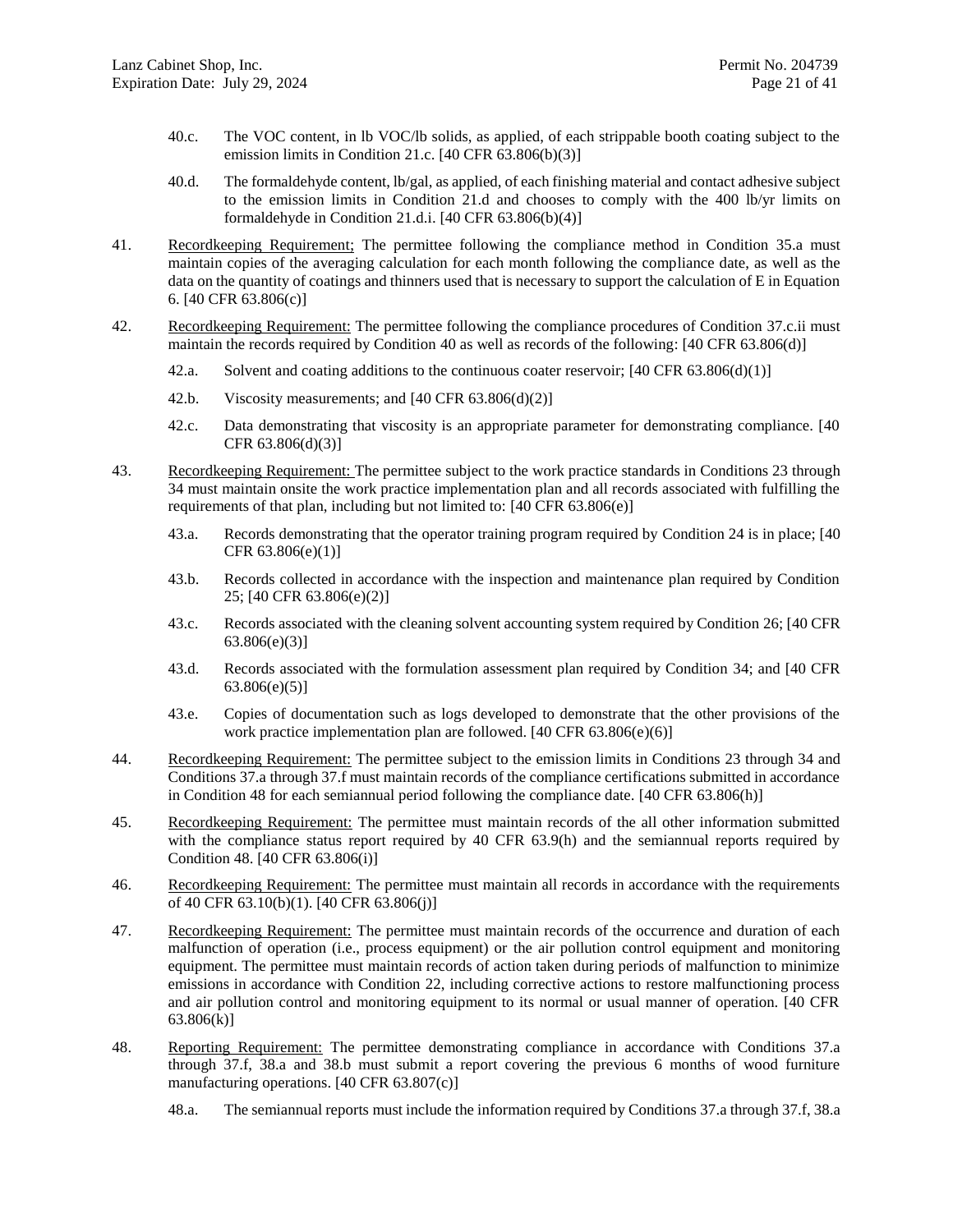and [38.b,](#page-19-2) a statement of whether the affected source was in compliance or noncompliance, and, if the affected source into compliance. If there was a malfunction during the reporting period, the report must also include the number, duration and a brief description for each type of malfunction which occurred during the reporting period and which caused or may have caused any applicable emission limitation to be exceeded. The report must also include a description of actions taken by a permittee during a malfunction of an affected source to minimize emissions in accordance with Condition [25,](#page-14-0) including actions taken to correct a malfunction.  $[40 \text{ CFR } 63.807 \text{ (c)}(3)]$ 

- 48.b. The frequency of the reports required by Condition [48](#page-20-0) must not be reduced from semiannually regardless of the history of the permittee's compliance status.  $[40 \text{ CFR } 63.807 \text{ (c)} \cdot (4)]$
- <span id="page-21-0"></span>49. Reporting Requirement: The permittee required to provide a written notification under Condition [34.d](#page-15-7) must include in the notification one or more statements that explains the reasons for the usage increase. The notification must be submitted no later than 30 calendar days after the end of the annual period in which the usage increased occurred. [40 CFR 63.807(e)]

### **VOC – Best Available Control Technology (BACT) for Surface Coaters (EU-2)**

<span id="page-21-1"></span>50. Applicable Requirement: *VOC content limit for BACT*: The permittee must limit monthly average VOC emissions (lb VOC/lb solids) from Emission Unit Surface Coaters (EU-2) to less than or equal to the levels set forth in Table 8. [LRAPA 38-0070-(2)]

| <b>Coating Type</b>                                | <b>Allowable Monthly Average</b><br>(lb VOC/lb Solids) |
|----------------------------------------------------|--------------------------------------------------------|
| Finishing operations<br>Waterborne Topcoats        | 0.8                                                    |
| Higher solids sealer and topcoats                  |                                                        |
| <b>Sealers</b>                                     | 1.9                                                    |
| Topcoats                                           | 1.8                                                    |
| Acid-cured alkyd amino vinyl Sealer                | 2.3                                                    |
| Acid-cured alkyd amino conversion Varnish Topcoats | 2.0                                                    |

### **Table 8: VOC BACT Emission Limits**

- <span id="page-21-3"></span><span id="page-21-2"></span>51. Monitoring Requirement: *By the 15th of each month* the permittee must monitor compliance with the allowable monthly VOC average in Condition [50](#page-21-1) by using the calculation provided in Condition [51.a.](#page-21-3) [LRAPA 34-016 and OAR 340-218-0050(3)(a)]
	- 51.a. The permittee must calculate the average monthly VOC content as applied, less water and exempt compounds, for all material used in the surface coaters (EU-2) using the Equation 8 and maintain a value of  $M_{VOCWT}$  no greater than that in Table 8.

#### **Equation 8:**

### $M$ **VOCWT** =  $M$ **VOC** $/$ ( $D$ **COAT**  $*$   $D$ **SOL**)

Where:

- $M_{VOCWT}$  = Average Monthly weight fraction of VOC in coating, less water and Exempt Compounds (lb VOC/lb solids);
- $M_{VOC}$  = VOC content of coatings, minus water and exempt solvents (lb VOC/lb solids);
- $D_{COAT}$  = Density of coating (lb coating/gal coating); and
- $D<sub>SOL</sub>$  = Solids density of coating (lb solids/lb coating).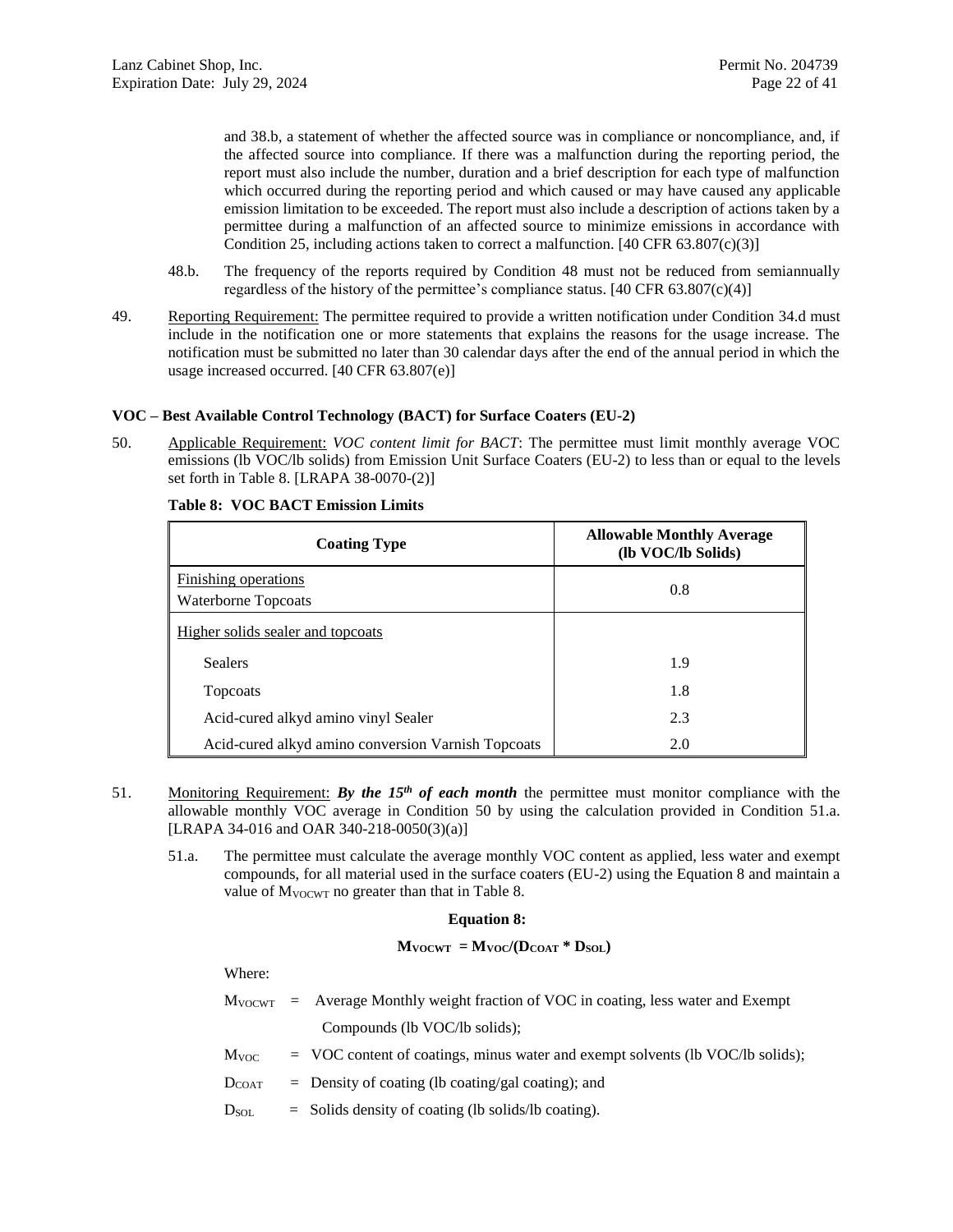- <span id="page-22-0"></span>52. Monitoring and Recordkeeping Requirements: *By the 15th of each month* the permittee must demonstrate continuous compliance with the VOC limits in Condition [50.](#page-21-1) The records must include, but are not limited to, the following: [LRAPA 34-016 and OAR 340-218-0050(3)(a) and (b)]
	- 52.a. The permittee must maintain records on the type, quantity, density, VOC and solids content of all adhesives, coating (including catalyst and reducers), sealers, topcoats, and solvent used in the emissions calculations in Condition [51.a.](#page-21-3)
	- 52.b. The permittee must maintain records of all Certified Product Data Sheet (CPDS), Materials Safety Data Sheet (MSDS), or Safety Data Sheet (SDS) for each adhesive, coating (including catalyst and reducers), sealer, topcoat, and solvent used. If the CPDS, MSDS, or SDS provide a range of values for volatile percent or VOC content, the highest value must be used in the emission calculation in Condition [51.a.](#page-21-3)
	- 52.c. The permittee must comply with continuous compliance demonstration of Condition [50](#page-21-1) through the procedure established in Conditio[n 51.a](#page-21-3) by submitting the results of the averaging calculations using Equation 8 in Condition [51.a](#page-21-3) for each month within that semiannual period and submitting a compliance certification with the semiannual report required by Conditio[n 75.](#page-30-0)

#### **Insignificant Activities Emission Limits and Standards**

| Applicable<br>Requirement | Condition<br>Number | Pollutant/<br>Parameter | Limit/Standard            | Monitoring<br>Requirement        | Monitoring<br>Condition |
|---------------------------|---------------------|-------------------------|---------------------------|----------------------------------|-------------------------|
| LRAPA 32-<br>010(3)       | 53                  | Visible<br>Emissions    | 20% opacity, 6<br>minutes | <b>VE Periodic</b><br>Monitoring | 54                      |
| LRAPA 32-<br>015(2)       | 53                  | <b>PM</b>               | $0.10$ gr/dscf            | <b>VE Periodic</b><br>Monitoring | 54                      |
| LRAPA 32-<br>045          | 53                  | <b>PM</b>               | Process Weight            | <b>VE Periodic</b><br>Monitoring | 54                      |

**Table 9: Insignificant Activity Emission Limits and Standards**

- <span id="page-22-1"></span>53. Applicable Requirement(s): LRAPA acknowledges that insignificant emission units (IEUs) identified by rule as either categorically insignificant activities or aggregate insignificant emission [LRAPA Title 12 and OAR 340-200-0020] exist at facilities required to obtain a LRAPA Title V Operating Permit. IEUs must comply with the applicable requirement. In general, the requirements that could apply to IEUs are incorporated as follows:
	- 53.a. LRAPA 32-010(3) (20% opacity)
	- 53.b. LRAPA 32-015(2) (0.14 gr/dscf for non-fugitive, non-fuel burning process equipment)
	- 53.c. LRAPA 32-045 (process weight limit for non-fugitive, non-fuel burning process equipment)
- <span id="page-22-2"></span>54. Testing, Monitoring, and Recordkeeping Requirement: Unless otherwise specified in this permit or an applicable requirement LRAPA is not requirement any testing, monitoring, recordkeeping, or reporting for the applicable emissions limits and standards that apply to IEUs. However, if testing were performed for compliance purposes, the permittee would be required to use the test methods identified in the definitions of "opacity" and "particulate matter" in LRAPA Title 12 and perform the testing in accordance with the DEQ's *Source Sampling Manual*.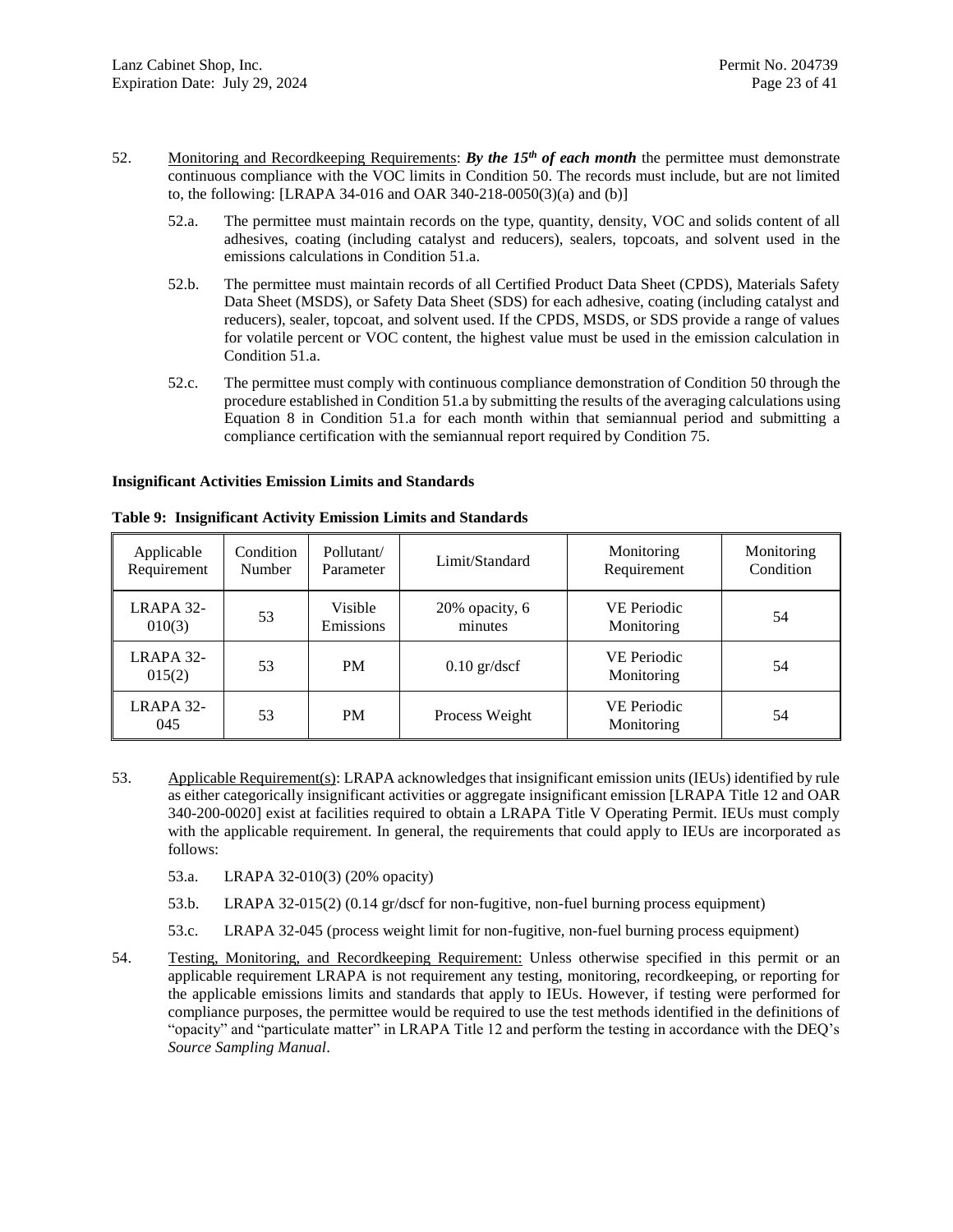## **EMISSION FEES**

55. Emission fees will be based on the Plant Site Emission Limits, unless the permittee elects to report actual emission for one or more permitted processes/pollutants. [LRAPA 34-180 and OAR 340-220-0090]

### **GENERAL TESTING REQUIREMENTS**

- <span id="page-23-0"></span>56. Unless otherwise specified in this permit, the permittee must conduct all testing in accordance with the DEQ's *Source Sampling Manual*. [LRAPA 35-0120 and 40 CFR 60.8(d) and (f)]
	- 56.a. Unless otherwise specified by a state or federal regulation, the permittee must submit a source test plan to LRAPA at least 30 days prior to the date of the test. The test plan must be prepared in accordance with DEQ's *Source Sampling Manual* and address any planned variations or alternatives to prescribed test methods. The permittee should be aware that if significant variations are requested, it may require more than 30 days for LRAPA to grant approval and may require EPA approval in addition to approval by LRAPA.
	- 56.b. Only regular operating staff may adjust the processes or emission control device parameters during a compliance source test and within two (2) hours prior to the tests. Any operating adjustments made during a compliance source test, which are a result of consultation during the tests with source testing personnel, equipment vendors, or consultants, may render the source test invalid.
	- 56.c. Unless otherwise specified by permit condition or LRAPA approved source test plan, all compliance source test must be performed as follows:
		- 56.c.i. At levels that equal or exceed 90% of the design capacity for initial performance tests on new or modified equipment; or
		- 56.c.ii. At least levels that equal or exceed 90% of the normal maximum operating rate for existing equipment; or
		- 56.c.iii. For purposes of this permit, the normal maximum operating rate is defined as no less than the 90th percentile of the average hourly operating rates during a 12-month period immediately preceding the source test. Data supporting the normal maximum operating rate must be included with the source test report. Average hourly operating rates can be determined by taking daily operating data and dividing by the number of hours of operation.
	- 56.d. Each source test must consist of at least three (3) test runs and the emissions results must be reported as the arithmetic average of all valid test runs. If for reasons beyond the control of the permittee a test run is invalid, LRAPA may accept two (2) test runs for demonstrating compliance with the emission limit or standard.
	- 56.e. Source testing reports prepared in accordance with DEQ's *Source Sampling Manual* must be submitted to LRAPA within 45 days of completing any required source test, unless a different time period is approved in the source test submitted prior to the source test.

### **GENERAL MONITORING REQUIREMENTS** [OAR 340-218-0050(3)(a)]

- 57. The permittee must not knowingly render inaccurate any required monitoring device or methods. [OAR 340- 218-0050(3)(a)(E)]
- 58. The permittee must use the same methods used to determine compliance as those used to determine actual emissions for fee purposes and can be no less rigorous than the requirements of OAR 340-218-0080. [OAR 340-218-0050(3)(a)(F)]
- 59. Monitoring requirements must commence on the date of permit issuance unless otherwise specified in the permit or an applicable requirement. [OAR 340-218-0050(3)(a)(G)]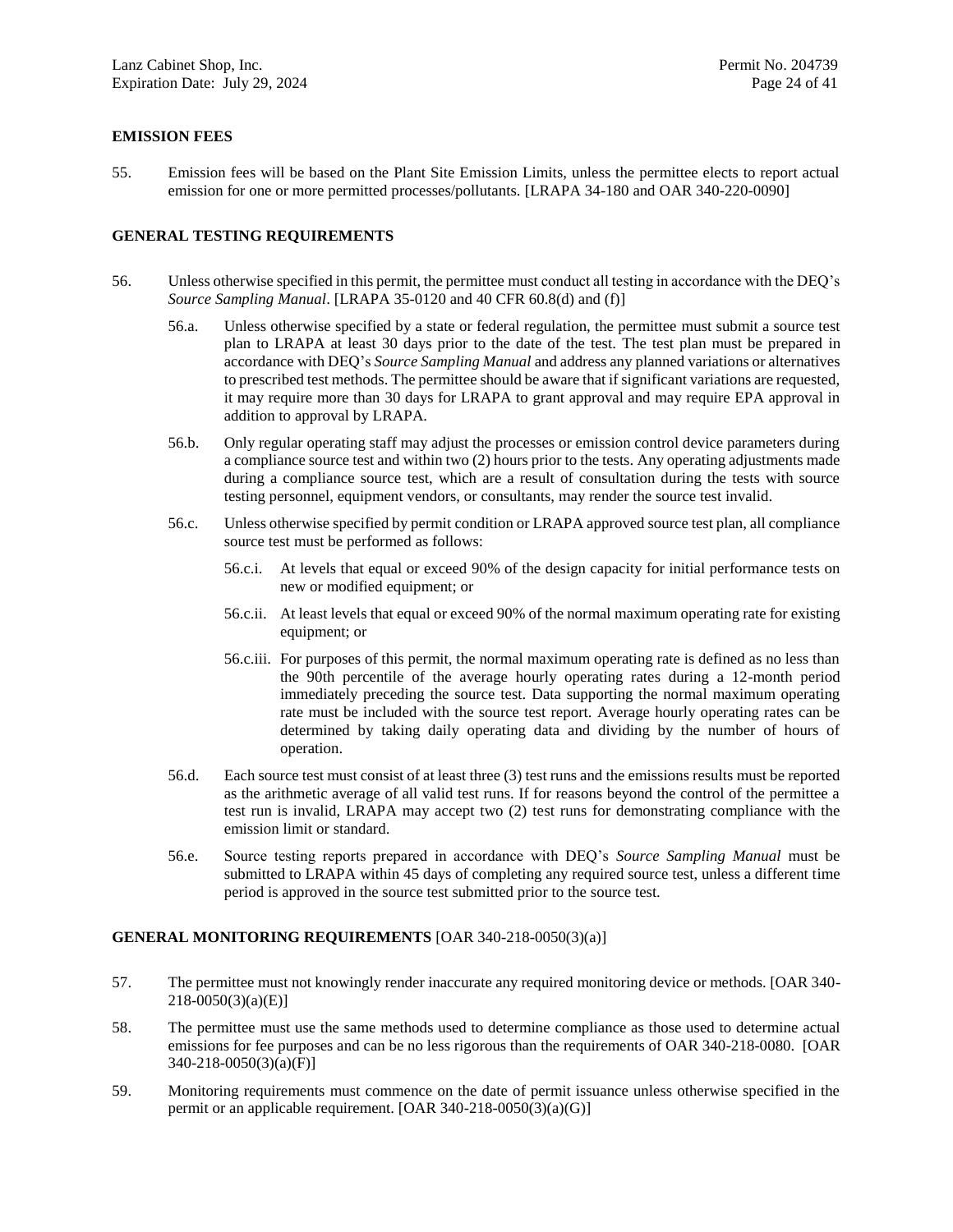### **GENERAL RECORDKEEPING REQUIREMENTS**

- 60. The permittee must maintain the following general records of testing and monitoring required by this permit:  $[OAR 340-218-0050(b)(A)]$ 
	- 60.a. The date, place as defined in the permit, and time of sampling or measurements;
	- 60.b. The date(s) analyses were performed;
	- 60.c. The company or entity that performed the analyses;
	- 60.d. The analytical techniques or methods used;
	- 60.e. The results of such analyses;
	- 60.f. The operating conditions as existing at the time of sampling or measurement; and
	- 60.g. The records of quality assurance for continuous monitoring systems (including but not limited to quality control activities, audits, calibration drift checks).
- <span id="page-24-0"></span>61. Unless otherwise specified by permit condition, the permittee must make every effort to maintain 100 percent of the records required by the permit. If information is not obtained or recorded for legitimate reasons (e.g., the monitor or data acquisition system malfunctions due to a power outage), the missing record(s) must not be considered a permit deviation provided the amount of data lost does not exceed 10% of the averaging periods in a reporting period or 10% of the total operating hours in a reporting period, if no averaging time is specified. Upon discovering that a required record is missing, the permittee must document the reason for the missing record. In addition, any missing record that can be recovered from other available information must not be considered a missing record. [LRAPA 35-0160, OAR 340-214-0114, and 340-218-0050(3)(b)]
- 62. Recordkeeping requirements must commence on the date of permit issuance unless otherwise specified in the permit or an applicable requirement. [OAR 340-218-0050(3)(b)(C)]
- 63. Unless otherwise specified, the permittee must retain records of all required monitoring data and support information for a period of as least five (5) years for the date of the monitoring sample, measurement, report, or application. Support information includes all calibration and maintenance records and all original stripcharts recordings for continuous monitoring instrumentation, and copies of all reports required by the permit. All existing records required by the previous Air Contamination Discharge Permit or LRAPA Title V Operating Permit must also be retained for five (5) years from the date of the monitoring sample measurement, report or application. [OAR 340-218-0050(3)(b)(B)]

### **SPECIFIC RECORDKEEPING REQUIREMENTS**

<span id="page-24-1"></span>64. The permittee must maintain the following specific records of testing and monitoring required by this permit: [LRAPA 34-015 and LRAPA 34-016]

#### Facility-wide:

- 64.a. Record of fugitive particulate emissions inspections and corrective actions required by Condition [5.](#page-6-2)
- 64.b. Records of fugitive emissions surveys and corrective actions (if necessary), and Modified EPA Method 9 (EPA Method 203B) test as required by Conditions [5.a](#page-6-7) and [5.b.](#page-6-8)
- 64.c. Nuisance Complaint Log as required by Conditio[n 6.](#page-6-0)
- 64.d. Inspection and Maintenance Plan equipment inspection log including corrective actions as required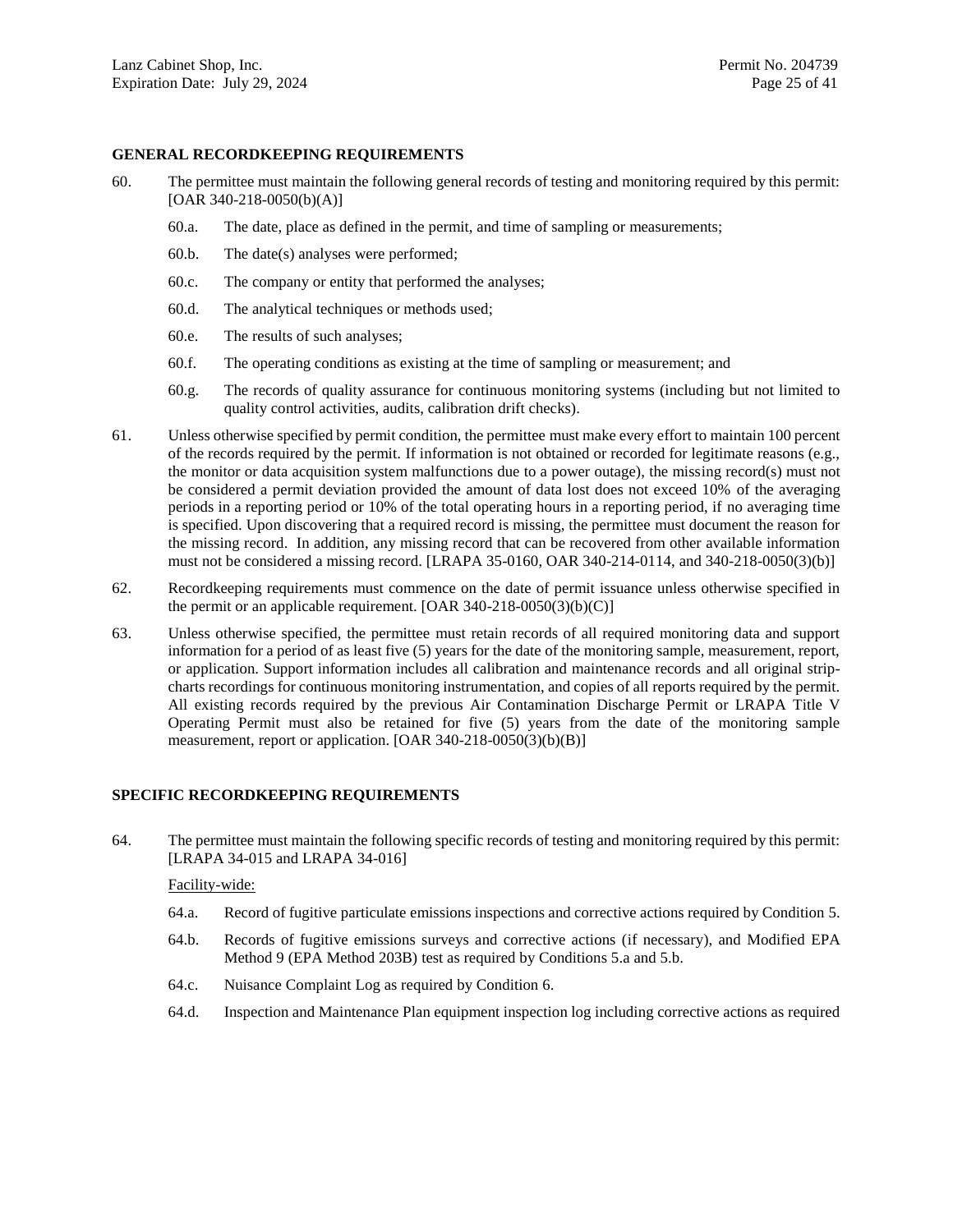#### by Condition [8.](#page-6-5)

#### Plant Site Emission Levels:

- 64.e. Plant Site Emission Limits recordkeeping as required by Condition [12.](#page-7-1)
	- 64.e.i. Monthly baghouse material throughput of the Sawdust Handling System (EU-1).
	- 64.e.ii. Monthly for each coating, solvent, adhesive, and offsite sludge disposal:
		- 64.e.ii.1. Quantity in gallons;
		- 64.e.ii.2. Density in pounds per gallon; and
		- 64.e.ii.3. VOC content in percent by weight.
	- 64.e.iii. Monthly natural gas usage in therms.

### Sawdust Handling System – EU-1:

- 64.f. Survey log of all visible emission surveys and corrective action taken, if needed, as required by Conditions [16](#page-10-3) and [18.](#page-11-1)
- 64.g. Maintenance log for the baghouse as required by Condition [16.b.](#page-11-2)

NESHAP Subpart JJ – Surface Coaters – EU-2:

- 64.h. Finishing operations recordkeeping as required by Condition [40,](#page-19-0) [41](#page-20-6) and [42:](#page-20-3)
	- 64.h.i. MSDS, CPDS, or SDS for each finishing material, thinner, contact adhesive, and strippable booth coating to the emissions limits to Condition [21.a;](#page-12-2)
	- 64.h.ii. VHAP content in pounds VHAP per pounds solids for each material subject to Condition [21.b;](#page-12-3)
	- 64.h.iii. HAP content in pound HAP per pounds solid of each strippable booth coating subject to Condition [21.c;](#page-13-8)
	- 64.h.iv. Formaldehyde content pound per gallon of finishing material and contact adhesive subject to Condition [21.d.](#page-13-2)
	- 64.h.v. Monthly copies of the averaging calculations and the data on the quantity of coatings and thinners used to support the calculations of Conditions [35.a](#page-16-1) and [21.a.](#page-12-2)
	- 64.h.vi. Compliance procedures for finishing operation in Condition [21.a:](#page-12-2)
		- 64.h.vi.1. Solvent and coating additions to the continuous coater reservoir;
		- 64.h.vi.2. Viscosity measurements; and

64.h.vi.3. Data demonstrating that viscosity is an appropriate parameter for demonstrating compliance.

- 64.i. Work practice standards recordkeeping as required by Condition [43:](#page-20-1)
	- 64.i.i. Records demonstrating that the operator training program required by Condition [24](#page-13-7) is in place;
	- 64.i.ii. Records collected in accordance with the inspection and maintenance plan required by Condition [25;](#page-14-0)
	- 64.i.iii. Records associated with the cleaning solvent accounting system required by Condition [26;](#page-14-1)
	- 64.i.iv. Records of chemical composition of cleaning and washoff solvents as required in Condition [27;](#page-14-2)
	- 64.i.v. Records demonstrating that compounds containing 0.8 percent by weight or less of VOC were used for cleaning spray booth components other than conveyors, continuous coaters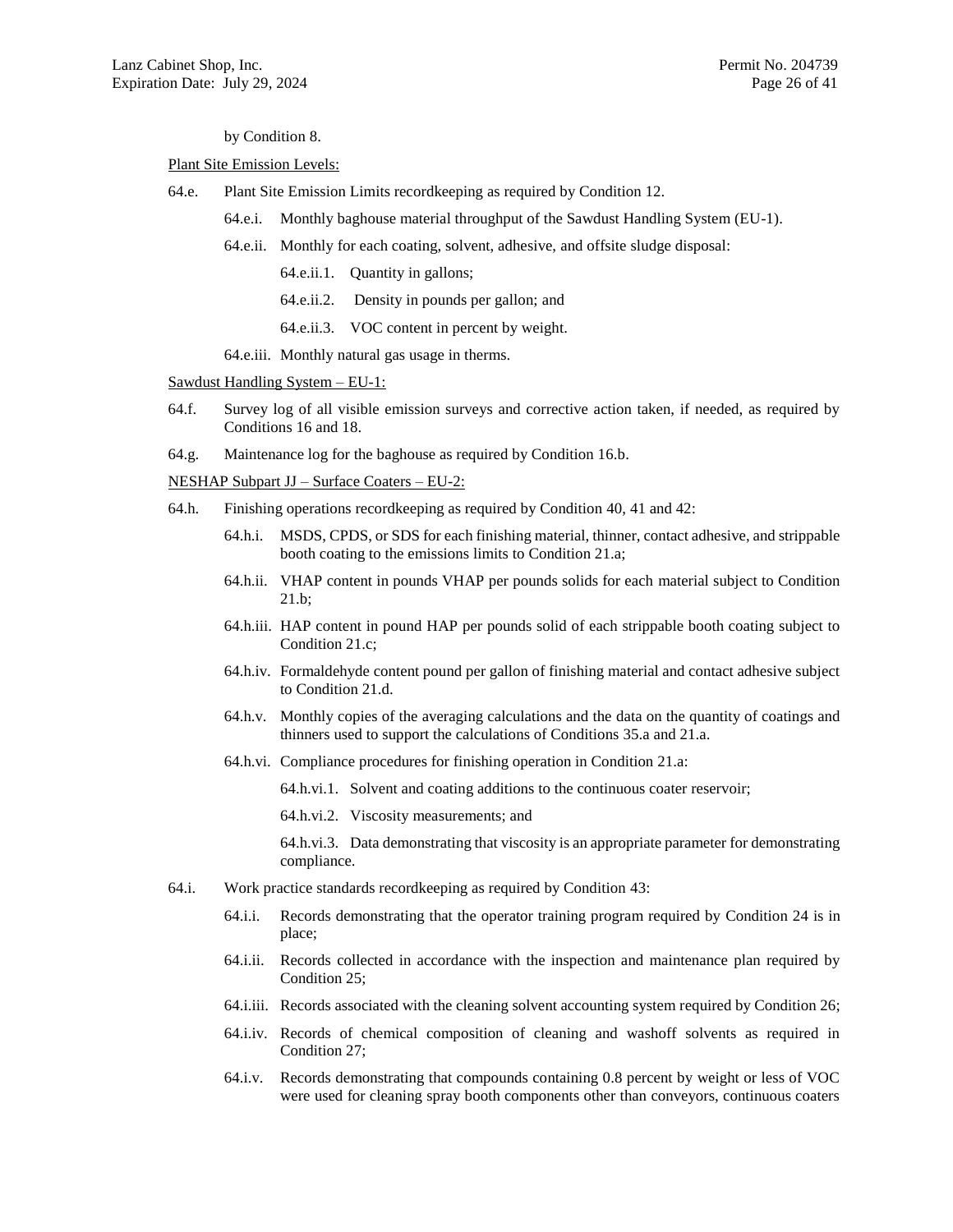and their enclosures, or metal filters or plastic filters unless the spray booth is being refurbished, and if the booth is being refurbished, records demonstrating the did not use more than 1.0 gallon of organic HAP solvent per booth to prepare the surface of the booth prior to applying the booth coating as required in Condition [28;](#page-14-3)

- 64.i.vi. Certification demonstrating that normally-closed containers are used for storing finishing, gluing, cleaning and washoff materials required by Condition [29;](#page-14-4)
- 64.i.vii. Certification demonstrating that conventional air spray guns are not used except when all emissions from the finishing application station are routed to a functioning control device as required by Conditio[n 30;](#page-14-5)
- 64.i.viii. Certification demonstrating that all HAP solvent used for line cleaning are pumped or drained into a normally closed container as required by Condition [31;](#page-14-6)
- 64.i.ix. Certification demonstrating that all HAP solvent used for spray guns are collected in a normally closed container as required in Condition [32;](#page-14-7)
- 64.i.x. Certification demonstrating is controlling emission from washoff operations by using normally closed tanks and minimizing dripping as required by Condition [33;](#page-14-8)
- 64.i.xi. Records associated with the formulation assessment plan required by Condition [34;](#page-15-2) and
- 64.i.xii. Copies of documentation such as logs developed to demonstrate that the other provisions of the work practice implementation plan are followed.
- 64.j. The permittee must maintain records of compliance certification for Conditions [23](#page-13-1) through [34](#page-15-2) and [37.a](#page-16-4) through [37.f](#page-18-0) submitted in accordance with Condition [71](#page-28-0) and [73](#page-28-1) for each semi-annual period required in Conditio[n 44.](#page-20-2)
- VOC BACT Surfaces Coaters EU-2:
- 64.k. Monthly VOC continuous compliance calculations with supporting data as required by Conditions [51](#page-21-2) and [52.](#page-22-0)
	- 64.k.i. Monthly BACT compliance calculations for each category set forth in Table 8.
	- 64.k.ii. Type, quantity, density, VOC and solids content of all adhesives, coating (including catalyst and reducers), sealers, topcoats, and solvent in gallons.
	- 64.k.iii. All related MSDS, CPDS, and/or SDS for each individual adhesive, coating (including catalyst and reducers), sealer, topcoat, and solvent supporting the calculations of Conditions [51.a.](#page-21-3)
- 65. When the same monitoring data is required by more than one condition, the permittee does not need to keep duplicate records provided that the data is clearly cross referenced to the underlying requirements and as long as the data clearly supports the specific recordkeeping requirement.

### **REPORTING REQUIREMENTS** [OAR 340-218-0050(3)(c)]

<span id="page-26-0"></span>66. Excess Emissions Reporting: The permittee must report all excess emissions in accordance with LRAPA 36- 001 through 36-030. In summary, the permittee must immediately (i.e., as soon as possible but in no case more than one hour after the beginning of the excess emission period) notify LRAPA by telephone or in person of any excess emission, other than pre-approved startup, shutdown, or scheduled maintenance. Notification must, to the extent reasonably ascertainable at the time of notification, include the source name, nature of the emissions problem, name of the person making the report, name and telephone number of the contact person for further information, date and time of the onset of the upset condition, whether or not the incident was planned, the cause of the excess emission (e.g., startup, shutdown, maintenance, breakdown, or other), equipment involved in the upset, estimated type and quantity of excess emissions, estimated time of return to normal operations, efforts made to minimize emissions, and a description of remedial actions to be taken. Follow-up reporting must be made in accordance with LRAPA direction and LRAPA 36-020 and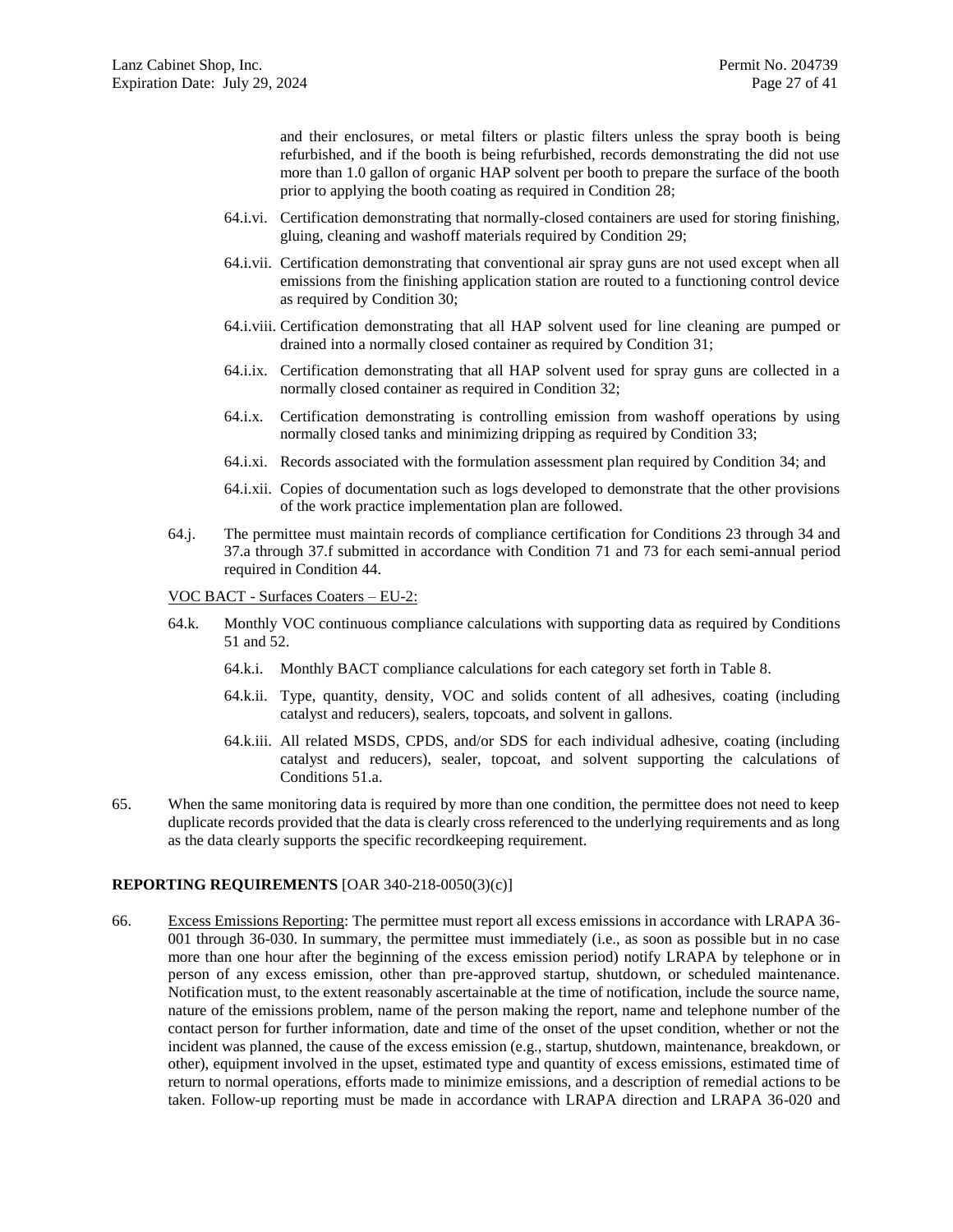LRAPA 36-025. [LRAPA 36-001 through 36-030]

- 66.a. Notification must be made to LRAPA. The current LRAPA telephone number is **541-736-1056**.
- 66.b. In the event of any excess emissions which are of a nature that could endanger public health and occur during non-business hours, weekends, or holidays, the permittee must immediately notify LRAPA by calling the Oregon Emergency Response System (OERS). The current number is **1-800- 452-0311**.
- 66.c. If startups, shutdowns, or scheduled maintenance may result in excess emissions, the permittee must submit startup, shutdown, or scheduled maintenance procedures used to minimize excess emissions to LRAPA for prior authorization, as required in LRAPA 36-010 and 36-015. New or modified procedures must be received by LRAPA in writing at least 72 hours prior to the first occurrence of the excess emission event. The permittee must abide by the approved procedures and have a copy available at all times.
- 66.d. The permittee must notify LRAPA of planned startup/shutdown or scheduled maintenance events.
- <span id="page-27-0"></span>66.e. The permittee must maintain and submit to LRAPA a log of planned and unplanned excess emissions, on LRAPA approved forms, in accordance with LRAPA 36-025. However, the permittee in not required to submit the detailed log with the semi-annual and annual monitoring reports. The permittee is only required to submit a brief summary listing the date, time, and the affected emissions units for each excess emission that occurred during the reporting period. [OAR 340-218-  $0050(3)(c)$ ]
- 67. Permit Deviation Reporting: The permittee must promptly report deviations from permit requirements that do not cause excess emissions, including those attributable to upset conditions, as defined in the permit, the probable cause of such deviations, and any corrective actions or preventive measures taken. "Prompt" is defined in OAR  $340-218-0050(3)(c)$  as 15 days. Deviations that cause excess emissions, as specified in LRAPA Title 36 must be reported in accordance with Condition [61.](#page-24-0) [OAR 340-218-0050(3)(c)(B)]
- 68. All required reports must be certified by a responsible official consistent with OAR 340-218-0040(5). [OAR 340-218-0050(3)(c)(D)]
- 69. Reporting requirements must commence on the date of permit issuance unless otherwise specified in the permit. [OAR 340-218-0050(3)(c)(E)]
- 70. **Greenhouse Gas Registration and Reporting:** If the calendar year emission rate of greenhouse gases (CO2e) is greater than or equal to 2,756 tons (2,500 metric tons including both biogenic and anthropogenic), the permittee must register and report its greenhouse gas emissions with LRAPA in accordance with OAR 340-215. The greenhouse gas report must be certified by the responsible official consistent with OAR 340- 218-0040(5). [OAR 340-215-0040]

Addresses of regulatory agencies are the following, unless otherwise instructed:

| Lane Regional Air Protection Agency | Part 70 Operating Permit Program       |
|-------------------------------------|----------------------------------------|
| 1010 Main Street                    | U.S. EPA Region 10, Mail Stop: OAW-150 |
| Springfield, OR 97477               | 1200 Sixth Avenue, Suite 155           |
| $(541)$ 736-1056                    | Seattle, WA 98101                      |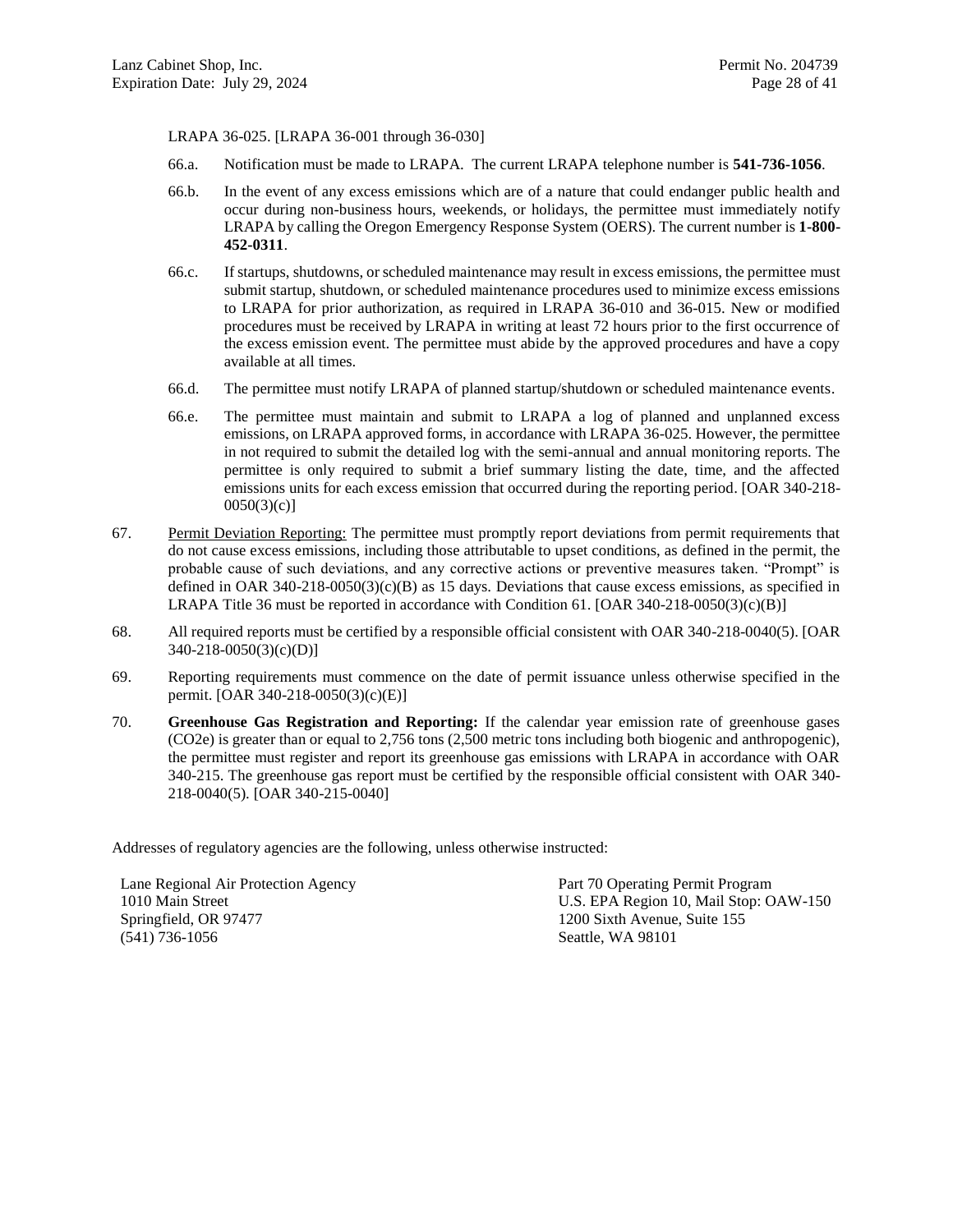### **SEMI-ANNUAL AND ANNUAL REPORTS**

- <span id="page-28-0"></span>71. The permittee must submit three (3) copies of the semi-annual monitoring report, using LRAPA-approved forms, covering the period January 1 to June 30 *by August 30*, and covering the period July 1 to December 31 *by March 15*, unless otherwise approved in writing by LRAPA. Two (2) copies of the report must be submitted to LRAPA and one (1) copy to EPA Region 10. The semi-annual monitoring report must include the semi-annual compliance certification:  $[OAR\ 340-218-0050(3)(c)(A)$  and  $340-218-0080(6)(d)]$ 
	- 71.a. The semi-annual report is *due on August 30* and must include:
		- 71.a.i. The semi-annual compliance certification and compliance report for the January 1<sup>st</sup> through June 30<sup>th</sup> as set form in Conditio[n 73](#page-28-1) per OAR 340-218-0080;
		- 71.a.ii. PSEL compliance summary as required by Condition [73.g;](#page-29-0) [LRAPA 34-016]
		- 71.a.iii. The semi-annual NESHAP report as set forth in Condition [74;](#page-29-1) and [40 CFR 63.807]
		- 71.a.iv. The semi-annual Best Available Control Technology (BACT) report as set forth in Conditions [75.](#page-30-0) [LRAPA 34-016]
	- 71.b. The annual report must include the second semi-annual report is *due on March 15* and must consist of the following:
		- 71.b.i. the semi-annual compliance certification for the second half of the calendar year as set forth in Conditio[n 73;](#page-28-1) [OAR 340-218-0080]
		- 71.b.ii. PSEL compliance summary as required by Condition [73.g;](#page-29-0) [LRAPA 34-016]
		- 71.b.iii. the semi-annual NESHAP report for the second half of the calendar year as set forth in Condition [74:](#page-29-1) [40 CFR 63.807]
		- 71.b.iv. The semi-annual Best Available Control Technology (BACT) report for the second half of the calendar year as set forth in Condition [75;](#page-30-0) [LRAPA 34-016]
		- 71.b.v. The annual report requirements set forth in Conditio[n 72.](#page-28-2)
		- 71.b.vi. The excess emissions upset log; and [OAR 340-214-0340]
		- 71.b.vii. Parameters and calculations required by Condition [64.](#page-24-1) [LRAPA 34-016]

#### Annual Report

- <span id="page-28-2"></span>72. Annual report requirements shall include the following:
	- 72.a. The emission fee report; [OAR 340-220-0100]
	- 72.b. The annual certification that the risk management plan is being properly implemented, or a statement that the risk management plan is not applicable, see Condition [9.](#page-6-6) [40 CFR Part 68]
	- 72.c. A summary of all major maintenance performed on air pollution equipment per Conditions [8](#page-6-5) and [16;](#page-10-3) [LRAPA 34-016 and OAR 340-218-0050(3)(c)]
	- 72.d. A summary of visible emission events and corrective actions taken recorded during the plant-wide and EU-1 visible emission survey required by Conditions [5](#page-6-2) an[d 17.](#page-11-0) [OAR 340-218-0050(3)(c)]
	- 72.e. Upon the request of LRAPA, any other data necessary to demonstrate compliance with applicable requirements. [OAR 340-218-0050(3)(c)]

Semi-Annual Report

- <span id="page-28-1"></span>73. The semi-annual compliance certification must include the following (provided that the identification of applicable information may cross-reference the permit or previous reports, as applicable): [OAR 340-218-  $0050(3)(c)(A)$ ]
	- 73.a. The identification of each term or condition of the permit that is the basis of the certifications;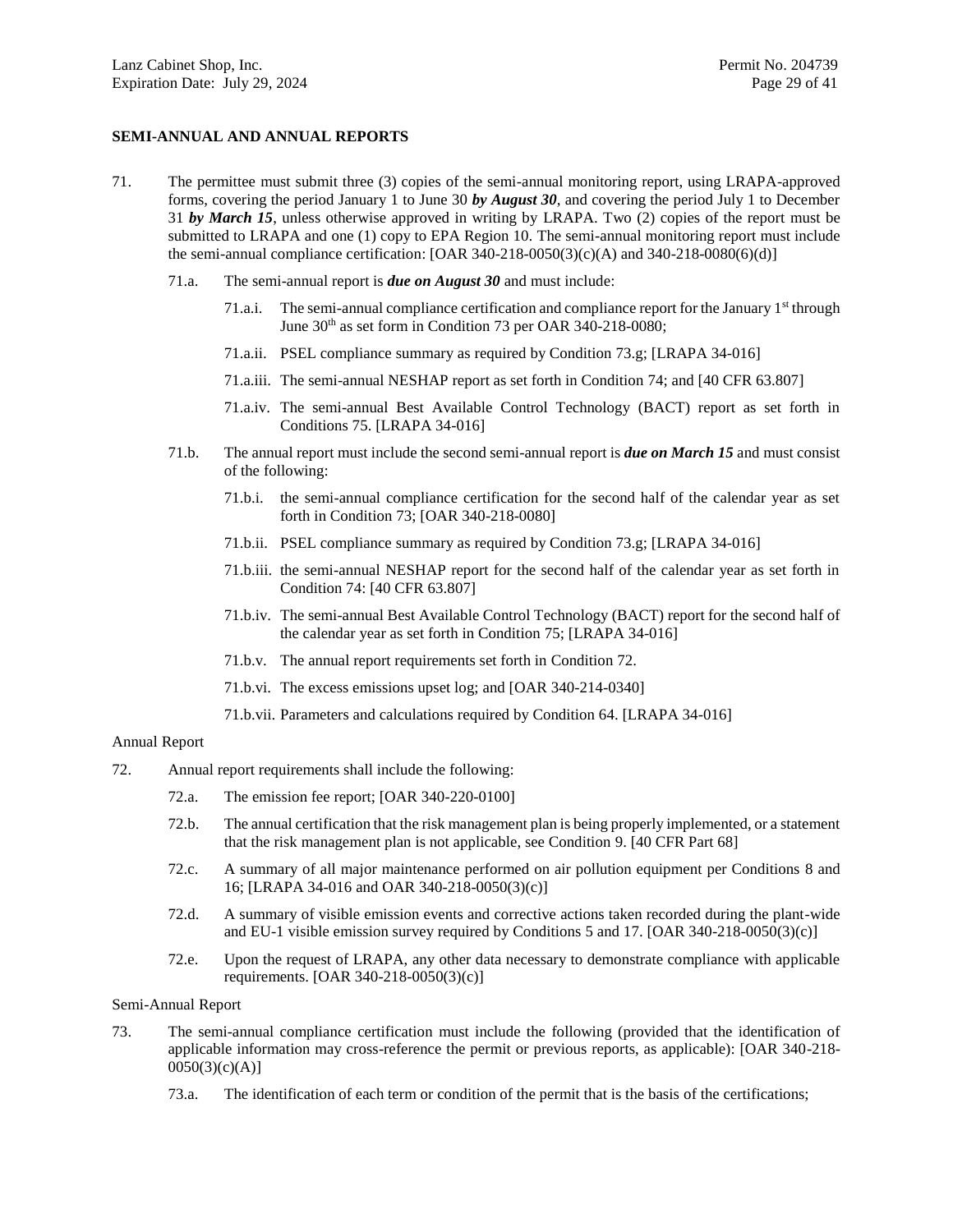- 73.b. the identification of the method(s) or other means used by the permittee for determining the compliance status with each term and condition during the certification period, and whether such methods or other means provide continuous or intermittent data. Such methods and other means must include, at a minimum, the methods and means required under OAR 340-218-0050(3). *Note Certification of compliance with the monitoring conditions in the permit is sufficient to meet this requirement, except when the permittee must certify compliance with new applicable requirements that are incorporated by reference. When certifying compliance with new applicable requirements that are incorporated by reference, the permittee must provide the information required by this condition*. If necessary, the permittee also must identify any other material information that must be included in the certification to comply with Section  $113(c)(2)$  of the FCAA, which prohibits knowingly making a false certification or omitting material information;
- 73.c. the status of compliance with terms and conditions of the permit for the period covered by the certification, based on the method or means designated in OAR  $340-218-0080(6)(c)(B)$ . The certification must identify each deviation and take it into account in the compliance certification. The certification must also identify as possible exceptions to compliance any periods during which compliance is required and in which an excursion or exceedance, as defined under OAR 340-200- 0020, occurred;
- 73.d. annual amount of natural gas combusted in therms per Condition [11;](#page-7-2)
- 73.e. annual (12-month rolling period) baghouse throughput in tons, see Condition [12.a;](#page-7-3)
- 73.f. monthly summary of all VOC and VHAP containing wastes shipped offsite, including annual tests results to verify the VOC/HAP content (gallons, pounds of VOC/gallon, VHAP/gallon, total VOC, and total VHAP, per Conditions [12.a](#page-7-3) an[d 40.](#page-19-0)
- <span id="page-29-0"></span>73.g. annual VOC emissions for each 12-month rolling calendar month period ending in the reporting period calculated as shown in Condition [12,](#page-7-1) along with an example of calculation cross-referenced to material usage data.
- 73.h. the excess emissions upset log per Condition [66.e;](#page-27-0)
- 73.i. a summary of nuisance (fugitive particulate matter and/or odor) complaints received; and
- 73.j. such other fact as LRAPA may require to determine the compliance status of the source;

NESHAP Semi-Annual Report

- <span id="page-29-1"></span>74. The permittee must submit a semi-annual and annual continuous NESHAP compliance demonstration report covering the previous 6 months of wood furniture manufacturing operations. The report must include the following: [40 CFR 63.804(c)]
	- 74.a. The semi-annual reports must include a statement of whether the source was in compliance or noncompliance. The facility must submit the following information and if the facility was in noncompliance the report must include the measures taken to bring the facility into compliance.
		- 74.a.i. As required in Condition [37,](#page-16-5) if complying with the provisions of Condition [21](#page-12-1) (VHAP limits) through the procedures established in Condition [35.a,](#page-16-1) the permittee must demonstrate continuous compliance by submitting the results of the averaging calculation (Equation 6) for each month within the semiannual period and submitting a compliance certification with the semiannual period and submitting a compliance certification with the semi-annual report. The compliance certification must state that the value of  $(E)$ , as calculated by Equation 6, of Condition [35.a](#page-16-1) is no greater than 0.8 lb VHAP/lb solids for existing sources. The permittee is in violation of the standard if E is greater than 0.8 lb VHAP/lb solids for existing sources for any month. A violation of the monthly average is a separate violation of the standard for each day of operation during the month, unless the source can demonstrate through records that the violation of the monthly average can be attributed to a particular day or during the period.
		- 74.a.ii. As required by Condition [37,](#page-16-5) if complying with the provisions of Condition [21](#page-12-1) (VHAP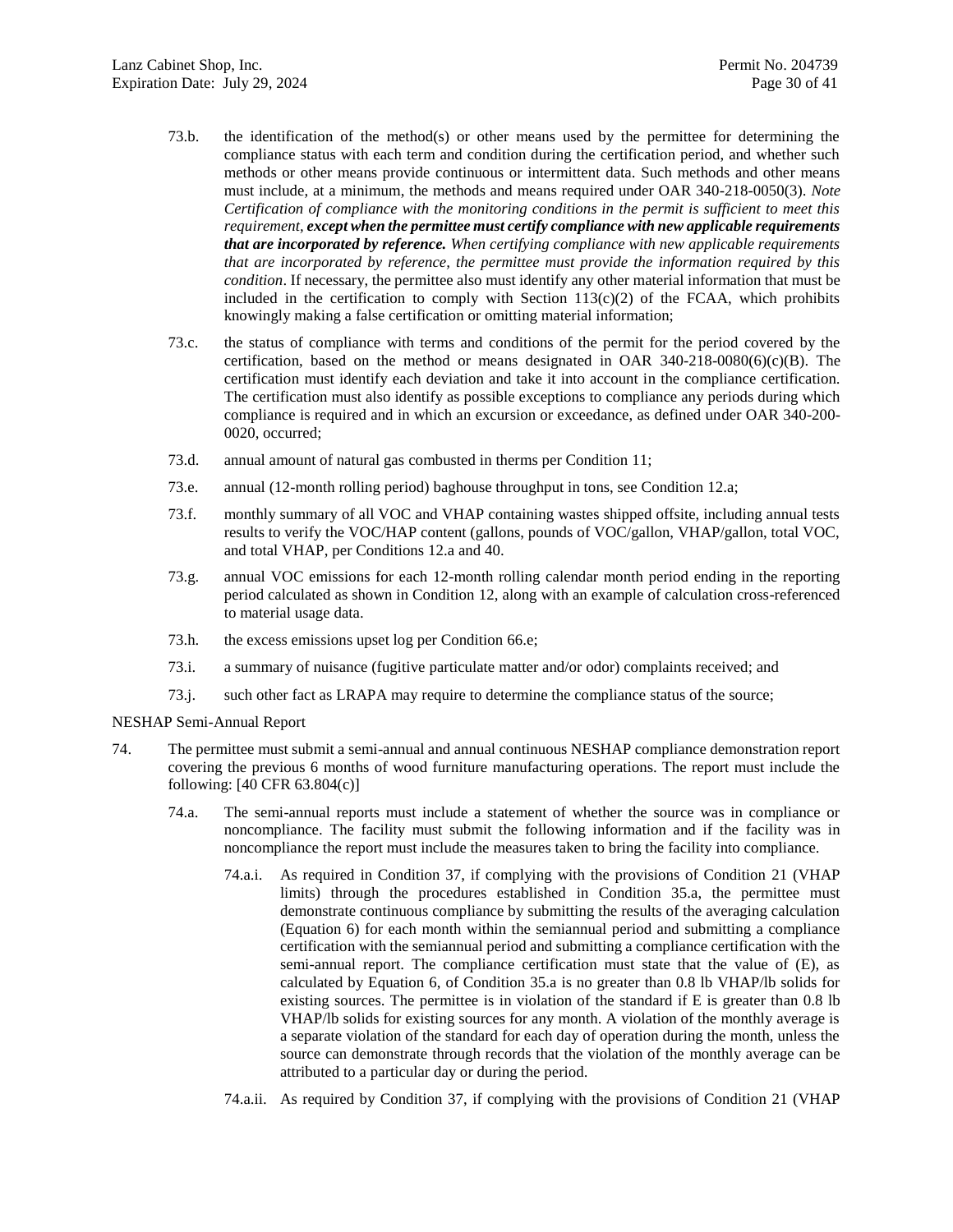limits) through the procedures established in Condition [35.b,](#page-16-2) the permittee must demonstrate continuous compliance by using compliant finishing materials, maintaining records that demonstrate the finishing materials are compliant, and submitting a compliance certification with the semi-annual report. The compliance certification must state that compliant stains, washcoats, sealers, topcoats, basecoats, enamels, and thinners as applicable, have been used each day in the semi-annual reporting period or should otherwise identify the periods of noncompliance and the reasons for noncompliance. The permittee is in violation whenever a noncompliant coating, as demonstrated by records or by a sample of the coating, is used.

- 74.a.iii. If complying with the provisions of Condition [21](#page-12-1) (VHAP limits for finishing materials) through the procedures established in Condition [35.b](#page-16-2) and using a continuous coater, the permittee must demonstrate continuous compliance in accordance with Condition [37.c.](#page-17-2)
- 74.a.iv. As required by Condition [37.d,](#page-18-4) if complying with the provisions of Condition [21.b](#page-12-3) (VHAP limits for Contact Adhesives) through the procedures established in Condition [36,](#page-16-0) the permittee must submit a compliance certification with the semiannual report. The compliance certification must state that compliant contact and/or foam adhesives have been used each day in the semiannual reporting period or should otherwise identify each day non-compliant contact and/or foam adhesives were used. Each day a non-compliant contact and/or foam adhesive is used is a single violation.
- 74.a.v. As required by Condition [37.e,](#page-18-5) in complying with the provisions of Conditio[n 21.c](#page-13-8) (VHAP limits for Strippable Spray Booth Coatings), the permittee must submit a compliance certification with the semiannual report. The compliance certification must state that complaint strippable spray booth coatings have been used day in the semiannual reporting period or should otherwise identify each day non-compliant material were used. Each day a non-compliant strippable booth coating is used is a single violation.
- 74.a.vi. As required by Condition [37.f,](#page-18-0) in complying with the provisions of Conditions [23](#page-13-1) through [34,](#page-15-2) the permittee must submit a compliance certification with the semiannual report. The compliance certification must state that the work practice standards required by Conditions [23](#page-13-1) through [34](#page-15-2) are being followed, or should otherwise identify the provisions of the plan that have not been implemented and each day the provisions were not implemented. During any period of time that the permittee is required to implement the provisions of the plan, each failure to implement an obligation under the plan during any particular day is a violation. [40 CFR 63.804(g)]
- 74.b. The permittee must demonstrate continuous compliance per Condition [48](#page-20-0) for the previous 6 months. The permittee must report whether the affected source was in compliance or noncompliance during the reporting period. If there were any malfunctions, the permittee must report the duration of the malfunction, briefly describe each type of malfunction, whether it caused any applicable emission limitation to be exceeded, and what action where taken to minimize emissions and to correct the malfunction. These must be supplied semiannually. [40 CFR 63.807(c)]
- 74.c. The permittee may not reduce the frequency of the reports required by Condition [48](#page-20-0) from semiannually regardless of the history of the permittee's compliance status.  $[40 \text{ CFR } 63.807(c)(4)]$
- 74.d. As required by Condition [48,](#page-20-0) the permittee must provide written notification that explains the reasons for the increase to usage, the amount of the increase and explain the reasons for the exceedance of the baseline level. [40 CFR 63.807(e)]

Best Available Control Technology (BACT) Report

- <span id="page-30-0"></span>75. The permittee must submit a semi-annual and annual Best Available Control Technology report. The report must include the following:
	- 75.a. Type and amount of coating, adhesive, and solvents used (gal/month) on a monthly basis, with weight per gallon, percent VOC by weight, and solids content (lb solids/gal Coating) basis by coating type, for each coating type listed in Conditio[n 50.](#page-21-1)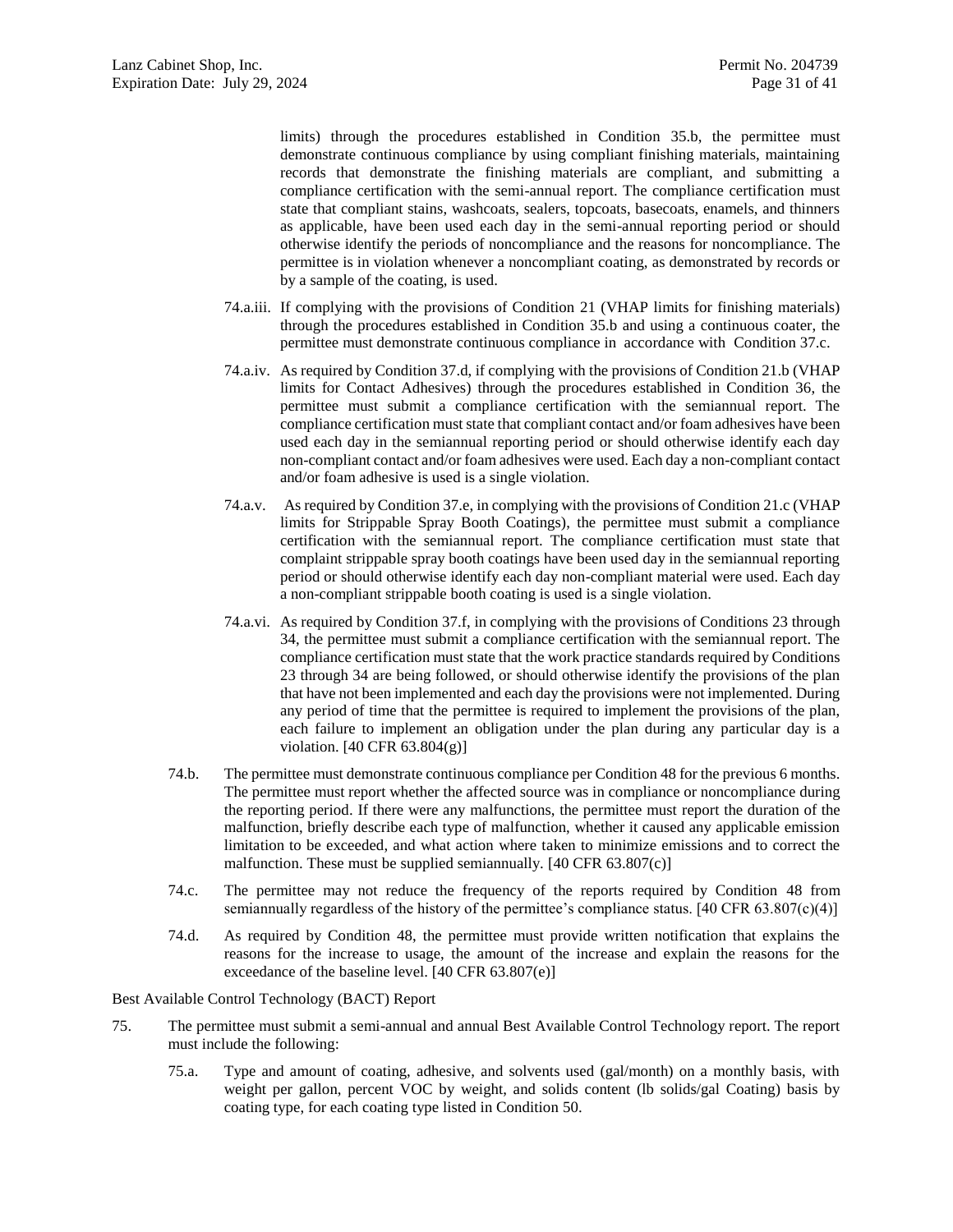- 75.b. Monthly summary of VOC emission in pounds of VOC per pound of solids for each coating type listed in Condition [50](#page-21-1) with supporting example calculation and crossed referenced to supporting data; and
- 75.c. Summary of exceedance; If none, so state.

General

- 76. If there are any changes to information provided in the Initial Compliance Status Report received by LRAPA on August 30, 1999, then the permittee must provide information about the change in writing to LRAPA and EPA within 15 calendar days after the change has occurred. [40 CFR 63.9(j)]
- 77. Notwithstanding any other provision contained in any applicable requirement, the permittee may use monitoring as required under OAR 340-218-0050(3) and incorporated into the permit, in addition to any specified compliance methods, for the purpose of submitting compliance certifications. [OAR 340-218-  $0080(6)(e)$ ]

### **NON-APPLICABLE REQUIREMENTS**

78. The following Federal air quality requirements are not applicable to this facility for the reasons stated. [OAR 340-218-0110]

| <b>Rule Citation</b>                      | Summary                                                                                                                                 | Reason for Not Being Applicable                                                                                                 |
|-------------------------------------------|-----------------------------------------------------------------------------------------------------------------------------------------|---------------------------------------------------------------------------------------------------------------------------------|
| 40 CFR Part 60, Subpart Dc                | Standard of Performance for Industrial-<br><b>Commercial-Institutional Steam</b><br><b>Generating Units</b>                             | The facility is not subject to this<br>NSPS because the facility's the<br>boiler is under 2.9 MW<br>(10)<br>MMBtu/hr) threshold |
| 40 CFR Part 60, Subpart EE                | Standards of Performance for Surface<br>Coating of Metal Furniture                                                                      | The facility is not subject to this<br>NSPS because the facility does not<br>surface coat metal furniture                       |
| 40 CFR Part 60, Subpart SS                | Standards of Performance for Industrial<br><b>Surface Coating: Large Appliances</b>                                                     | The facility is not subject to this<br>NSPS because the facility does not<br>surface coat large appliances                      |
| 40 CFR Part 60, Subpart TT                | Standards of Performance for Metal Coil<br><b>Surface Coating</b>                                                                       | The facility is not subject to this<br>NSPS because the facility does not<br>surface coat metal coil                            |
| 40 CFR Part 63,<br>Subpart<br><b>MMMM</b> | National Emission Standards for Organic<br>Hazardous Air Pollutants for Surface<br>Coating of Miscellaneous Metal Parts and<br>Products | The facility is not subject to this<br>NESHAP because the facility does<br>not surface coat miscellaneous metal<br>parts.       |
| 40 CFR Part 63,<br>Subpart<br><b>NNNN</b> | National Emission Standards for Organic<br>Hazardous Air Pollutants for Surface<br>Coating of Large Appliances                          | The facility is not subject to this<br>NESHAP because the facility does<br>not surface coat large appliances                    |
| 40 CFR Part 63, Subpart PPPP              | National Emission Standards for Organic<br>Hazardous Air Pollutants for Surface<br>Coating of Plastic Parts and Products                | The facility is not subject to this<br>NESHAP because the facility does<br>not surface coat plastic parts and<br>products       |
| CFR Part<br>63,<br>Subpart<br>40<br>QQQQ  | National Emission Standards for Organic<br>Hazardous Air Pollutants for Surface<br>Coating of Wood Building Products                    | The facility is not subject to this<br>NESHAP because the facility does<br>not surface wood building products                   |
| 40 CFR Part 63, Subpart<br><b>RRRR</b>    | National Emission Standards for Organic<br>Hazardous Air Pollutants for Surface<br>Coating of Metal Furniture                           | The facility is not subject to this<br>NESHAP because the facility does<br>not surface coat metal furniture                     |
| 40 CFR Part 63, Subpart SSSS              | National Emission Standards for Organic<br>Hazardous Air Pollutants for Surface                                                         | The facility is not subject to this<br>NESHAP because the facility does                                                         |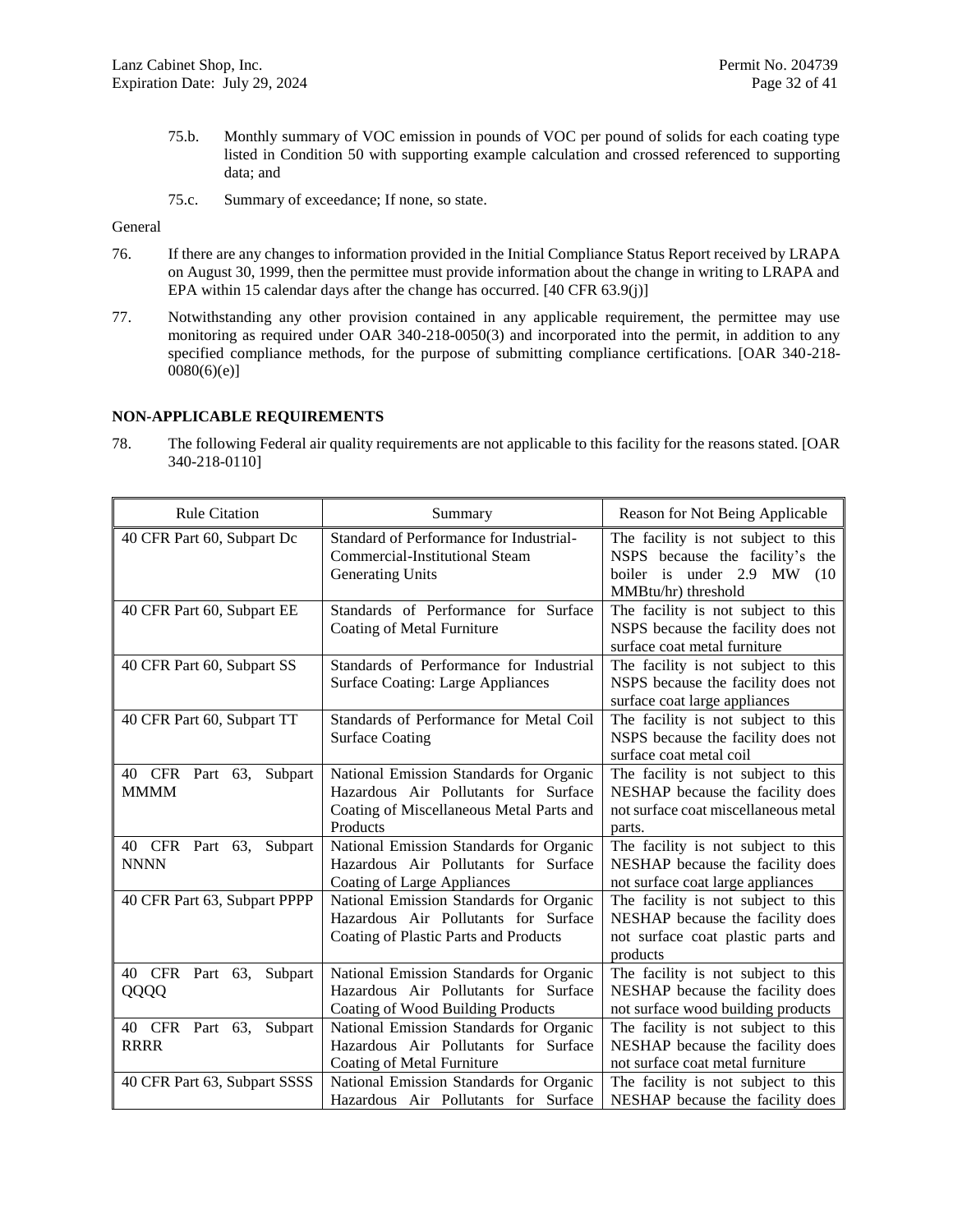| <b>Rule Citation</b>              | Summary                                                                                                                                                            | Reason for Not Being Applicable                                                             |
|-----------------------------------|--------------------------------------------------------------------------------------------------------------------------------------------------------------------|---------------------------------------------------------------------------------------------|
|                                   | <b>Coating of Metal Coil</b>                                                                                                                                       |                                                                                             |
| 40 CFR Part 63, Subpart<br>HHHHHH | National Emission Standards for Organic<br>Hazardous Air Pollutants: Paint Stripping<br>Miscellaneous Surface<br>Coating<br>and<br><b>Operation at Area Source</b> | The facility is not subject to this<br>NESHAP because the facility is not<br>an area source |

BAE/cmw 7/29/2019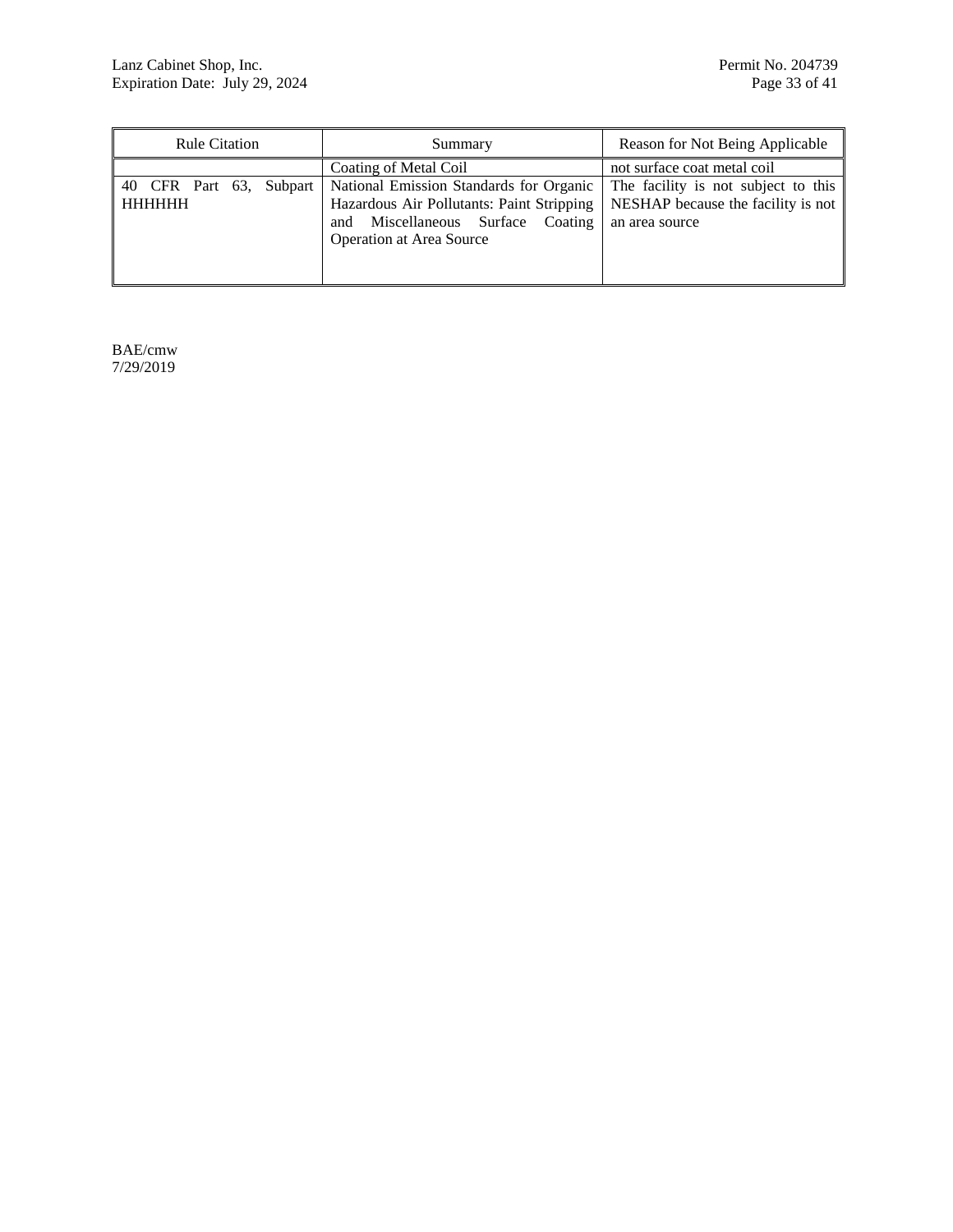## **GENERAL CONDITIONS**

#### G1. General Provision

Terms not otherwise defined in this permit have the meaning assigned to such terms in the referenced regulation.

### G2. Reference Materials

Where referenced in this permit, the versions of the following materials are effective as of the dates noted unless otherwise specified in this permit:

- a. Source Sampling Manual; April 16, 2015 State Implementation Plan Volume 3, Appendix A4;
- b. Continuous Monitoring Manual; April 16, 2015 State Implementation Plan Volume 3, Appendix A6; and
- c. All state and federal regulations as in effect on the date of issuance of this permit.

### G3. Applicable Requirements [OAR 340-218-0010(3)(b)]

Oregon Title V Operating Permits do not replace requirements in Air Contaminant Discharge Permits (ACDP) issued to the source even if the ACDP(s) have expired. For a source operating under a Title V permit, requirements established in an earlier ACDP remain in effect notwithstanding expiration of the ACDP or Title V permit, unless a provision expires by its terms or unless a provision is modified or terminated following the procedures used to establish the requirement initially. Source specific requirements, including, but not limited to TACT, RACT, BACT, and LAER requirements, established in an ACDP must be incorporated into the Oregon Title V Operating Permit and any revisions to those requirements must follow the procedures used to establish the requirement initially.

- G4. Compliance [OAR 340-218-0040(3)(n)(C), 340-218-0050(6), and 340-218-0080(4)]
	- a. The permittee shall comply with all conditions of the federal operating permit. Any permit condition noncompliance constitutes a violation of the Federal Clean Air Act and/or state rules and is grounds for enforcement action; for permit termination, revocation and re-issuance, or modification; or for denial of a permit renewal application. Any noncompliance with a permit condition specifically designated as enforceable only by the state constitutes a violation of state rules only and is grounds for enforcement action; for permit termination, revocation and re-issuance, or modification; or for denial of a permit renewal application.
	- b. Any schedule of compliance for applicable requirements with which the source is not in compliance at the time of permit issuance shall be supplemental to, and shall not sanction noncompliance with the applicable requirements on which it is based.
	- c. For applicable requirements that will become effective during the permit term, the source shall meet such requirements on a timely basis unless a more detailed schedule is expressly required by the applicable requirement.

### <span id="page-33-0"></span>G5. Masking Emissions

The permittee must not install or use any device or other means designed to mask the emission of an air contaminant that causes or is likely to cause detriment to health, safety, or welfare of any person or otherwise violate any other regulation or requirement. [LRAPA 49-040] This condition is enforceable only by LRAPA.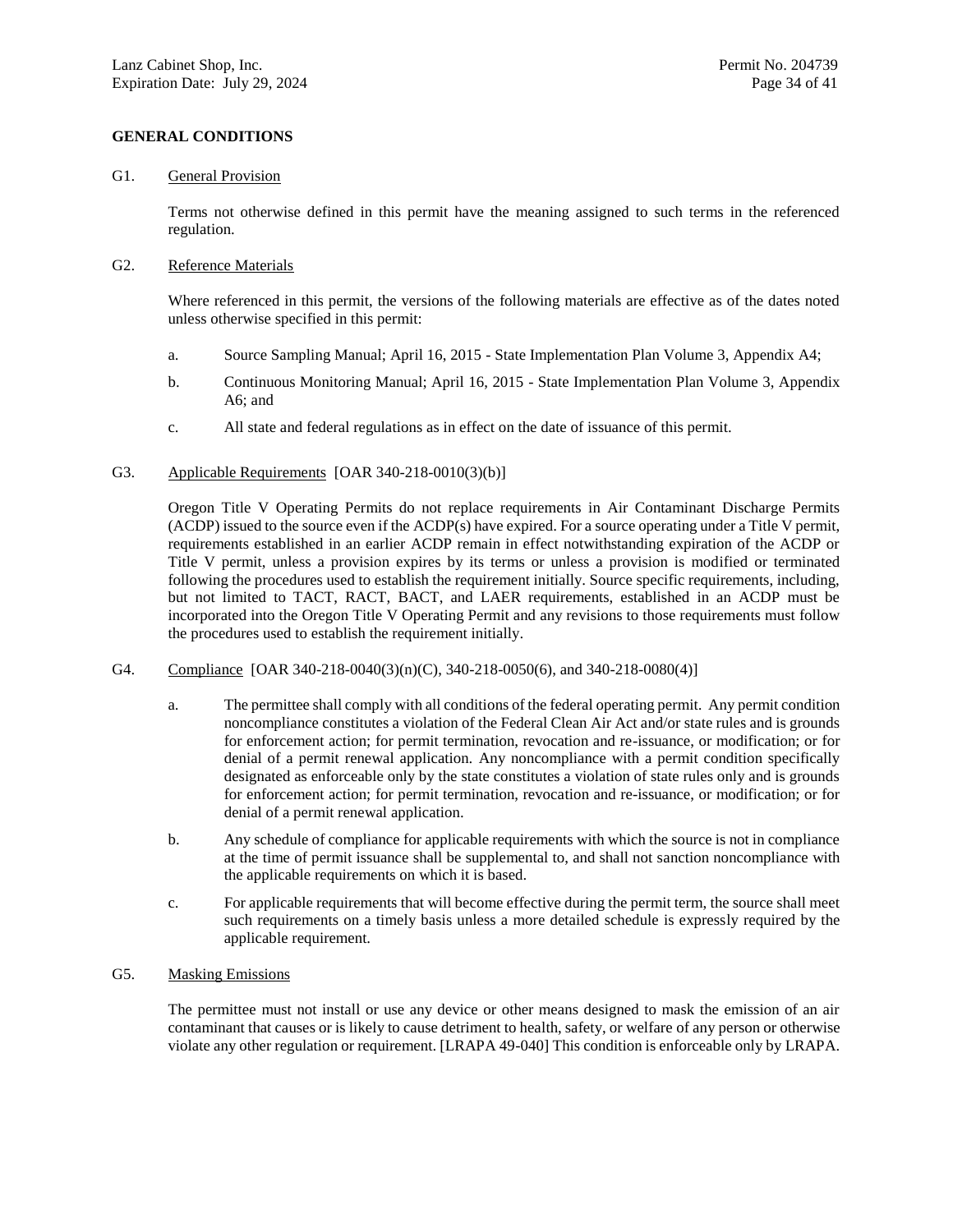### G6. Credible Evidence

Notwithstanding any other provisions contained in any applicable requirement, any credible evidence may be used for the purpose of establishing whether a person has violated or is in violation of any such applicable requirements. [LRAPA 34-017]

#### G7. Certification [OAR 340-214-0110, 340-218-0040(5), 340-218-0050(3)(d), and 340-218-0080(2)]

Any document submitted to LRAPA or EPA pursuant to this permit must contain certification by a responsible official of truth, accuracy and completeness. All certifications must state that based on information and belief formed after reasonable inquiry, the statements and information in the document are true, accurate, and, complete. The permittee must promptly, upon discovery, report to LRAPA a material error or omission in these records, reports, plans, or other documents.

G8. Outdoor Burning [LRAPA Title 47]

The permittee is prohibited from conducting outdoor burning, except as may be allowed by LRAPA 47-001 through 47-030.

<span id="page-34-0"></span>G9. Asbestos [40 CFR Part 61, Subpart M (federally enforceable), OAR 340-248-0200 through 340-248-0280, and LRAPA 43-015 (LRAPA-only enforceable)]

The permittee must comply with OAR 340-248-0200 through 340-248-0280, LRAPA 43-015, and 40 CFR Part 61, Subpart M when conducting any renovation or demolition activities at the facility.

#### G10. Stratospheric Ozone and Climate Protection [40 CFR 82 Subpart F, OAR 340-260-0040]

The permittee must comply with the standards for recycling and emissions reduction pursuant to 40 CFR Part 82, Subpart F, Recycling and Emissions Reduction.

#### G11. Permit Shield [OAR 340-218-0110]

- a. Compliance with the conditions of the permit is deemed compliance with any applicable requirements as of the date of permit issuance provided that:
	- i. such applicable requirements are included and are specifically identified in the permit, or
	- ii. LRAPA, in acting on the permit application or revision, determines in writing that other requirements specifically identified are not applicable to the source, and the permit includes the determination or a concise summary thereof.
- b. Nothing in this rule or in any federal operating permit alters or affects the following:
	- i. the provisions of ORS 468.115 (enforcement in cases of emergency) and ORS 468.035 (function of department);
	- ii. the liability of an owner or operator of a source for any violation of applicable requirements prior to or at the time of permit issuance;
	- iii. the applicable requirements of the national acid rain program, consistent with section 408(a) of the FCAA; or
	- iv. the ability of LRAPA to obtain information from a source pursuant to ORS 468.095 (investigatory authority, entry on premises, status of records).
- c. Sources are not shielded from applicable requirements that are enacted during the permit term, unless such applicable requirements are incorporated into the permit by administrative amendment, as provided in OAR 340-218-0150(1)(h), significant permit modification, or reopening for cause by LRAPA.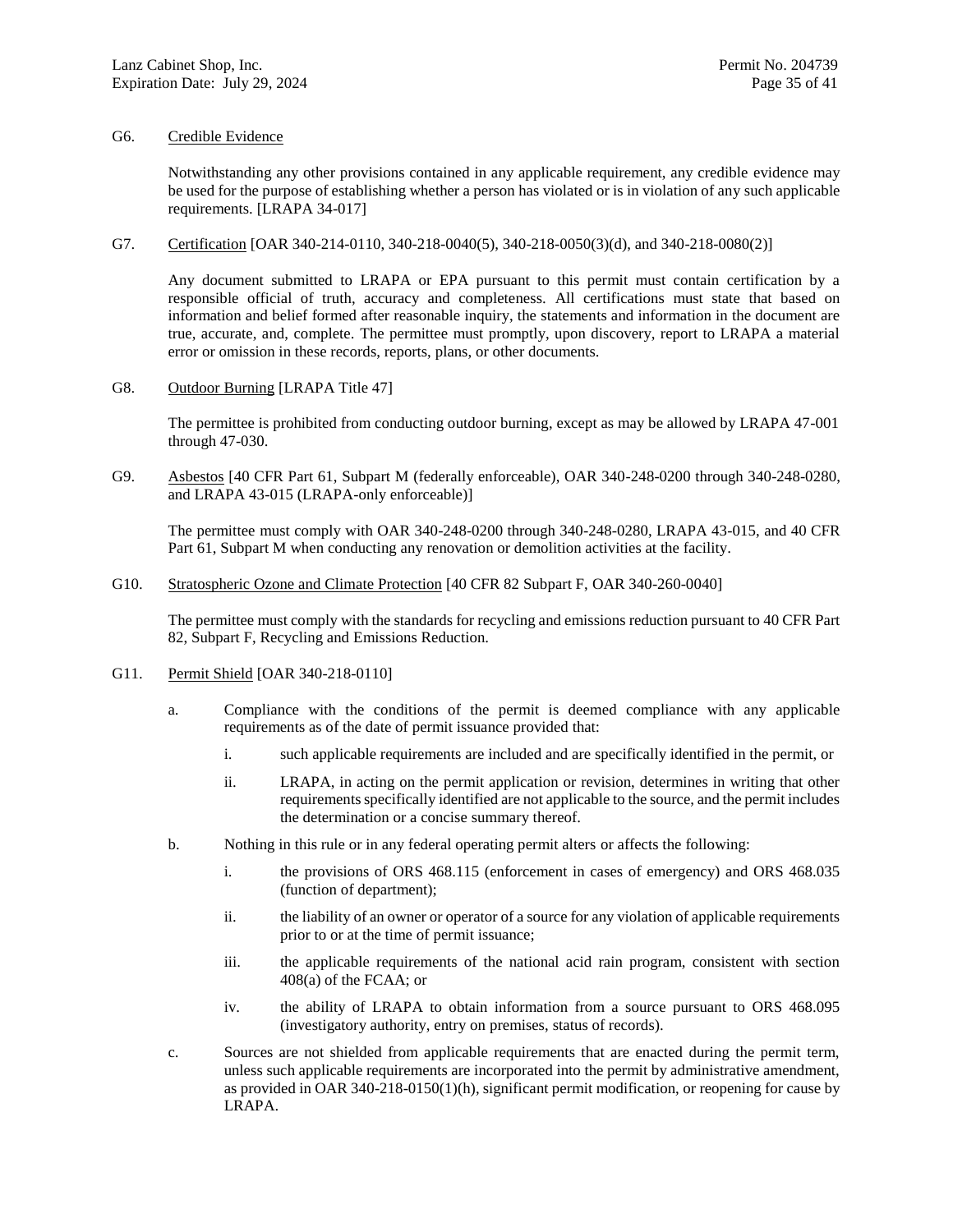#### G12. Inspection and Entry [OAR 340-218-0080(3)]

Upon presentation of credentials and other documents as may be required by law, the permittee must allow the Lane Regional Air Protection Agency, or an authorized representative (including an authorized contractor acting as a representative of the EPA Administrator), to perform the following:

- a. Enter upon the permittee's premises where a Title V operating permit program source is located or emissions-related activity is conducted, or where records must be kept under the conditions of the permit;
- b. Have access to and copy, at reasonable times, any records that must be kept under conditions of the permit;
- c. Inspect, at reasonable times, any facilities, equipment (including monitoring and air pollution control equipment), practices, or operations regulated or required under the permit; and
- d. As authorized by the FCAA or LRAPA rules, sample or monitor, at reasonable times, substances or parameters, for the purposes of assuring compliance with the permit or applicable requirements.
- G13. Fee Payment [OAR 340-220-0010, and 340-220-0030 through 340-220-0190]

The permittee must pay an annual base fee and an annual emission fee for all regulated air pollutants except for carbon monoxide, any class I or class II substance subject to a standard promulgated under or established by Title VI of the Federal Clean Air Act, or any pollutant that is a regulated air pollutant solely because it is subject to a standard or regulation under Section 112(r) of the Federal Clean Air Act. The permittee must submit payment to Lane Regional Air Protection Agency, 1010 Main Street, Springfield, Oregon, 97477, within 30 days of the date LRAPA mails the fee invoice or August 1 of the year following the calendar year for which emission fees are paid, whichever is later. Disputes must be submitted in writing to LRAPA. Payment must be made regardless of the dispute. User-based fees must be charged for specific activities (e.g., computer modeling review, ambient monitoring review, etc.) requested by the permittee.

#### G14. Off-Permit Changes to the Source [OAR 340-218-0140(2)]

- a. The permittee must monitor for, and record, any off-permit change to the source that:
	- i. Is not addressed or prohibited by the permit;
	- ii. Is not a Title I modification;
	- iii. Is not subject to any requirements under Title IV of the FCAA;
	- iv. Meets all applicable requirements;
	- v. Does not violate any existing permit term or condition; and
	- vi. May result in emissions of regulated air pollutants subject to an applicable requirement but not otherwise regulated under this permit or may result in insignificant changes as defined in LRAPA Title 12.
- b. A contemporaneous notification, if required under OAR 340-218-0140(2)(b), must be submitted to LRAPA and the EPA.
- c. The permittee must keep a record describing off-permit changes made at the facility that result in emissions of a regulated air pollutant subject to an applicable requirement, but not otherwise regulated under the permit, and the emissions resulting from those off-permit changes.
- d. The permit shield of Condition G11 must not extend to off-permit changes.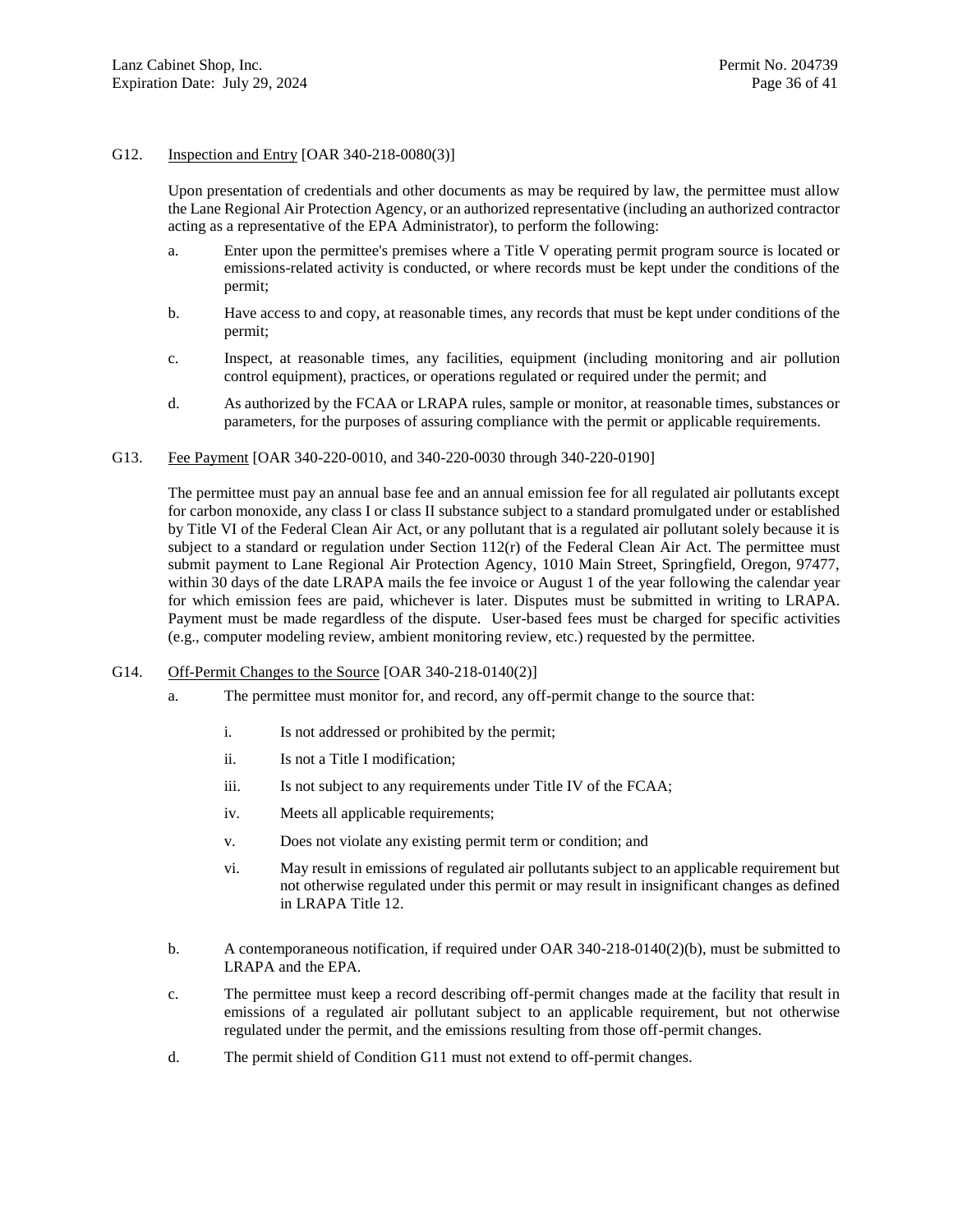#### G15. Section 502(b)(10) Changes to the Source [OAR 340-218-0140(3)]

- a. The permittee must monitor for, and record, any Section 502(b)(10) change to the source, which is defined as a change that would contravene an express permit term but would not:
	- i. Violate an applicable requirement;
	- ii. Contravene a federally enforceable permit term or condition that is a monitoring, recordkeeping, reporting, or compliance certification requirement; or
	- iii. Be a Title I modification.
- b. A minimum 7-day advance notification must be submitted to LRAPA and the EPA in accordance with OAR 340-218-0140(3)(b).
- c. The permit shield of Condition G11 must not extend to Section 502(b)(10) changes.

#### G16. Administrative Amendment [OAR 340-218-0150]

Administrative amendments to this permit must be requested and granted in accordance with OAR 340-218- 0150. The permittee must promptly submit an application for the following types of administrative amendments upon becoming aware of the need for one, but no later than 60 days of such event:

- a. Legal change of the registered name of the company with the Corporations Division of the State of Oregon, or
- b. Sale or exchange of the activity or facility.

### G17. Minor Permit Modification [OAR 340-218-0170]

The permittee must submit an application for a minor permit modification in accordance with OAR 340-218- 0170.

G18. Significant Permit Modification [OAR 340-218-0180]

The permittee must submit an application for a significant permit modification in accordance with OAR 340- 218-0180

G19. Staying Permit Conditions [OAR 340-218-0050(6)(c)]

Notwithstanding Conditions G16 and G17, the filing of a request by the permittee for a permit modification, revocation and re-issuance, or termination, or of a notification of planned changes or anticipated noncompliance does not stay any permit condition.

G20. Construction/Operation Modification [OAR 340-218-0190]

The permittee must obtain approval from LRAPA prior to construction or modification of any stationary source of air pollution control equipment in accordance with LRAPA 34-010 and 34-034 through 34-038.

G21. New Source Review Modification [LRAPA 38]

No permittee must construct or make modifications required to be reviewed under New Source Review (LRAPA 38-001) without receiving an Air Contaminant Discharge Permit (ACDP) (LRAPA 34-010) and having satisfied the requirements of LRAPA Title 38.

G22. Need to Halt or Reduce Activity Not a Defense [OAR 340-218-0050(6)(b)]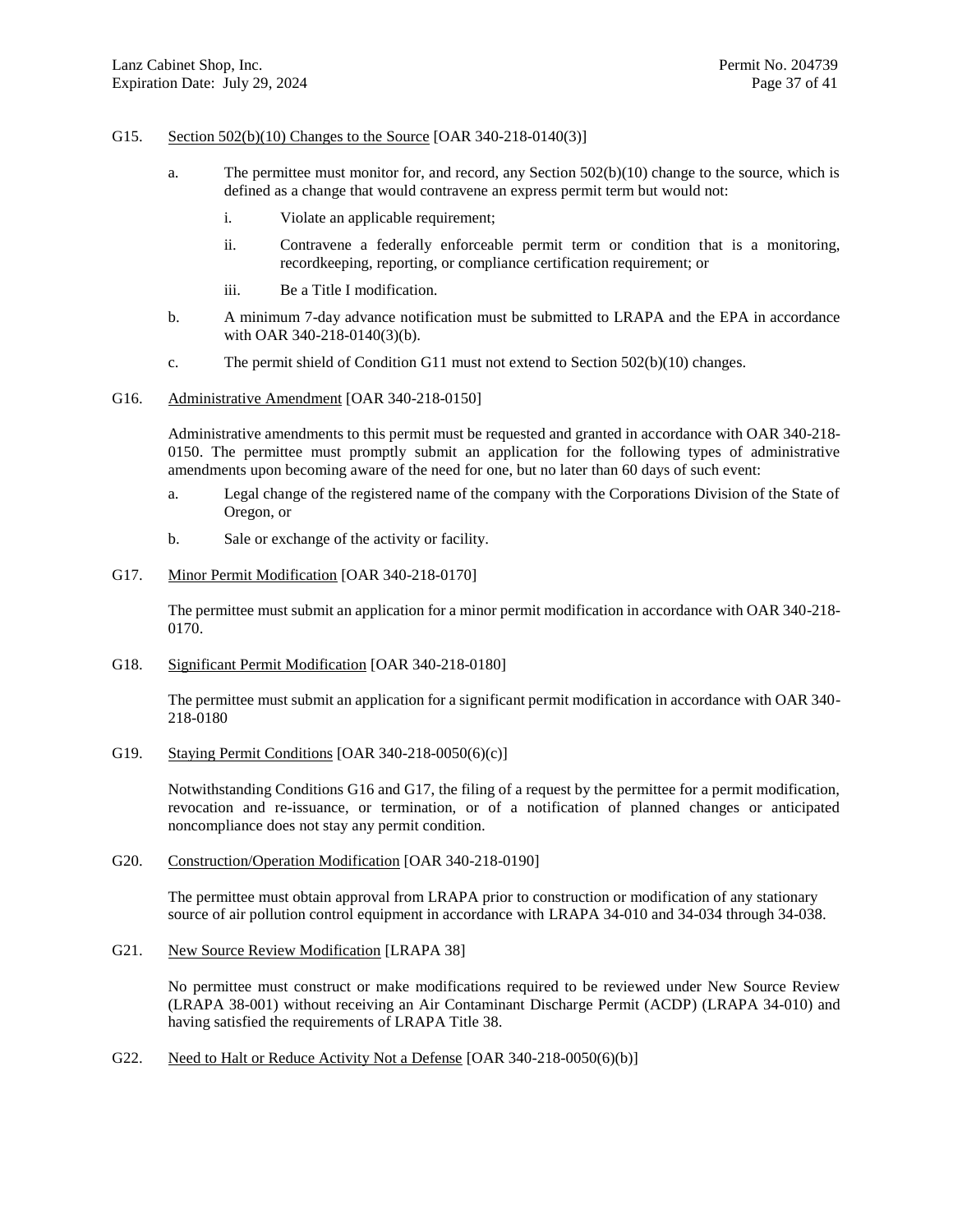The need to halt or reduce activity will not be a defense. It will not be a defense for a permittee in an enforcement action that it would have been necessary to halt or reduce the permitted activity in order to maintain compliance with the conditions of this permit.

G23. Duty to Provide Information [OAR 340-218-0050(6)(e) and LRAPA 34-015]

The permittee must furnish to LRAPA, within a reasonable time, any information that LRAPA may request in writing to determine whether cause exists for modifying, revoking and reissuing, or terminating the permit, or to determine compliance with the permit. Upon request, the permittee must also furnish to LRAPA copies of records required to be retained by the permit or, for information claimed to be confidential, the permittee may furnish such records to LRAPA along with a claim of confidentiality.

- G24. Reopening for Cause [OAR 340-218-0050(6)(c) and 340-218-0200]
	- a. The permit may be modified, revoked, reopened and reissued, or terminated for cause as determined by LRAPA.
	- b. A permit must be reopened and revised under any of the circumstances listed in OAR 340-218-  $0200(1)(a)$ .
	- c. Proceedings to reopen and reissue a permit must follow the same procedures as apply to initial permit issuance and must affect only those parts of the permit for which cause to reopen exists.
- G25. Severability Clause [OAR 340-218-0050(5)]

Upon any administrative or judicial challenge, all the emission limits, specific and general conditions, monitoring, recordkeeping, and reporting requirements of this permit, except those being challenged, remain valid and must be complied with.

- G26. Permit Renewal and Expiration [OAR 340-218-0040(1)(a)(D) and 340-218-0130]
	- a. This permit expires at the end of its term, unless a timely and complete renewal application is submitted as described below. Permit expiration terminates the permittee's right to operate.
	- b. Applications for renewal must be submitted at least 12 months before the expiration of this permit, unless LRAPA requests an earlier submittal. If more than 12 months is required to process a permit renewal application, LRAPA must provide no less than six (6) months for the owner or operator to prepare an application.
	- c. Provided the permittee submits a timely and complete renewal application, this permit must remain in effect until final action has been taken on the renewal application to issue or deny the permit.
- G27. Permit Transference [OAR 340-218-0150(1)(d)]

The permit is not transferable to any person except as provided in OAR 340-218-0150(1)(d).

G28. Property Rights [OAR 340-218-0050(6)(d)]

The permit does not convey any property rights in either real or personal property, or any exclusive privileges, nor does it authorize any injury to private property or any invasion of personal rights, nor any infringement of federal, state, or local laws or regulations, except as provided in OAR 340-218-0110.

G29. Permit Availability [LRAPA 34-015 and 340-218-0120(2)]

The permittee must have available at the facility at all times a copy of the LRAPA Title V Operating Permit and must provide a copy of the permit to LRAPA or an authorized representative upon request.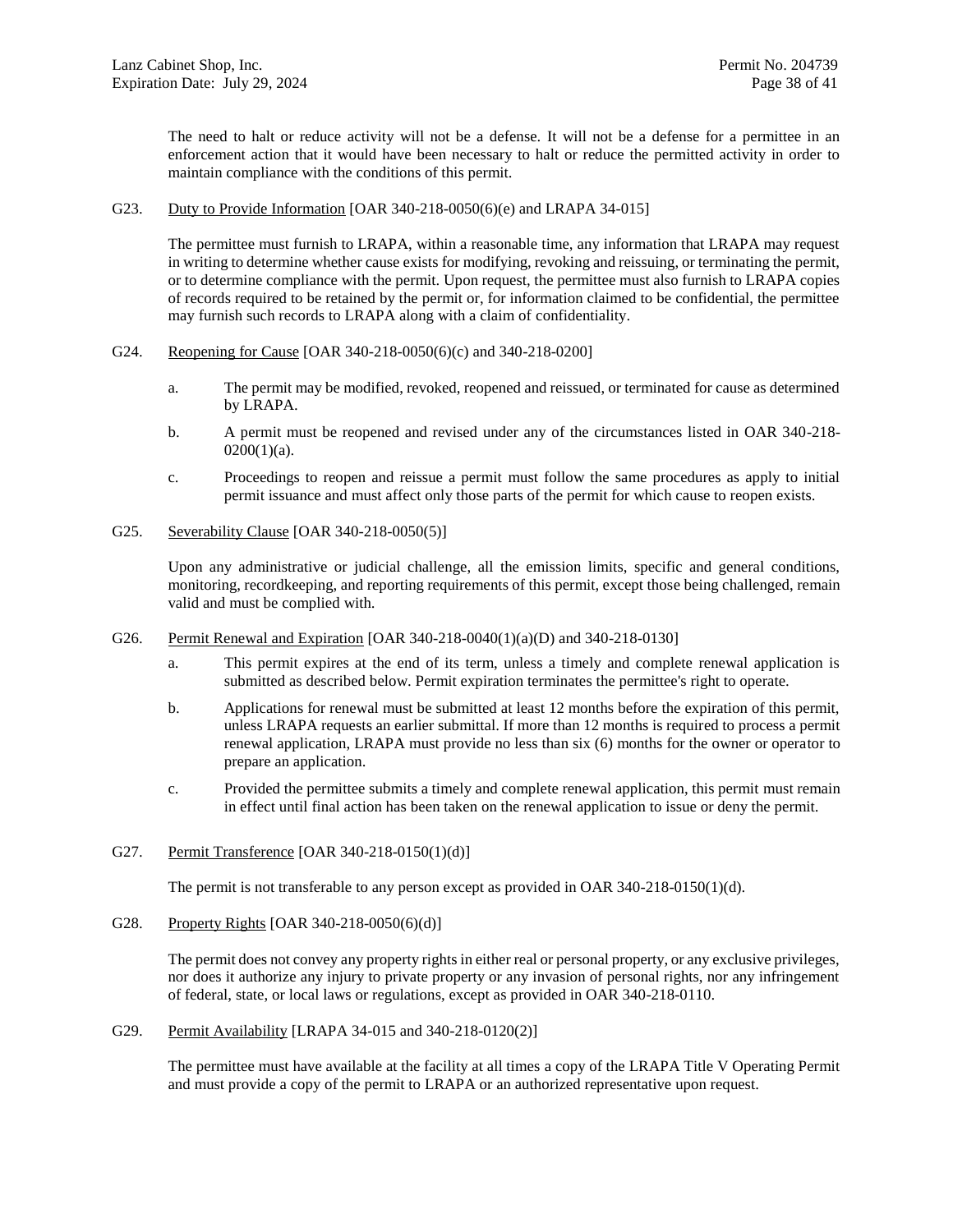# ALL INQUIRIES SHOULD BE DIRECTED TO:

Lane Regional Air Protection Agency 1010 Main Street Springfield, OR 97477 (541) 736-1056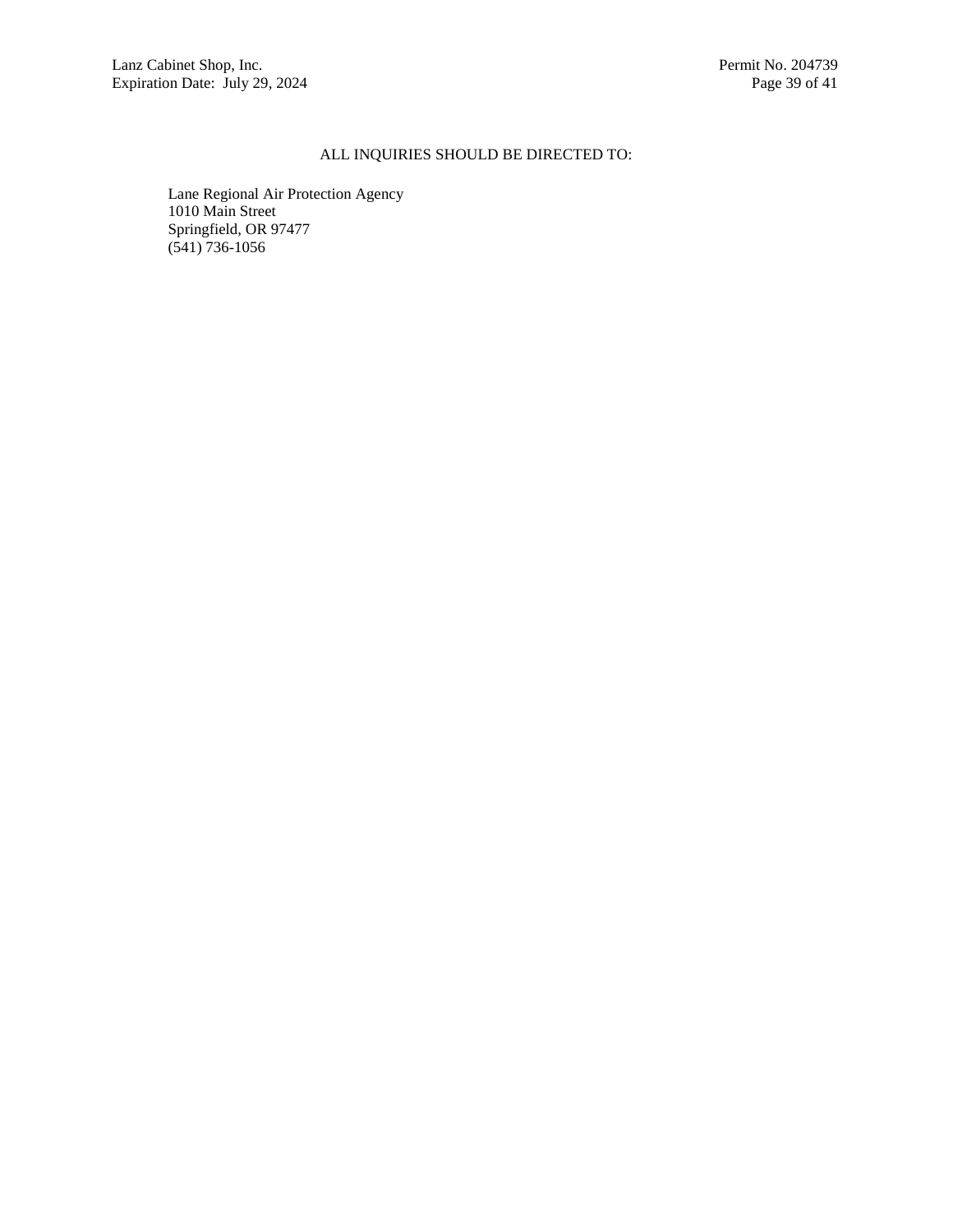### **Attachment 1**

# **40 CFR 63, Subpart JJ: Table 3 —Summary of Emission Limits**

| <b>Emission point</b>                                                                                                                              | New source           |  |  |
|----------------------------------------------------------------------------------------------------------------------------------------------------|----------------------|--|--|
| <b>Finishing Operations:</b>                                                                                                                       |                      |  |  |
| (a) Achieve a weighted average VHAP content across all coatings (maximum kg VHAP/kg<br>solids [lb VHAP/lb solids], as applied                      | ${}^{a}$ 0.8         |  |  |
| (b) Use compliant finishing materials (maximum kg VHAP/kg solids [lb VHAP/lb solids], as<br>applied):                                              |                      |  |  |
| —stains                                                                                                                                            | $a_{1.0}$            |  |  |
| -washcoats                                                                                                                                         | $a b$ <sub>0.8</sub> |  |  |
| —sealers                                                                                                                                           | 0.8                  |  |  |
| —topcoats                                                                                                                                          | 0.8                  |  |  |
| —basecoats                                                                                                                                         | $a b$ <sub>0.8</sub> |  |  |
| —enamels                                                                                                                                           | a b0.8               |  |  |
| -thinners (maximum percent VHAP allowable); or                                                                                                     | 10.0                 |  |  |
| (c) As an alternative, use control device; or                                                                                                      | $^{\circ}0.8$        |  |  |
| (d) Use any combination of $(a)$ , $(b)$ , and $(c)$                                                                                               |                      |  |  |
| <b>Cleaning Operations:</b>                                                                                                                        |                      |  |  |
| Strippable spray booth material (maximum VOC content, kg VOC/kg solids [lb VOC/lb<br>solids])                                                      | 0.8                  |  |  |
| <b>Contact Adhesives:</b>                                                                                                                          |                      |  |  |
| (a) Use compliant contact adhesives (maximum kg VHAP/kg solids [lb VHAP/lb solids], as<br>applied) based on following criteria:                    |                      |  |  |
| i. For aerosol adhesives, and for contact adhesives applied to nonporous substrates                                                                | dNA                  |  |  |
| ii. For foam adhesives used in products that meet flammability requirements                                                                        | 0.2                  |  |  |
| iii. For all other contact adhesives (including foam adhesives used in products that<br>do not meet flammability requirements); or                 | 0.2                  |  |  |
| (b) Use a control device                                                                                                                           |                      |  |  |
| All Finishing Operations and Contact Adhesives:                                                                                                    |                      |  |  |
| (a) Achieve total free formaldehyde emissions across all finishing operations and contact<br>adhesives, lb per rolling 12 month period, as applied | 400                  |  |  |
| (b) Use coatings and contact adhesives only if they are low-formaldehyde coatings and<br>contact adhesives                                         | $f_{1.0}$            |  |  |

aThe limits refer to the VHAP content of the coating, as applied.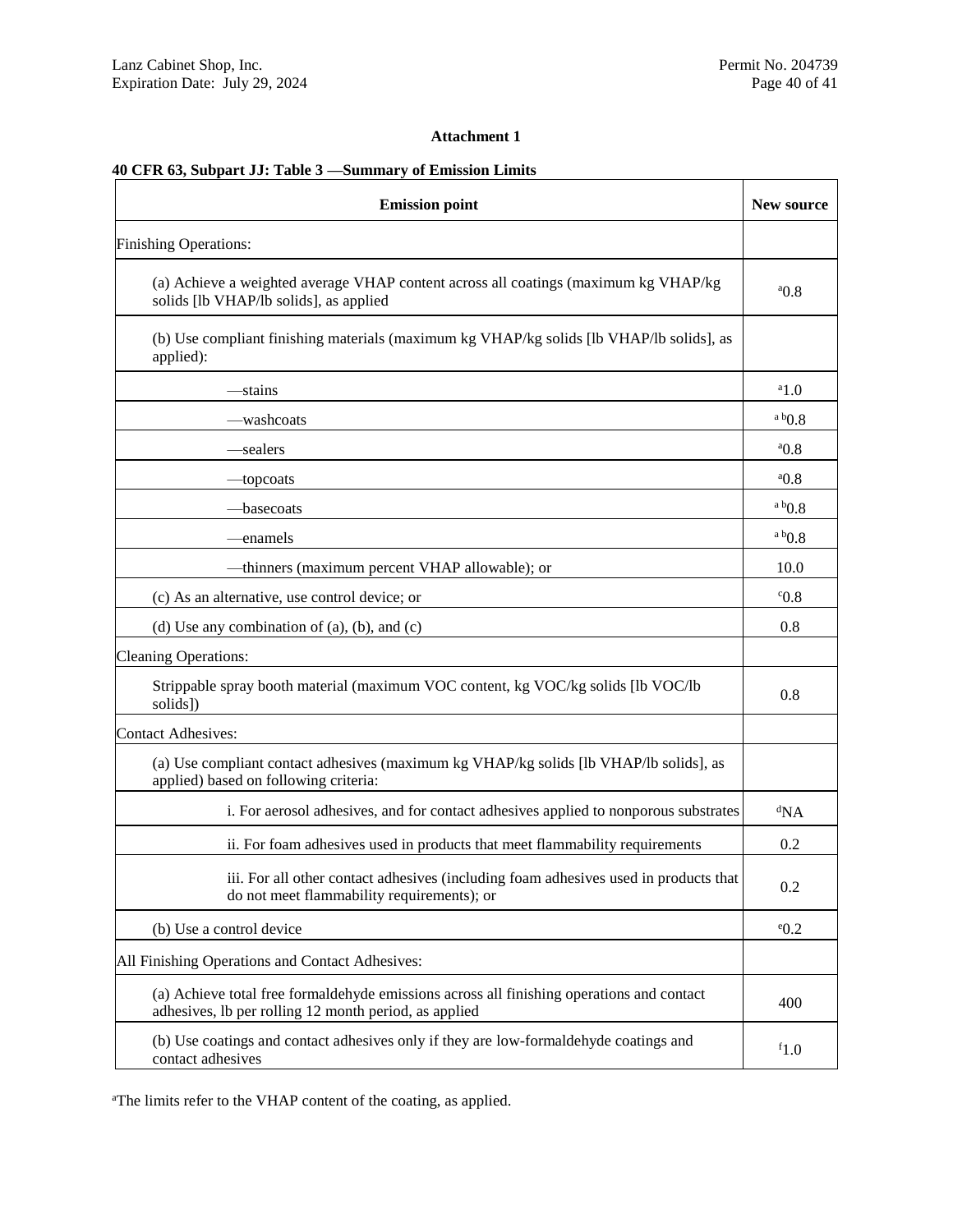bWashcoats, basecoats, and enamels must comply with the limits presented in this table if they are purchased premade, that is, if they are not formulated onsite by thinning other finishing materials. If they are formulated onsite, they must be formulated using compliant finishing materials, i.e., those that meet the limits specified in this table, and thinners containing no more than 3.0 percent VHAP by weight.

<sup>c</sup>The control device must operate at an efficiency that is equivalent to no greater than 1.0 kilogram (or 0.8 kilogram) of VHAP being emitted from the affected emission source per kilogram of solids used.

<sup>d</sup>There is no limit on the VHAP content of these adhesives.

<sup>e</sup>The control device must operate at an efficiency that is equivalent to no greater than 1.0 kilogram (or 0.2 kilogram) of VHAP being emitted from the affected emission source per kilogram of solids used.

<sup>f</sup>The limits refer to the formaldehyde content by weight of the coating or contact adhesive, as specified on certified product data sheets.

| CAS No. | <b>Chemical name</b>  | EPA de minimis, tons/yr |
|---------|-----------------------|-------------------------|
| 68122   | Dimethyl formamide    | 1.0                     |
| 50000   | Formaldehyde          | 0.2                     |
| 75092   | Methylene chloride    | 4.0                     |
| 79469   | 2-Nitropropane        | 1.0                     |
| 78591   | Isophorone            | 0.7                     |
| 1000425 | Styrene monomer       | 1.0                     |
| 108952  | Phenol                | 0.1                     |
| 111422  | Dimethanolamine       | 5.0                     |
| 109864  | 2-Methoxyethanol      | 10.0                    |
| 111159  | 2-Ethoxyethyl acetate | 10.0                    |

### **Table 5 to Subpart JJ of Part 63—List of VHAP of Potential Concern Identified by Industry**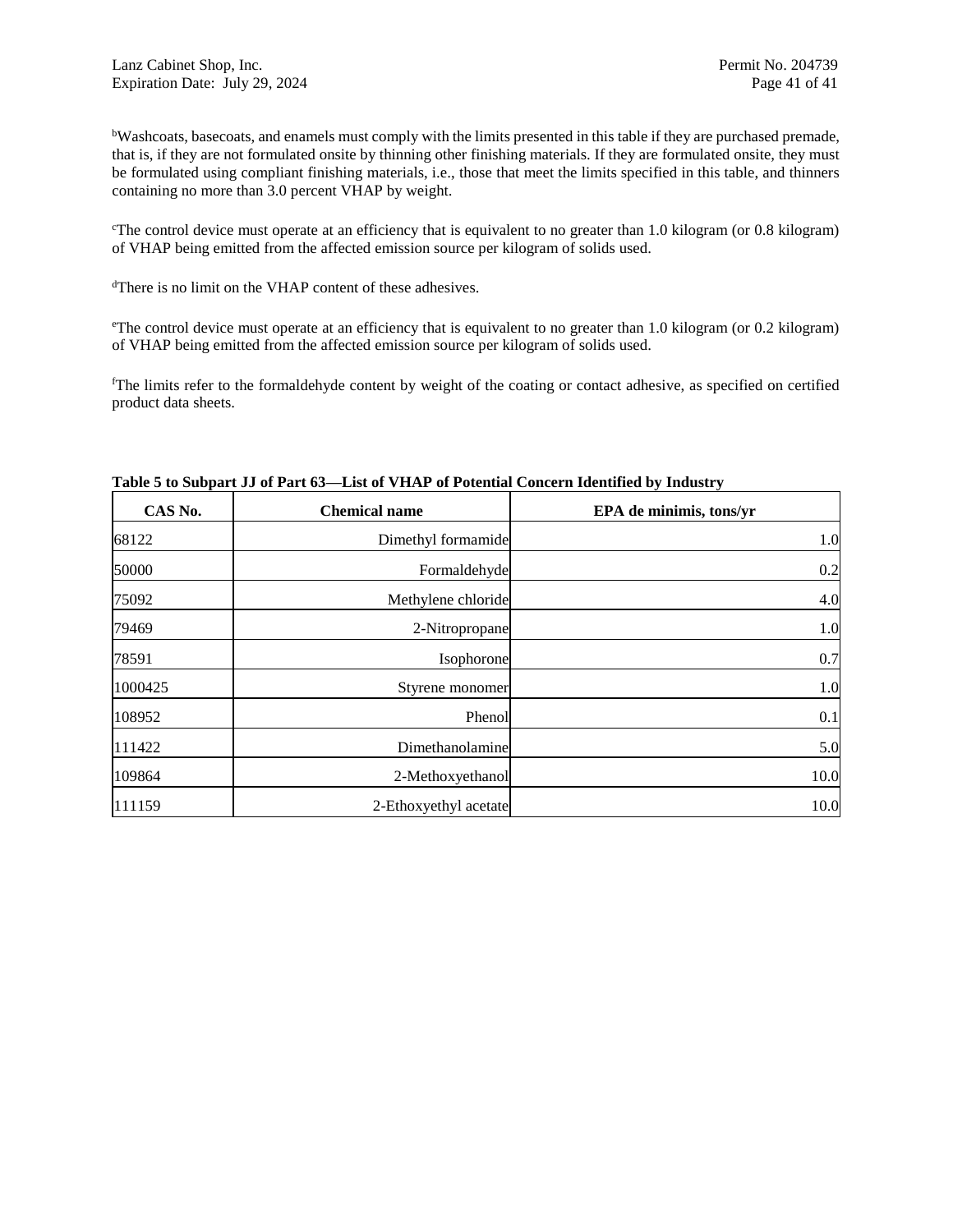# **ATTACHMENT A: Air Pollution Emergencies**

### **Table I**

### AIR POLLUTION EPISODE: *ALERT CONDITION*

#### EMISSION REDUCTION PLAN

### Part A: Pollution Episode Conditions for Carbon Monoxide or Ozone

For *Alert Conditions* due to excessive levels of carbon monoxide or ozone, persons operating motor vehicles shall be requested to voluntarily curtail or eliminate all unnecessary operations within the designated *Alert Area*, and public transportation systems shall be requested to provide additional services in accordance with a preplanned strategy.

#### Part B: Pollution Episode Conditions for Particulate Matter

For *Alert Conditions* resulting from excessive levels of particulate matter, the following measures shall be taken in the designated area:

- 1. There shall be no open burning by any person of any material.
- 2. Persons operating fuel-burning equipment which requires boiler lancing or soot blowing shall perform such operations only between the hours of 12 noon and 4 p.m.
- 3. Persons responsible for the operation of any source of air contaminants listed below shall take all required actions for the *Alert Level*, in accordance with the preplanned strategy:

| Source of Contamination |                                                                  | Control Actions — Alert Level |                                                                                                                                                                                                 |  |
|-------------------------|------------------------------------------------------------------|-------------------------------|-------------------------------------------------------------------------------------------------------------------------------------------------------------------------------------------------|--|
| A.                      | Coal, oil, or wood-fired facilities.                             | 1)                            | Utilization of electric generating fuels having low ash and<br>sulfur content.                                                                                                                  |  |
|                         |                                                                  | 2)                            | Utilization of mid-day $(12:00 \text{ noon to } 4:00 \text{ p.m.})$<br>atmospheric turbulence for boiler lancing and soot<br>blowing.                                                           |  |
|                         |                                                                  | 3)                            | Diverting electric power generation to facilities outside of<br>Alert Area.                                                                                                                     |  |
| B.                      | Coal, oil, or wood-fired process steam<br>generating facilities. | $_{1}$<br>2)                  | Utilization of fuel having low ash and sulfur content.<br>Utilization of mid-day $(12:00 \text{ noon to } 4:00 \text{ p.m.})$<br>atmospheric turbulence for boiler lancing and soot<br>blowing. |  |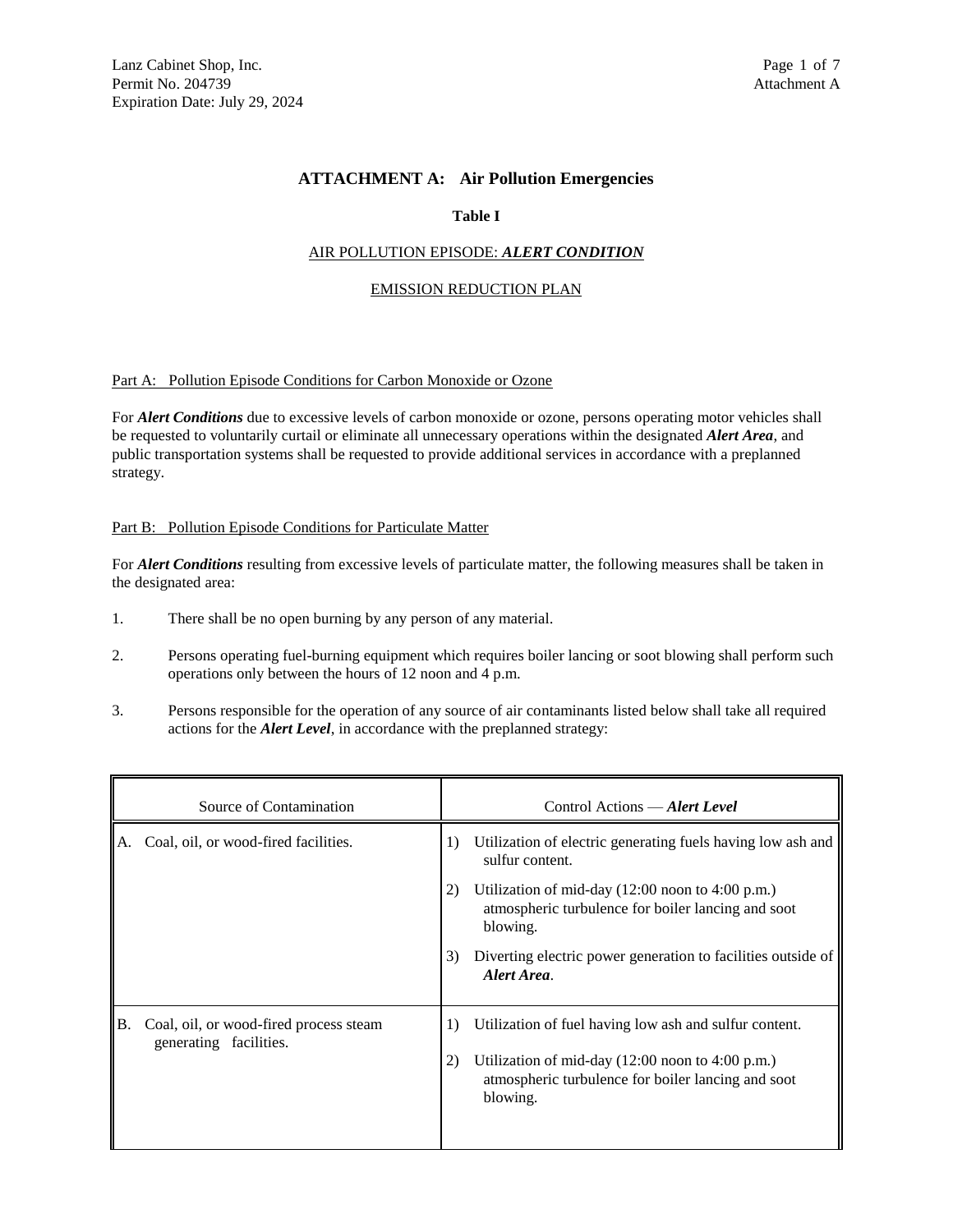| Source of Contamination                                                                            |    | Control Actions — Alert Level                                                                                                           |
|----------------------------------------------------------------------------------------------------|----|-----------------------------------------------------------------------------------------------------------------------------------------|
|                                                                                                    | 3) | Substantial reduction of steam load demands consistent<br>with continuing plant operations.                                             |
| Manufacturing industries of the following<br>classifications:<br>- Primary Metals Industries       | 1) | Reduction of air contaminants from manufacturing<br>operations by curtailing postponing, or deferring<br>production and all operations. |
| - Petroleum Refining<br>- Chemical Industries<br>- Mineral Processing Indus.<br>- Grain Industries | 2) | Reduction by deferring trade waste disposal operations<br>which emit solid particle gas vapors or malodorous<br>substance.              |
| - Paper and Allied Products<br>- Wood Processing Industry                                          | 3) | Reduction of heat load demands for processing.                                                                                          |
|                                                                                                    | 4) | Utilization of mid-day $(12:00 \text{ noon to } 4:00 \text{ p.m.})$<br>atmospheric turbulence for boiler lancing or soot<br>blowing.    |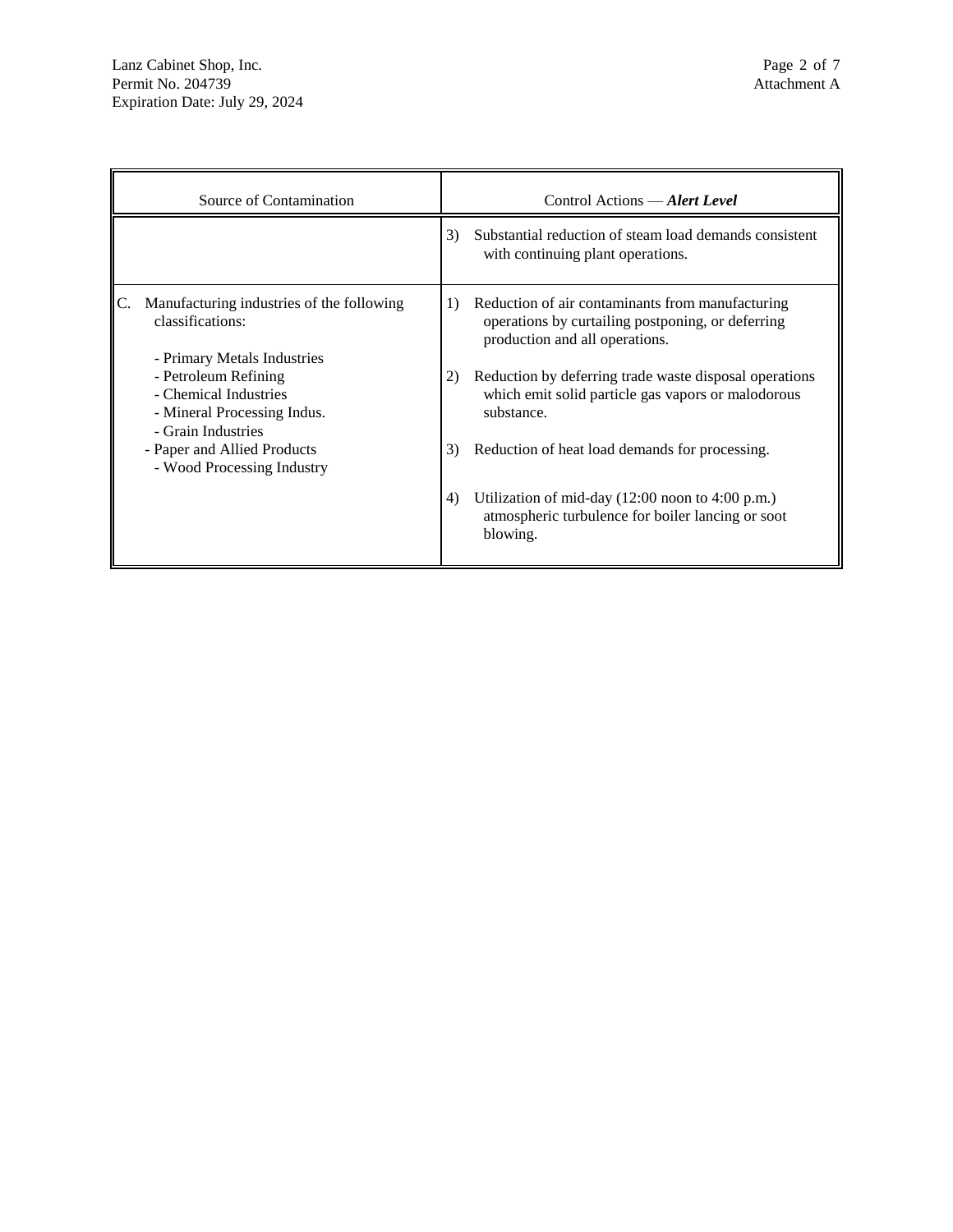### **Table II**

### AIR POLLUTION EPISODE: *WARNING CONDITIONS*

#### EMISSION REDUCTION PLAN

#### Part A: Pollution Episode Conditions for Carbon Monoxide or Ozone

For *Warning Conditions*, resulting from excessive levels or carbon monoxide or ozone, the following measures shall be taken:

- 1. Operation of motor vehicles carrying fewer than three (3) persons shall be prohibited within designated areas during specified hours. Exceptions from this provision are:
	- A. Public transportation and emergency vehicles
	- B. Commercial vehicles
	- C. Through traffic remaining on Interstate or primary highways.
- 2. At the discretion of the Agency, operations of all private vehicles within designated areas or entry of vehicles into designated areas may be prohibited for specified periods of time.
- 3. Public transportation operators shall, in accordance with a pre-planned strategy, provide the maximum possible additional service to minimize the public's inconvenience as a result of No. 1 or No. 2. above.
- 4. For ozone episodes the following additional measures shall be taken:
	- A. No bulk transfer of gasoline without vapor recovery from 2:00 a.m. to 2:00 p.m.
	- B. No service station pumping of gasoline from 2:00 a.m. to 2:00 p.m.
	- C. No operation of paper coating plants from 2:00 a.m. to 2:00 p.m.
	- D. No architectural painting or auto finishing;
	- E. No venting of dry cleaning solvents from 2:00 a.m. to 2:00 p.m. (except perchloroethylene).
- 5. Where appropriate for carbon monoxide episodes during the heating season, and where legal authority exists, governmental agencies shall prohibit all use of wood stoves and fireplaces for domestic space heating, except where such devices provide the sole source of heat.

#### Part B: Pollution Episode Conditions for Particulate Matter

For *Warning Conditions* resulting from excessive levels of particulate matter, the following measures shall be taken:

- 1. There shall be no open burning by any person of any material.
- 2. The use of incinerators for the disposal of solid or liquid wastes shall be prohibited.
- 3. Persons operating fuel-burning equipment which requires boiler lancing or soot blowing shall perform such operations only between the hours of 12 noon and 4 p.m.
- 4. Where legal authority exists, governmental agencies shall prohibit all use of wood stoves and fireplaces for domestic space heating, except where such devices provide the sole source of heat.
- 5. Persons responsible for the operation of any source of air contaminants listed below shall take all required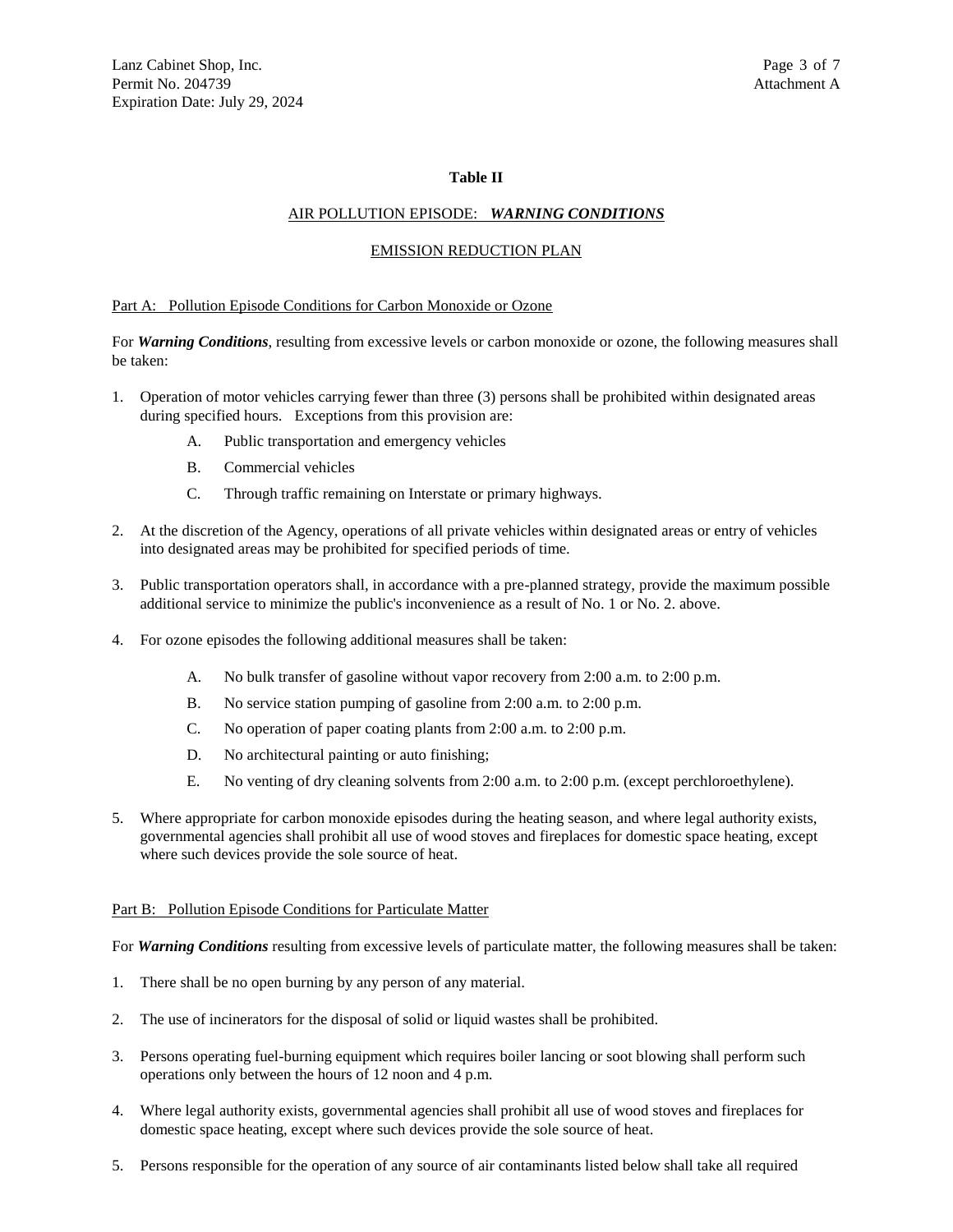actions for the *Warning Level*, in accordance with a preplanned strategy:

|           | Source of Contamination                                                                                                           |    | Control Actions — Warning Level                                                                                                                                               |
|-----------|-----------------------------------------------------------------------------------------------------------------------------------|----|-------------------------------------------------------------------------------------------------------------------------------------------------------------------------------|
| А.        | Coal, oil, or wood-fired electric power<br>generating facilities.                                                                 | 1) | Maximum utilization of fuels having lowest ash and sulfur<br>content.                                                                                                         |
|           |                                                                                                                                   | 2) | Utilization of mid-day (12:00 noon to 4:00 p.m.)<br>atmospheric turbulence for boiler lancing and soot<br>blowing.                                                            |
|           |                                                                                                                                   | 3) | Diverting electric power generation to facilities outside of<br><b>Warning Area.</b>                                                                                          |
|           |                                                                                                                                   | 4) | Prepare to use a plan of action if an <i>Emergency</i><br>Condition develops.                                                                                                 |
|           |                                                                                                                                   | 5) | Cease operation of facilities not related to safety or<br>protection of equipment or delivery of priority power.                                                              |
| <b>B.</b> | Coal, oil, or wood-fired<br>process steam generating facilities.                                                                  | 1) | Maximum utilization of fuels having the lowest ash and<br>sulfur content.                                                                                                     |
|           |                                                                                                                                   | 2) | Utilization of mid-day (12: 00 noon to 4:00 p.m.)<br>atmospheric turbulence for boiler lancing and soot<br>blowing.                                                           |
|           |                                                                                                                                   | 3) | Prepare to use a plan of action if an <i>Emergency</i><br>Condition develops.                                                                                                 |
|           |                                                                                                                                   | 4) | Cease operation of facilities not related to safety or<br>protection of equipment or delivery of priority power.                                                              |
| C.        | Manufacturing industries which require<br>considerable lead time for shut-down<br>including the following classifications:        | 1) | Reduction of air contaminants from manufacturing<br>operations by, if necessary, assuming reasonable<br>economic hardships by postponing production and allied<br>operations. |
|           | - Petroleum Refining<br>- Chemical Industries<br>- Primary Metals Industries<br>- Glass Industries<br>- Paper and Allied Products | 2) | Reduction by deferring trade waste disposal operations<br>which emit solid particles, gases, vapors or malodorous<br>substances.                                              |
|           |                                                                                                                                   | 3) | Maximum reduction of heat load demands for processing.                                                                                                                        |
|           |                                                                                                                                   | 4) | Utilization of mid-day (12:00 noon to 4:00 p.m.)<br>atmospheric turbulence of boiler lancing or soot<br>blowing.                                                              |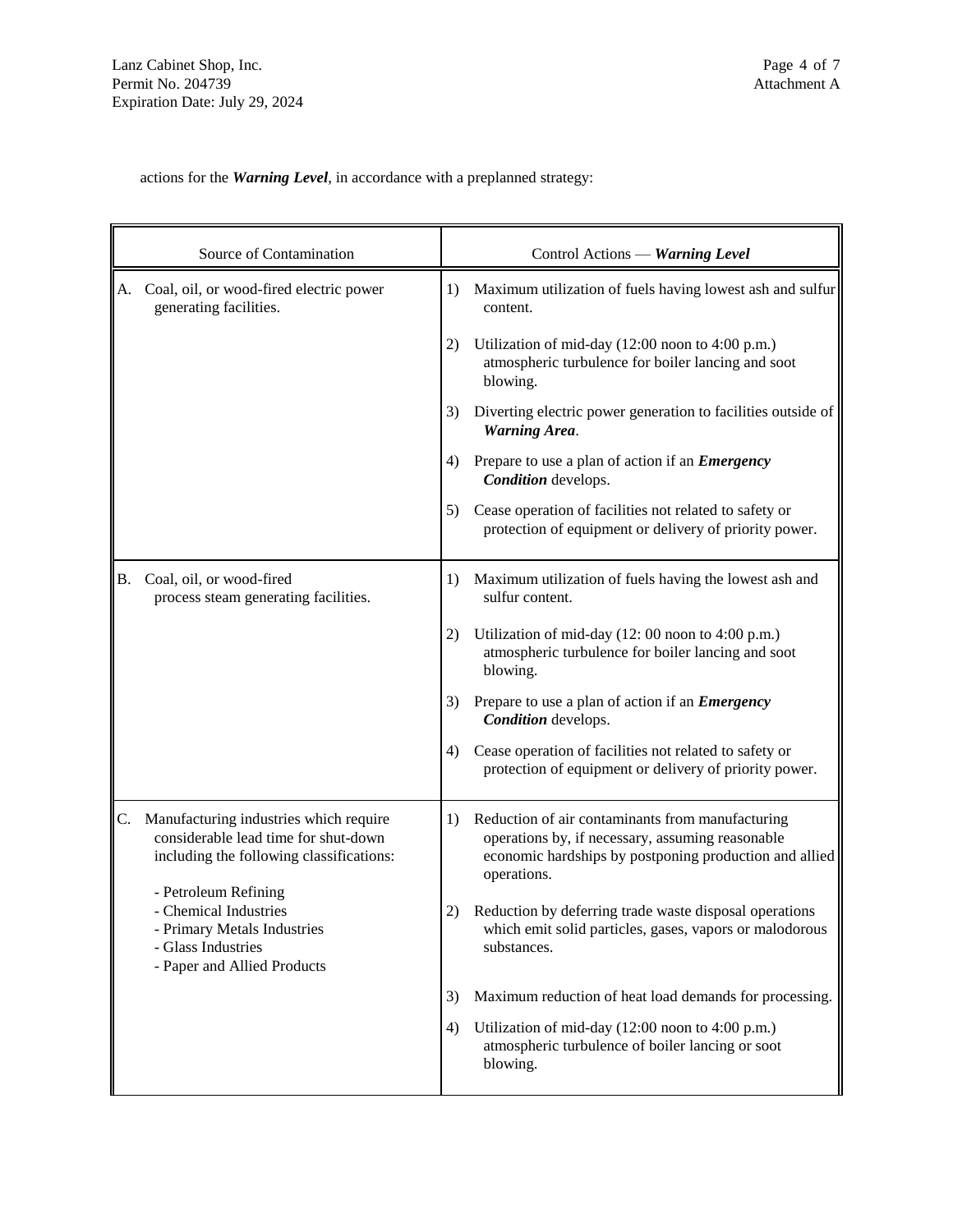| Source of Contamination                                                        |    | Control Actions — Warning Level                                                                                                                                                       |
|--------------------------------------------------------------------------------|----|---------------------------------------------------------------------------------------------------------------------------------------------------------------------------------------|
| Manufacturing industries which require<br>relatively short time for shut-down. | 1) | Elimination of air contaminants from manufacturing<br>operations by ceasing, allied operations to the extent<br>possible without causing injury to persons or damage to<br>equipment. |
|                                                                                | 2) | Elimination of air contaminants from trade waste disposal<br>processes which emit solid particles, gases, vapors, or<br>malodorous substances.                                        |
|                                                                                | 3) | Reduction of heat load demands for processing.                                                                                                                                        |
|                                                                                | 4) | Utilization of mid-day $(12 \text{ noon to } 4 \text{ p.m.})$ atmospheric<br>turbulence for boiler lancing or soot blowing.                                                           |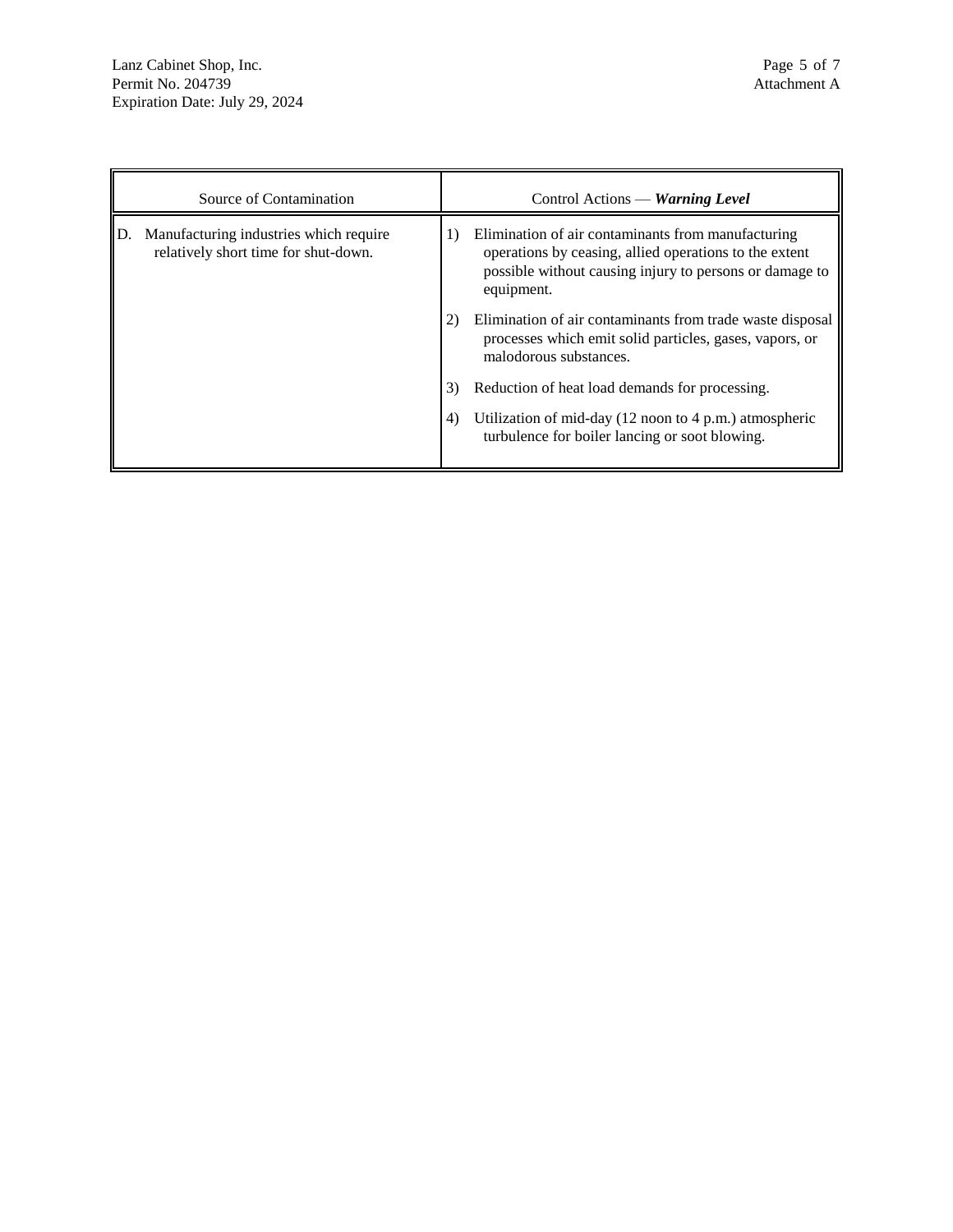### **Table III**

### AIR POLLUTION EPISODE: *EMERGENCY CONDITIONS*

#### EMISSION REDUCTION PLAN

- 1. There shall be no open burning by any person of any material.
- 2. The use of incinerators for the disposal of solid or liquid wastes shall be prohibited.
- 3. All places of employment, commerce, trade, public gatherings, government, industry, business, or manufacture shall immediately cease operation, except the following:
	- A. Police, fire, medical and other emergency services;
	- B. Utility and communication services;
	- C. Governmental functions necessary for civil control and safety;
	- D. Operations necessary to prevent injury to persons or serious damage to equipment or property;
	- E. Food stores, drug stores and operations necessary for their supply;
	- F. Operations necessary for evacuation of persons leaving the area;
	- G. Operations conducted in accordance with an approved preplanned emission reduction plan on file with the Agency.
- 4. All commercial and manufacturing establishments not included in these rules shall institute such actions as will result in maximum reduction of air contaminants from their operations which emit air contaminants, to the extent possible without causing injury or damage to equipment.
- 5. The use of motor vehicles is prohibited except for the exempted functions in 3, above.
- 6. Airports shall be closed to all except emergency air traffic.
- 7. Where legal authority exists, governmental agencies shall prohibit all use of wood stoves and fireplaces.
- 8. Any person responsible for the operation of a source of atmospheric contamination listed below shall take all required control actions for this *Emergency Level*.

| Source of Contamination                                                   | Control Actions — <b><i>Emergency Level</i></b>                                                                                            |
|---------------------------------------------------------------------------|--------------------------------------------------------------------------------------------------------------------------------------------|
| Coal, oil, or wood-fired electric power generat-<br>A.<br>ing facilities. | Maximum utilization of fuels having lowest ash and<br>$_{1}$<br>sulfur content.                                                            |
|                                                                           | Utilization of mid-day $(12:00 \text{ noon to } 4:00 \text{ p.m.})$<br>2)<br>atmospheric turbulence for boiler lancing or soot<br>blowing. |